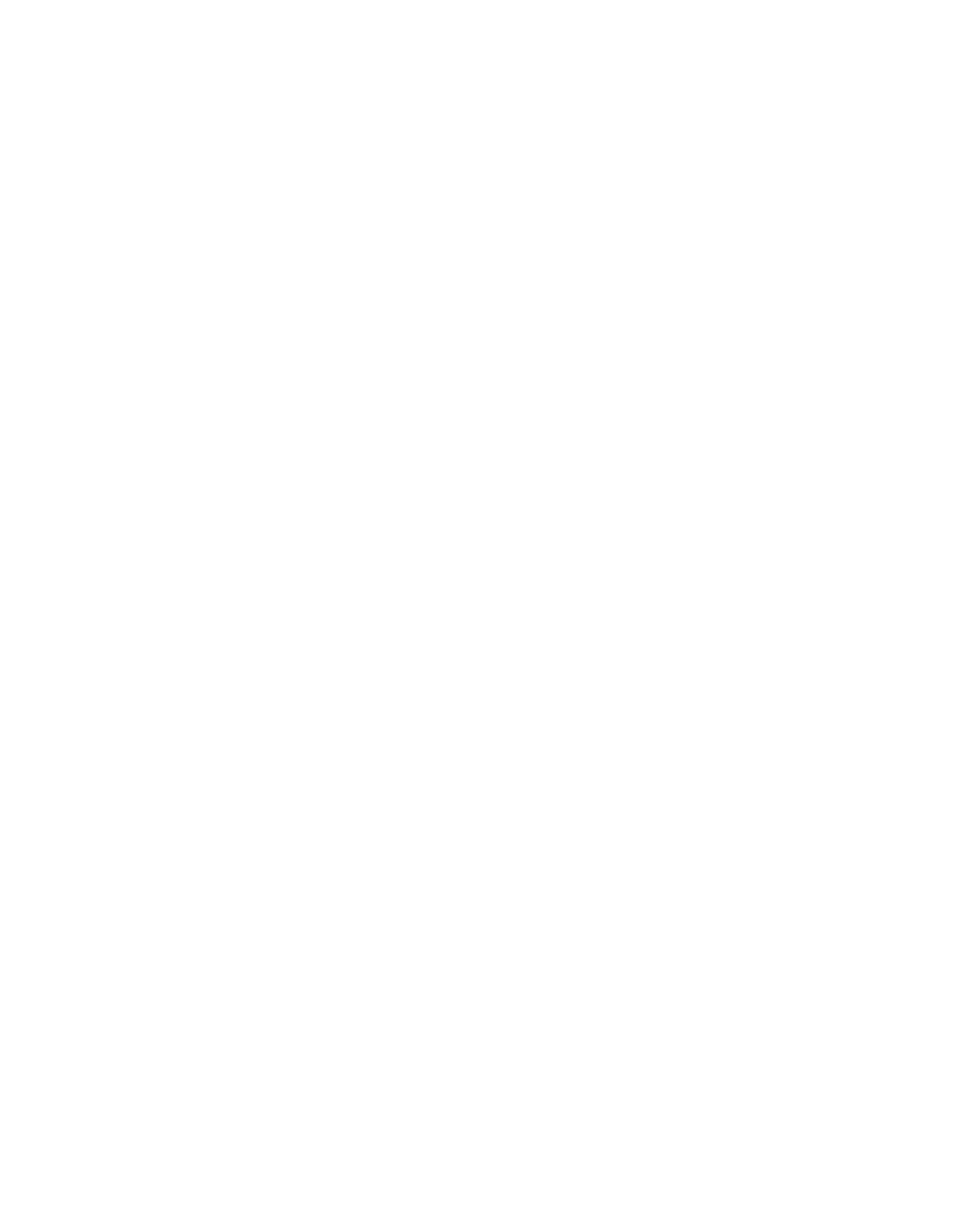### **TABLE OF CONTENTS**

| Government-wide Statements                                      |                |
|-----------------------------------------------------------------|----------------|
|                                                                 | $\overline{4}$ |
|                                                                 | 5              |
| Governmental Funds                                              |                |
|                                                                 | 6              |
| Reconciliation of the Governmental Funds Balance Sheet to       |                |
|                                                                 | $\overline{7}$ |
| Statement of Revenue, Expenditures, and Changes in Fund         | 8              |
| Reconciliation of the Governmental Funds Statement of           |                |
| Revenues, Expenditures, and Changes in Fund Balances to         |                |
|                                                                 | 9              |
|                                                                 |                |
| Proprietary Funds                                               |                |
|                                                                 | 10             |
| Statement of Revenue, Expenses, and Changes in Fund Net         | 11             |
|                                                                 | 12             |
|                                                                 |                |
|                                                                 | 14             |
| Other Required Supplementary Information                        |                |
|                                                                 | 40             |
|                                                                 | 42             |
| Schedule of the Town's Proportionate Share of the Net           |                |
|                                                                 | 43             |
| Schedule of Changes in the Town's Net Pension/OPEB              |                |
|                                                                 | 45             |
|                                                                 | 47             |
|                                                                 | 50             |
| Independent Auditors' Report on Internal Control over Financial |                |
| Reporting and on Compliance and other Matters Based on an       |                |
| Audit of Financial Statements Performed in Accordance with      |                |
|                                                                 | 52             |
|                                                                 | 54             |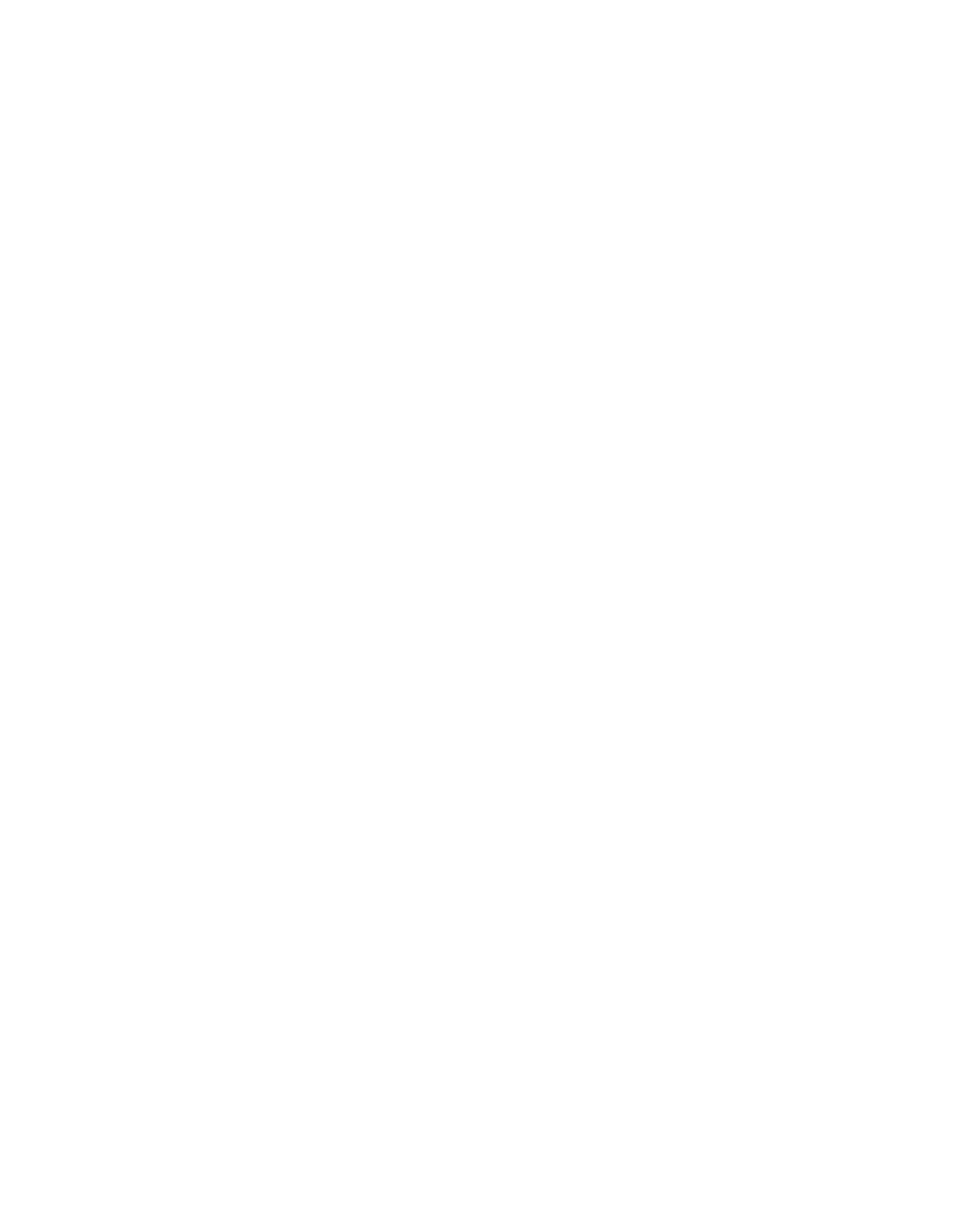

1535 W. Harvard Avenue, Suite 101 · Gilbert, Arizona 85233 Tel: (480) 635-3200 · Fax: (480) 635-3201

### **INDEPENDENT AUDITORS' REPORT**

To the Town Council Town of Patagonia, Arizona

We have audited the accompanying financial statements of the governmental activities, the business-type activities, and each major fund, of the Town of Patagonia, Arizona (the Town), as of and for the year ended June 30, 2021, and the related notes to the financial statements, which collectively comprise the Town's basic financial statements as listed in the table of contents.

### **Management's Responsibility for the Financial Statements**

Management is responsible for the preparation and fair presentation of these financial statements in accordance with accounting principles generally accepted in the United States of America; this includes the design, implementation, and maintenance of internal control relevant to the preparation and fair presentation of financial statements that are free from material misstatement, whether due to fraud or error.

### **Auditor's Responsibility**

Our responsibility is to express opinions on these financial statements based on our audit. We conducted our audit in accordance with auditing standards generally accepted in the United States of America and the standards applicable to financial audits contained in *Government Auditing Standards*, issued by the Comptroller General of the United States. Those standards require that we plan and perform the audit to obtain reasonable assurance about whether the financial statements are free from material misstatement.

An audit involves performing procedures to obtain audit evidence about the amounts and disclosures in the financial statements. The procedures selected depend on the auditor's judgment, including the assessment of the risks of material misstatement of the financial statements, whether due to fraud or error. In making those risk assessments, the auditor considers internal control relevant to the entity's preparation and fair presentation of the financial statements in order to design audit procedures that are appropriate in the circumstances, but not for the purpose of expressing an opinion on the effectiveness of the entity's internal control. Accordingly, we express no such opinion. An audit also includes evaluating the appropriateness of accounting policies used and the reasonableness of significant accounting estimates made by management, as well as evaluating the overall presentation of the financial statements.

We believe that the audit evidence we have obtained is sufficient and appropriate to provide a basis for our audit opinions.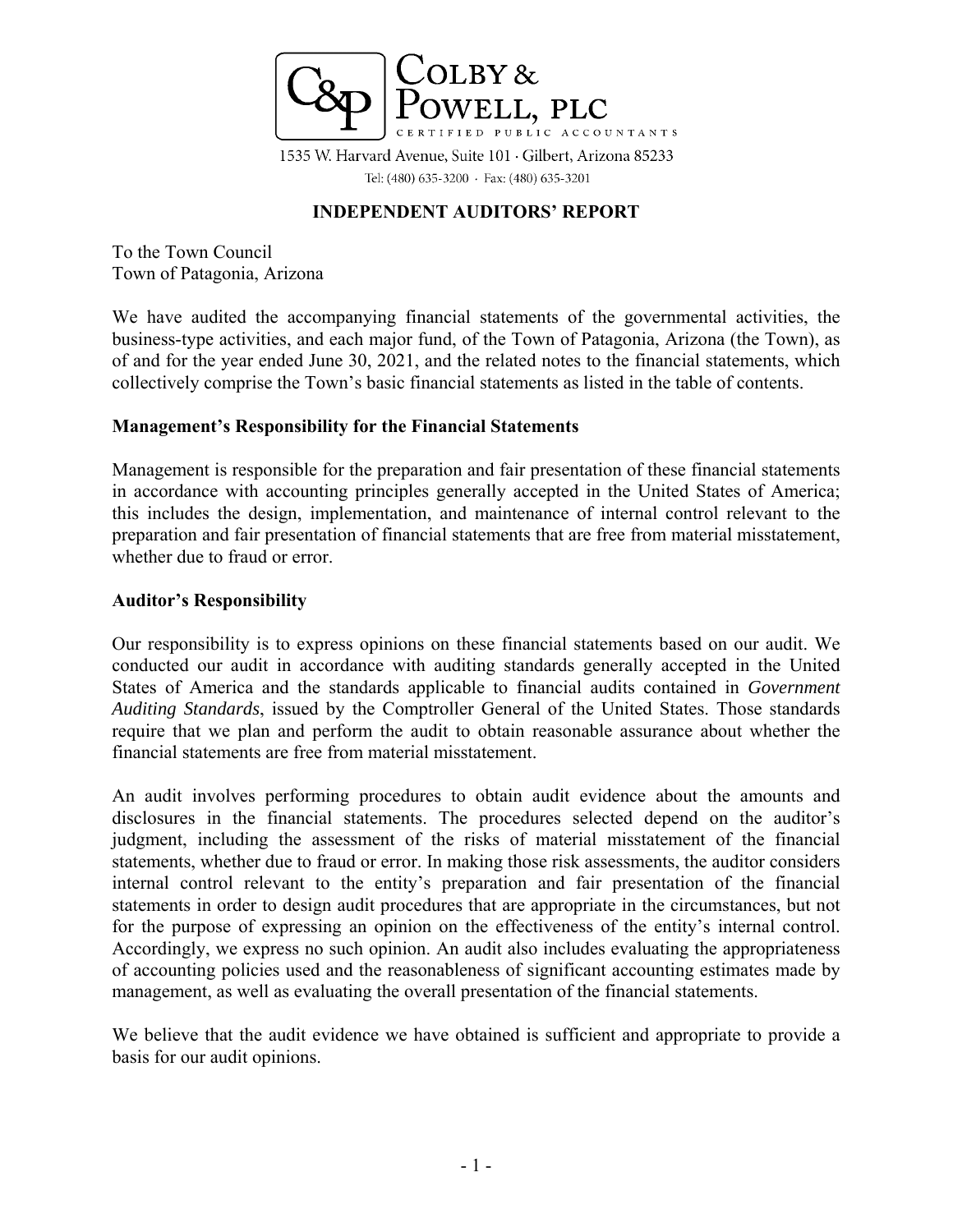### **Opinions**

In our opinion, the financial statements referred to above present fairly, in all material respects, the respective financial position of the governmental activities, the business-type activities, and each major fund, of the Town, as of June 30, 2021, and the respective changes in financial position, and, where applicable, cash flows thereof for the year then ended in accordance with accounting principles generally accepted in the United States of America.

### **Other Matters**

### *Required Supplementary Information*

The Town of Patagonia has not presented the Management's Discussion and Analysis that accounting principles generally accepted in the United States of America has determined is necessary to supplement, although not required to be part of, the basic financial statements. Such missing information, although not a part of the basic financial statements, is required by the Governmental Accounting Standards Board, who considers it to be an essential part of financial reporting for placing the basic financial statements in an appropriate operational, economic, or historical context.

Accounting principles generally accepted in the United States of America require that the required supplementary information as listed in the table of contents be presented to supplement the basic financial statements. Such information, although not a part of the basic financial statements, is required by the Governmental Accounting Standards Board, who considers it to be an essential part of financial reporting for placing the basic financial statements in an appropriate operational, economic, or historical context. We have applied certain limited procedures to the required supplementary information in accordance with auditing standards generally accepted in the United States of America, which consisted of inquiries of management about the methods of preparing the information and comparing the information for consistency with management's responses to our inquiries, the basic financial statements, and other knowledge we obtained during our audit of the basic financial statements. We do not express an opinion or provide any assurance on the information because the limited procedures do not provide us with sufficient evidence to express an opinion or provide any assurance.

### *Compliance Over the Use of Highway User Revenue Fund and Other Dedicated State Transportation Revenue Monies*

In connection with our audit, nothing came to our attention that caused us to believe that the Town of Patagonia, Arizona failed to comply with the authorized transportation purposes, insofar as they relate to accounting matters, for Highway User Revenue Fund monies it received pursuant to Arizona Revised Statutes Title 28, Chapter 18, Article 2, and any other dedicated State transportation revenues it received. However, our audit was not directed primarily toward obtaining knowledge of such noncompliance. Accordingly, had we performed additional procedures, other matters may have come to our attention regarding the Town of Patagonia, Arizona's noncompliance with the authorized transportation purposes referred to above, insofar as they relate to accounting matters.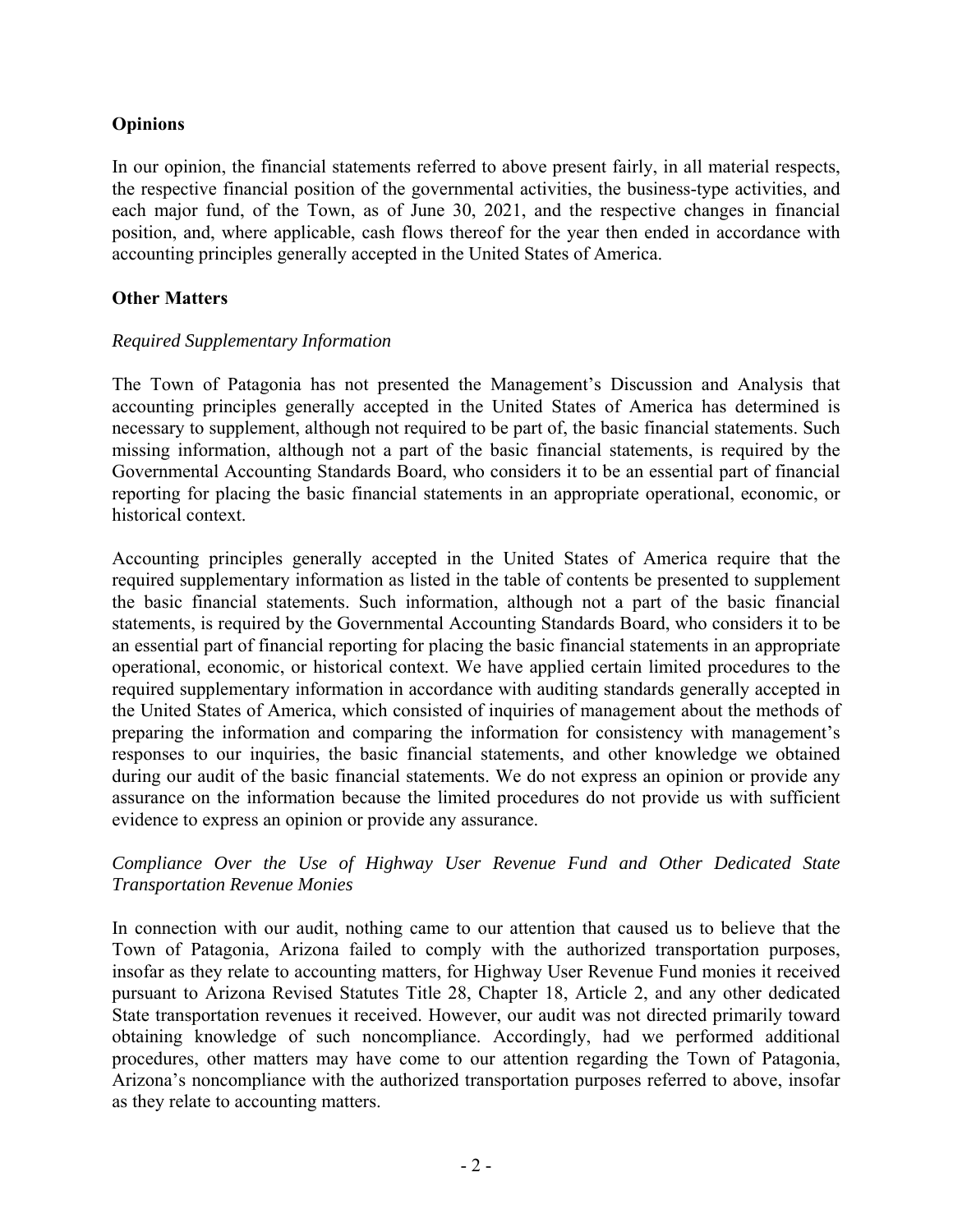The communication related to compliance over the use of Highway User Revenue Fund and other dedicated State transportation revenue monies in the preceding paragraph is intended solely for the information and use of the members of the Arizona State Legislature, (the Auditor General of the State of Arizona,) the Board of Supervisors, management, and other responsible parties within the Town and is not intended to be and should not be used by anyone other than these specified parties.

### **Other Reporting Required by** *Government Auditing Standards*

In accordance with *Government Auditing Standards*, we have also issued our report dated October 29, 2021, on our consideration of the Town's internal control over financial reporting and on our tests of its compliance with certain provisions of laws, regulations, contracts, and grant agreements and other matters. The purpose of that report is solely to describe the scope of our testing of internal control over financial reporting and compliance and the results of that testing, and not to provide an opinion on the effectiveness of the Town's internal control over financial reporting or on compliance. That report is an integral part of an audit performed in accordance with *Government Auditing Standards* in considering the Town's internal control over financial reporting and compliance.

Colby + Powell

October 29, 2021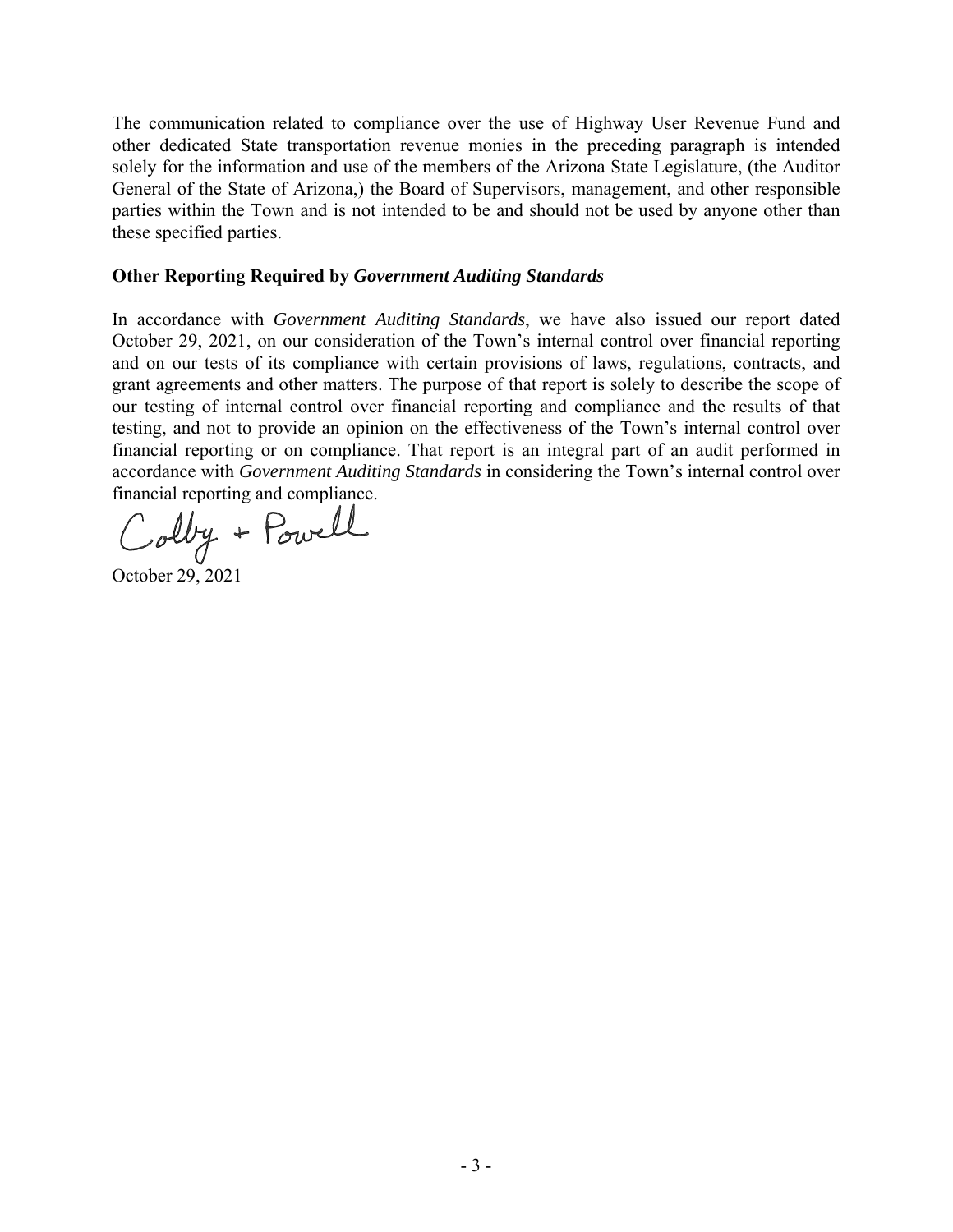### **TOWN OF PATAGONIA, ARIZONA Statement of Net Position June 30, 2021**

|                                            | Primary Government |                 |                 |  |  |
|--------------------------------------------|--------------------|-----------------|-----------------|--|--|
|                                            | Governmental       | Business-type   |                 |  |  |
|                                            | Activities         | Activities      | Total           |  |  |
| <b>ASSETS</b>                              |                    |                 |                 |  |  |
| Cash and cash equivalents                  | \$<br>1,212,673    | \$<br>272,636   | 1,485,309<br>\$ |  |  |
| Restricted cash and cash equivalents       |                    | 50,430          | 50,430          |  |  |
| Accounts receivable, net                   |                    | 51,473          | 51,473          |  |  |
| Taxes receivable                           | 6,518              |                 | 6,518           |  |  |
| Due from other governments                 | 71,923             |                 | 71,923          |  |  |
| Prepaid expenses                           | 35,654             | 18,553          | 54,207          |  |  |
| Net OPEB asset                             | 1,409              | 842             | 2,251           |  |  |
| Capital assets, not being depreciated      | 440,248            | 150,540         | 590,788         |  |  |
| Capital assets, being depreciated, net     | 1,327,050          | 3,293,134       | 4,620,184       |  |  |
| <b>Total assets</b>                        | 3,095,475          | 3,837,608       | 6,933,083       |  |  |
| <b>DEFERRED OUTFLOWS OF RESOURCES</b>      |                    |                 |                 |  |  |
| Pensions and other postemployment benefits | 280,619            | 44,157          | 324,776         |  |  |
| <b>LIABILITIES</b>                         |                    |                 |                 |  |  |
| Accounts payable                           | 83,341             | 29,845          | 113,186         |  |  |
| Accrued expenses                           | 5,708              |                 | 5,708           |  |  |
| Unearned revenue                           |                    | 63,920          | 63,920          |  |  |
| Refundable deposits                        |                    | 33,710          | 33,710          |  |  |
| Compensated absences payable               | 25,213             | 7,146           | 32,359          |  |  |
| Noncurrent liabilities                     |                    |                 |                 |  |  |
| Due within 1 year                          |                    | 7,661           | 7,661           |  |  |
| Due in more than 1 year                    | 1,119,732          | 921,738         | 2,041,470       |  |  |
| <b>Total liabilities</b>                   | 1,233,994          | 1,064,020       | 2,298,014       |  |  |
| <b>DEFERRED INFLOWS OF RESOURCES</b>       |                    |                 |                 |  |  |
| Pensions and other postemployment benefits | 118,546            | 3,780           | 122,326         |  |  |
| <b>NET POSITION</b>                        |                    |                 |                 |  |  |
| Net investment in capital assets           | 1,767,298          | 3,004,285       | 4,771,583       |  |  |
| Restricted for:                            |                    |                 |                 |  |  |
| Court enhancement                          | 24,222             |                 | 24,222          |  |  |
| Debt service                               |                    | 16,720          | 16,720          |  |  |
| Unrestricted (deficit)                     | 232,034            | (207, 040)      | 24,994          |  |  |
| <b>Total net position</b>                  | 2,023,554<br>\$    | \$<br>2,813,965 | 4,837,519<br>\$ |  |  |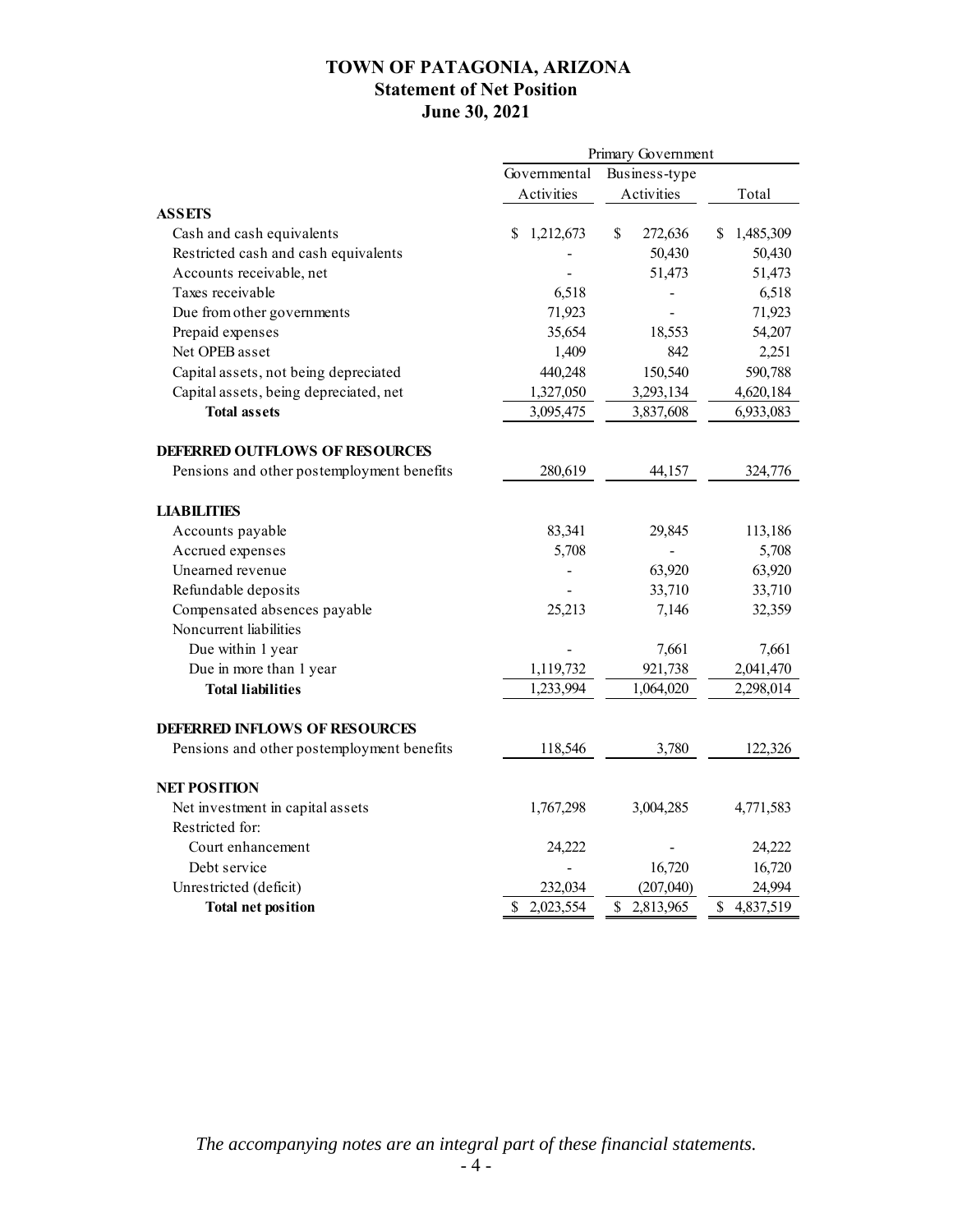### **TOWN OF PATAGONIA, ARIZONA Statement of Activities Year Ended June 30, 2021**

|                                      |                                          | Program Revenue |    |               | Net (Expense) Revenue and Changes in Net Position |                  |                          |             |
|--------------------------------------|------------------------------------------|-----------------|----|---------------|---------------------------------------------------|------------------|--------------------------|-------------|
|                                      |                                          | Charges         |    | Operating     | Capital                                           |                  | Primary Government       |             |
|                                      |                                          | for             |    | Grants and    | Grants and                                        | Governmental     | Business-type            |             |
| Functions / Programs                 | Expenses                                 | Services        |    | Contributions | Contributions                                     | Activities       | Activities               | Total       |
| Primary government:                  |                                          |                 |    |               |                                                   |                  |                          |             |
| Governmental activities              |                                          |                 |    |               |                                                   |                  |                          |             |
| General government                   | 303,910<br>S.                            | \$ 38,326       | S. | 44,040        | \$                                                | \$<br>(221, 544) | \$                       | (221, 544)  |
| Public safety                        | 492,002                                  | 45,798          |    | 143,963       | 5,000                                             | (297, 241)       |                          | (297, 241)  |
| Highways and streets                 | 212,766                                  |                 |    | 96,690        |                                                   | (116,076)        |                          | (116,076)   |
| Culture and recreation               | 168,986                                  | 1,154           |    | 87,881        |                                                   | (79, 951)        | $\overline{\phantom{0}}$ | (79, 951)   |
| <b>Total governmental activities</b> | 1,177,664                                | 85,278          |    | 372,574       | 5,000                                             | (714, 812)       | $\overline{\phantom{0}}$ | (714, 812)  |
| Business-type activities             |                                          |                 |    |               |                                                   |                  |                          |             |
| Water/Wastewater                     | 558,406                                  | 378,323         |    | 212,415       |                                                   |                  | 32,332                   | 32,332      |
| Solid Waste                          | 156,043                                  | 190,053         |    |               |                                                   |                  | 34,010                   | 34,010      |
| Total business-type activities       | 714,449                                  | 568,376         |    | 212,415       |                                                   |                  | 66,342                   | 66,342      |
| Total primary government             | \$1,892,113                              | \$653,654       | \$ | 584,989       | \$<br>5,000                                       | (714, 812)       | 66,342                   | (648, 470)  |
|                                      | <b>General revenues:</b>                 |                 |    |               |                                                   |                  |                          |             |
|                                      | Taxes:                                   |                 |    |               |                                                   |                  |                          |             |
|                                      | Sales tax                                |                 |    |               |                                                   | 437,220          |                          | 437,220     |
|                                      | Franchise tax                            |                 |    |               |                                                   | 15,452           |                          | 15,452      |
|                                      | Shared revenue-Urban revenue             |                 |    |               |                                                   | 214,371          |                          | 214,371     |
|                                      | Shared revenue-State sales tax           |                 |    |               |                                                   | 103,630          |                          | 103,630     |
|                                      | Shared revenue-State vehicle license tax |                 |    |               |                                                   | 88,573           |                          | 88,573      |
|                                      | M iscellaneous                           |                 |    |               |                                                   | 37,707           |                          | 37,707      |
| Investment earnings                  |                                          |                 |    | 1,238         | 435                                               | 1,673            |                          |             |
|                                      | Total general revenue                    |                 |    |               |                                                   | 898,191          | 435                      | 898,626     |
|                                      | Change in net position                   |                 |    |               |                                                   | 183,379          | 66,777                   | 250,156     |
|                                      | Net position, beginning of year          |                 |    |               |                                                   | 1,840,175        | 2,747,188                | 4,587,363   |
|                                      | Net position, end of year                |                 |    |               |                                                   | \$<br>2,023,554  | \$<br>2,813,965          | \$4,837,519 |

*The accompanying notes are an integral part of these financial statements.*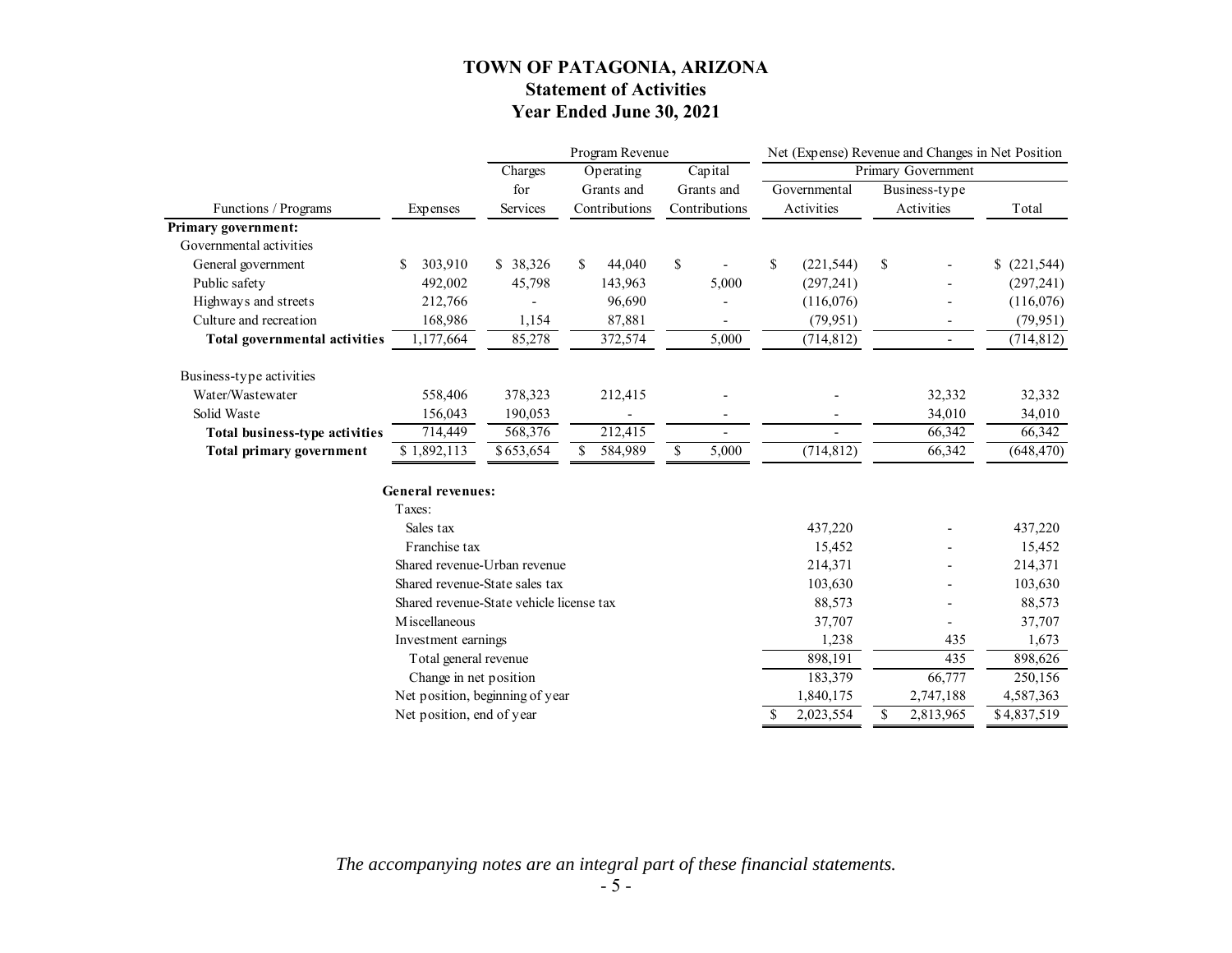### **TOWN OF PATAGONIA, ARIZONA Balance Sheet Governmental Funds June 30, 2021**

|                                            |                 |              |             |    | Total        |
|--------------------------------------------|-----------------|--------------|-------------|----|--------------|
|                                            | General         |              | <b>HURF</b> |    | Governmental |
|                                            | Fund            |              | Fund        |    | Funds        |
| <b>ASSETS</b>                              |                 |              |             |    |              |
| Cash and cash equivalents                  | 1,212,673<br>S  | \$           |             | \$ | 1,212,673    |
| Taxes receivable                           |                 | 6,518        |             |    | 6,518        |
| Due from other governments                 |                 | 62,978       | 8,945       |    | 71,923       |
| Prepaid expenses                           |                 | 17,101       | 18,553      |    | 35,654       |
| Due from other funds                       |                 | 20,317       |             |    | 20,317       |
| <b>Total assets</b>                        | 1,319,587       | \$           | 27,498      | \$ | 1,347,085    |
| <b>LIABILITIES</b>                         |                 |              |             |    |              |
| Accounts payable                           | \$              | \$<br>18,847 | 64,494      | \$ | 83,341       |
| Accrued expenses                           |                 | 5,708        |             |    | 5,708        |
| Due to other funds                         |                 |              | 20,317      |    | 20,317       |
| <b>Total liabilities</b>                   |                 | 24,555       | 84,811      |    | 109,366      |
| <b>FUND BALANCES</b>                       |                 |              |             |    |              |
| Nonspendable                               |                 | 17,101       |             |    | 17,101       |
| Restricted for:                            |                 |              |             |    |              |
| Court enhancement                          |                 | 24,222       |             |    | 24,222       |
| Unassigned                                 |                 | 1,253,709    | (57,313)    |    | 1,196,396    |
| <b>Total fund balances</b>                 |                 | 1,295,032    | (57,313)    |    | 1,237,719    |
| <b>Total liabilities and fund balances</b> | \$<br>1,319,587 | \$           | 27,498      | \$ | 1,347,085    |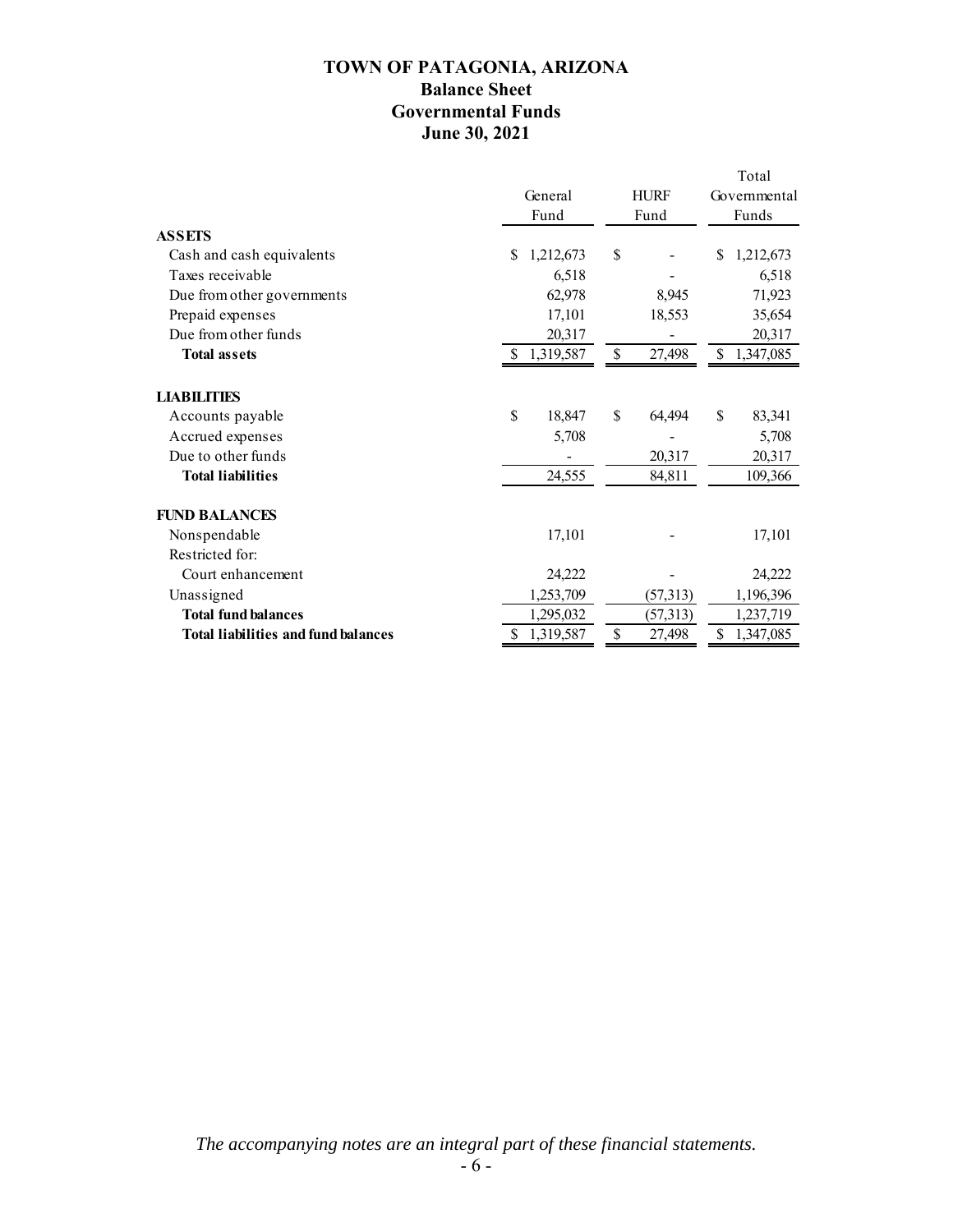### **TOWN OF PATAGONIA, ARIZONA Reconciliation of the Governmental Funds Balance Sheet to the Government-wide Statement of Net Position June 30, 2021**

| Fund balances-total governmental funds                                                                                                                                                                                                                       |                           | \$<br>1,237,719 |
|--------------------------------------------------------------------------------------------------------------------------------------------------------------------------------------------------------------------------------------------------------------|---------------------------|-----------------|
| Amounts reported for governmental activities in the statement of<br>net position are different because:                                                                                                                                                      |                           |                 |
| Capital assets used in governmental activities are not financial<br>resources and, therefore, are not reported in the funds.<br>Governmental capital assets<br>Less: Accumulated depreciation                                                                | 6,657,650<br>(4,890,352)  | 1,767,298       |
| Net pension assets held in trust for future benefits are not<br>available for Town operations and, therefore, are not reported in<br>in the funds.                                                                                                           |                           | 1,409           |
| Long-term liabilities, such as net pension/OPEB liabilities and<br>compensated absences are not due and payable in the current<br>period and, therefore, are not reported as a liability in the funds.<br>Compensated absences<br>Net pension/OPEB liability | (25,213)<br>(1, 119, 732) | (1,144,945)     |
| Deferred outflows and inflows of resources related to<br>pensions/OPEB are applicable to future reporting periods and,<br>therefore, are not reported in the funds.                                                                                          |                           |                 |
| Deferred outflows of resources related to pensions/OPEB<br>Deferred inflows of resources related to pensions/OPEB                                                                                                                                            | 280,619<br>(118, 546)     | 162,073         |
| Net position of governmental activities                                                                                                                                                                                                                      |                           | \$2,023,554     |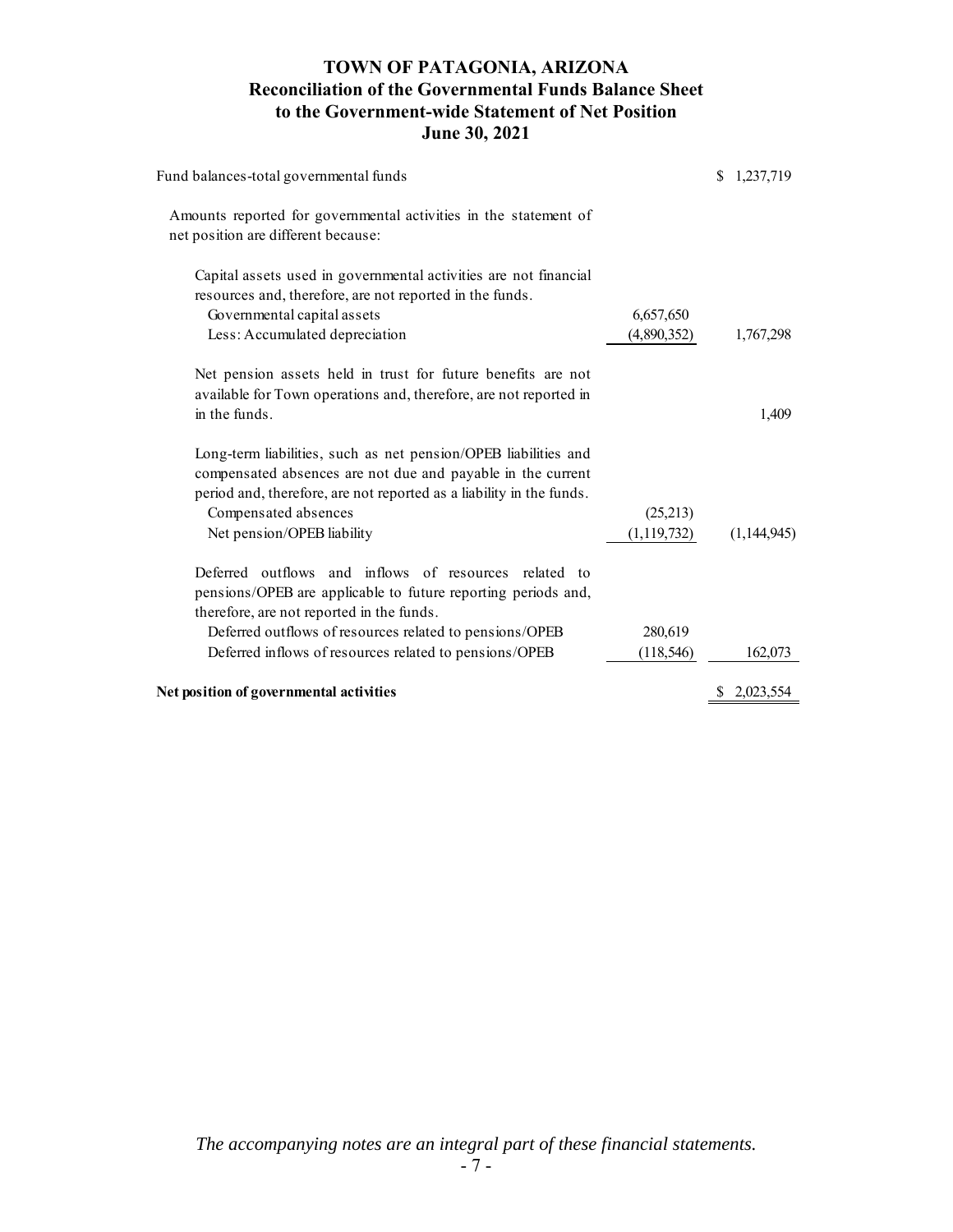### **TOWN OF PATAGONIA, ARIZONA Statement of Revenue, Expenditures, and Changes in Fund Balance Governmental Funds Year Ended June 30, 2021**

|                                 | General<br>Fund | <b>HURF</b><br>Fund      | Total<br>Governmental<br>Funds |
|---------------------------------|-----------------|--------------------------|--------------------------------|
| <b>Revenues</b>                 |                 |                          |                                |
| Intergovernmental<br>Taxes      | \$<br>684,618   | \$<br>96,690             | \$<br>781,308                  |
|                                 | 437,220         |                          | 437,220                        |
| Fines and forfeitures           | 45,798          |                          | 45,798                         |
| Licenses and permits            | 6,695           |                          | 6,695                          |
| Charges for services            | 32,785          |                          | 32,785                         |
| Franchise fees                  | 15,452          |                          | 15,452                         |
| Other revenue                   | 40,547          |                          | 40,547                         |
| Investment earnings             | 1,165           | 73                       | 1,238                          |
| <b>Total revenues</b>           | 1,264,280       | 96,763                   | 1,361,043                      |
| <b>Expenditures</b>             |                 |                          |                                |
| Current                         |                 |                          |                                |
| General government              | 265,759         |                          | 265,759                        |
| Public safety                   | 401,638         |                          | 401,638                        |
| Highways and streets            |                 | 167,773                  | 167,773                        |
| Culture and recreation          | 149,991         |                          | 149,991                        |
| Capital outlay                  | 109,168         |                          | 109,168                        |
| <b>Total expenditures</b>       | 926,556         | 167,773                  | 1,094,329                      |
| Net change in fund balances     | 337,724         | (71,010)                 | 266,714                        |
| Fund balance, beginning of year | 957,308         | 13,697                   | 971,005                        |
| Fund balance, end of year       | 1,295,032<br>\$ | $\mathbb{S}$<br>(57,313) | \$<br>1,237,719                |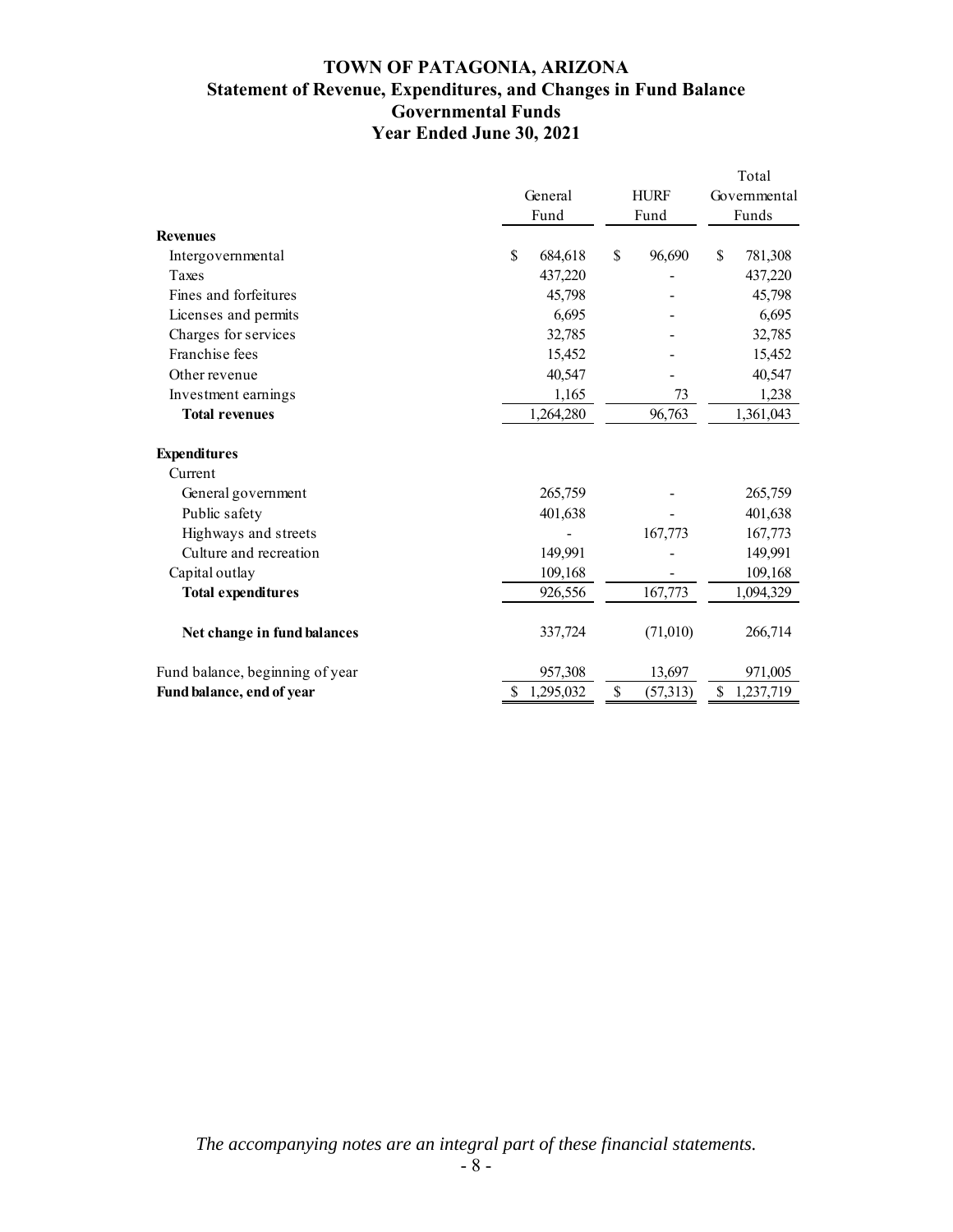### **TOWN OF PATAGONIA, ARIZONA Reconciliation of the Governmental Funds Statement of Revenue, Expenditures, and Changes in Fund Balances to the Government-wide Statement of Activities Year Ended June 30, 2021**

| Net change in fund balances-total governmental funds                                                                                                                                                                                                                                                                                                                                                                                                                                                                                                                                                                          | S  | 266,714   |
|-------------------------------------------------------------------------------------------------------------------------------------------------------------------------------------------------------------------------------------------------------------------------------------------------------------------------------------------------------------------------------------------------------------------------------------------------------------------------------------------------------------------------------------------------------------------------------------------------------------------------------|----|-----------|
| Amounts reported for governmental activities in the statement of<br>activities are different because                                                                                                                                                                                                                                                                                                                                                                                                                                                                                                                          |    |           |
| Governmental funds report capital outlays as expenditures.<br>However, in the statement of activities, the cost of those assets is<br>allocated over their estimated useful lives and reported as<br>depreciation expense.                                                                                                                                                                                                                                                                                                                                                                                                    |    |           |
| Capital outlay<br>109,168<br>Depreciation expense<br>(134, 301)                                                                                                                                                                                                                                                                                                                                                                                                                                                                                                                                                               |    | (25, 133) |
| Town pension/OPEB contributions are reported as expenditures in<br>the governmental funds when made. However, they are reported as<br>deferred outflows of resources in the statement of net position<br>because the reported net pension/OPEB liability is measured a year<br>before the Town's report date. Pension/OPEB expense, which is the<br>change in the net pension/OPEB liability adjusted for changes in<br>outflows<br>inflows<br>of resources<br>deferred<br>and<br>related to<br>is reported in the statement of activities.<br>Town pension/OPEB contributions<br>85,674<br>Pension/OPEB expense<br>(146,792) |    | (61,118)  |
| Under the modified accrual basis of accounting used in the<br>governmental funds, expenditures are not recognized<br>for<br>transactions that are not normally paid with expendable available<br>resources. In the statement of activities, however, which is<br>presented on the accrual basis of accounting, expenses are reported<br>regardless of when the financial resources are available.                                                                                                                                                                                                                             |    |           |
| Decrease in compensated absences payable                                                                                                                                                                                                                                                                                                                                                                                                                                                                                                                                                                                      |    | 2,916     |
| Change in net position of governmental activities                                                                                                                                                                                                                                                                                                                                                                                                                                                                                                                                                                             | S. | 183,379   |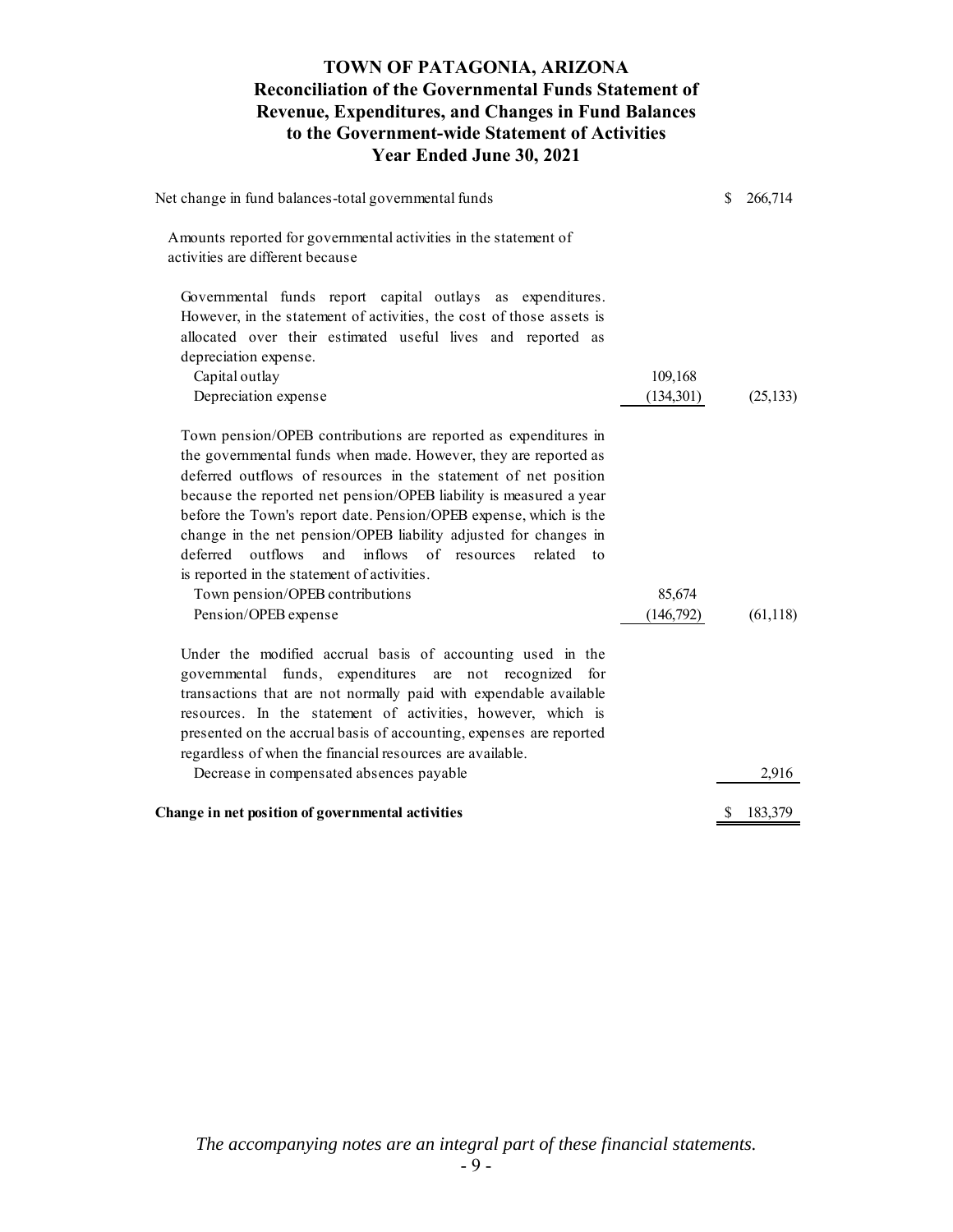### **TOWN OF PATAGONIA, ARIZONA Statement of Net Position Proprietary Funds June 30, 2021**

|                                               | Business-type Activities--Enterprise Funds |               |                 |  |
|-----------------------------------------------|--------------------------------------------|---------------|-----------------|--|
|                                               | Water/                                     | Solid         |                 |  |
|                                               | Wastewater                                 | Waste         |                 |  |
|                                               | Fund                                       | Fund          | Total           |  |
| <b>ASSETS</b>                                 |                                            |               |                 |  |
| Current assets                                |                                            |               |                 |  |
| Cash and cash equivalents                     | \$<br>93,934                               | \$<br>178,702 | \$<br>272,636   |  |
| Restricted cash and cash equivalents          | 38,227                                     | 12,203        | 50,430          |  |
| Accounts receivable, net                      | 32,762                                     | 18,711        | 51,473          |  |
| Prepaid expenses                              | 18,553                                     |               | 18,553          |  |
| <b>Total current assets</b>                   | 183,476                                    | 209,616       | 393,092         |  |
| Noncurrent assets                             |                                            |               |                 |  |
| Net OPEB asset                                | 635                                        | 207           | 842             |  |
| Capital assets, not being depreciated         | 30,540                                     | 120,000       | 150,540         |  |
| Capital assets, being depreciated, net        | 2,852,586                                  | 440,548       | 3,293,134       |  |
| <b>Total noncurrent assets</b>                | 2,883,761                                  | 560,755       | 3,444,516       |  |
| <b>Total assets</b>                           | 3,067,237                                  | 770,371       | 3,837,608       |  |
|                                               |                                            |               |                 |  |
| <b>DEFERRED OUTFLOWS OF RESOURCES</b>         |                                            |               |                 |  |
| Pensions and other postemployment benefits    | 33,280                                     | 10,877        | 44,157          |  |
| <b>LIABILITIES</b>                            |                                            |               |                 |  |
| Current liabilities                           |                                            |               |                 |  |
| Accounts payable                              | 16,866                                     | 12,979        | 29,845          |  |
| Unearned revenue                              | 63,920                                     |               | 63,920          |  |
| Refundable deposits                           | 21,507                                     | 12,203        | 33,710          |  |
| Compensated absences payable, current portion | 6,445                                      | 701           | 7,146           |  |
| Notes payable, current portion                | 7,661                                      |               | 7,661           |  |
| <b>Total current liabilities</b>              | 116,399                                    | 25,883        | 142,282         |  |
| Noncurrent liabilities                        |                                            |               |                 |  |
| Notes payable                                 | 431,728                                    |               | 431,728         |  |
| Estimated liability for landfill closure      |                                            | 281,780       | 281,780         |  |
| Net pension liability                         | 156,938                                    | 51,292        | 208,230         |  |
| <b>Total noncurrent liabilities</b>           | 588,666                                    | 333,072       | 921,738         |  |
| <b>Total liabilities</b>                      | 705,065                                    | 358,955       | 1,064,020       |  |
| <b>DEFERRED INFLOWS OF RESOURCES</b>          |                                            |               |                 |  |
| Pensions and other postemployment benefits    | 2,849                                      | 931           | 3,780           |  |
|                                               |                                            |               |                 |  |
| <b>NET POSITION</b>                           |                                            |               |                 |  |
| Net investment in capital assets              | 2,443,737                                  | 560,548       | 3,004,285       |  |
| Restricted for:                               |                                            |               |                 |  |
| Debt service                                  | 16,720                                     |               | 16,720          |  |
| Unrestricted (deficit)                        | (67, 854)                                  | (139, 186)    | (207, 040)      |  |
| <b>Total net position</b>                     | \$<br>2,392,603                            | \$<br>421,362 | \$<br>2,813,965 |  |

*The accompanying notes are an integral part of these financial statements.*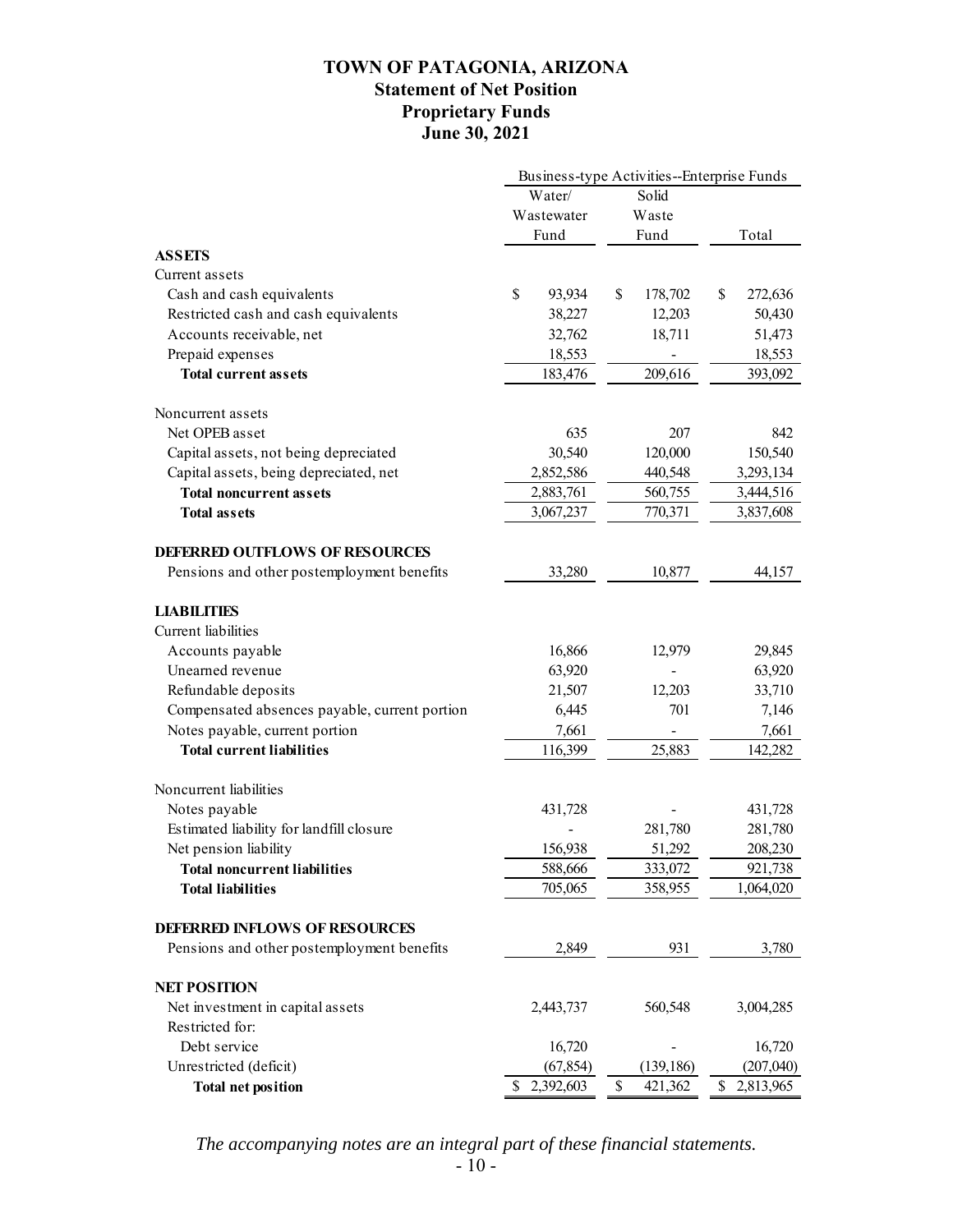### **TOWN OF PATAGONIA, ARIZONA Statement of Revenue, Expenses, and Changes in Fund Net Position Proprietary Funds Year Ended June 30, 2021**

|                                               |                 | Business-type Activities--Enterprise Funds |                 |
|-----------------------------------------------|-----------------|--------------------------------------------|-----------------|
|                                               | Water/          | Solid                                      |                 |
|                                               | Wastewater      | Waste                                      |                 |
|                                               | Fund            | Fund                                       | Total           |
| <b>Operating revenues</b>                     |                 |                                            |                 |
| Sewer                                         | \$<br>190,805   | \$                                         | \$<br>190,805   |
| Sanitation                                    |                 | 190,053                                    | 190,053         |
| Water                                         | 187,518         |                                            | 187,518         |
| <b>Total operating revenues</b>               | 378,323         | 190,053                                    | 568,376         |
| <b>Operating expenses</b>                     |                 |                                            |                 |
| Personnel                                     | 161,156         | 65,437                                     | 226,593         |
| Depreciation                                  | 122,650         | 40,727                                     | 163,377         |
| Supplies                                      | 50,203          | 12,486                                     | 62,689          |
| Utilities                                     | 39,100          | 2,542                                      | 41,642          |
| Contract services                             | 6,116           | 22,447                                     | 28,563          |
| Repairs and maintenance                       | 11,997          | 5,709                                      | 17,706          |
| Other                                         | 12,762          | 3,795                                      | 16,557          |
| Insurance                                     | 7,812           | 2,900                                      | 10,712          |
| Travel and training                           | 450             |                                            | 450             |
| <b>Total operating expenses</b>               | 412,246         | 156,043                                    | 568,289         |
| <b>Operating income (loss)</b>                | (33, 923)       | 34,010                                     | 87              |
| Nonoperating revenues (expenses)              |                 |                                            |                 |
| Noncaptial grants                             | 212,415         |                                            | 212,415         |
| Contract services                             | (131,749)       |                                            | (131,749)       |
| Investment earnings                           | 374             | 61                                         | 435             |
| Interest expense                              | (14, 411)       |                                            | (14, 411)       |
| <b>Total nonoperating revenues (expenses)</b> | 66,629          | 61                                         | 66,690          |
| Increase (decrease) in net position           | 32,706          | 34,071                                     | 66,777          |
| Net position, beginning of year               | 2,359,897       | 387,291                                    | 2,747,188       |
| Net position, end of year                     | 2,392,603<br>\$ | \$<br>421,362                              | \$<br>2,813,965 |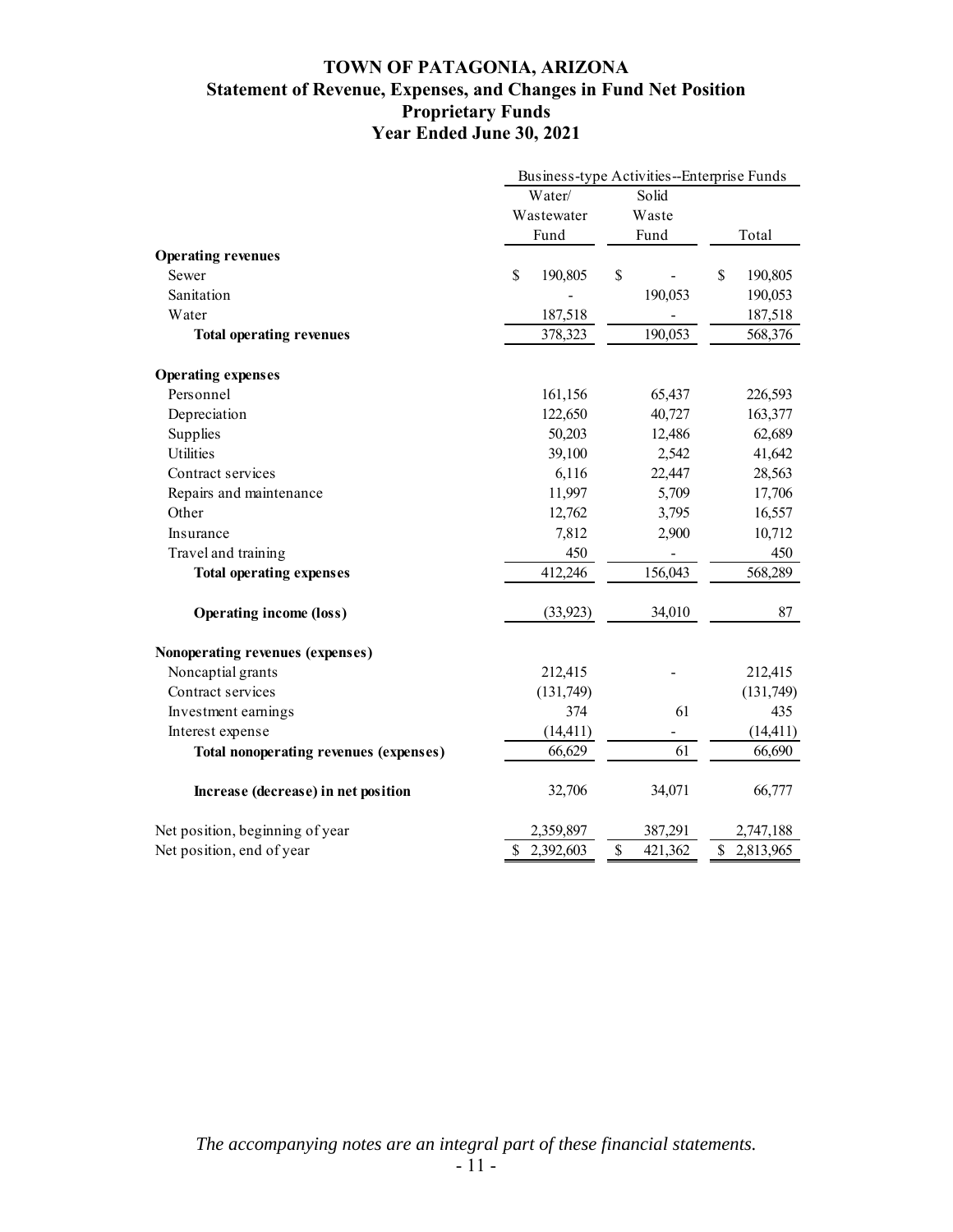### **TOWN OF PATAGONIA, ARIZONA Statement of Cash Flows Proprietary Funds Year Ended June 30, 2021**

|                                                                             | Business-type Activities--Enterprise Funds |            |       |           |    |            |
|-----------------------------------------------------------------------------|--------------------------------------------|------------|-------|-----------|----|------------|
|                                                                             | Water/<br>Solid                            |            |       |           |    |            |
|                                                                             | Wastewater<br>Fund                         |            | Waste |           |    |            |
|                                                                             |                                            |            |       | Fund      |    | Total      |
| Cash flows from operating activities                                        |                                            |            |       |           |    |            |
| Receipts from customers                                                     | \$                                         | 383,757    | \$    | 193,789   | \$ | 577,546    |
| Payments to suppliers                                                       |                                            | (110, 257) |       | (49,905)  |    | (160, 162) |
| Payments to employees                                                       |                                            | (163, 831) |       | (68, 126) |    | (231, 957) |
| Net cash provided (used) by operating activities                            |                                            | 109,669    |       | 75,758    |    | 185,427    |
| Cash flows from noncapital financing activities                             |                                            |            |       |           |    |            |
| Advances (to) from other funds                                              |                                            | (24, 845)  |       |           |    | (24, 845)  |
| Cash flows from capital and related financing activities                    |                                            |            |       |           |    |            |
| Interest payments on notes payable                                          |                                            | (14, 411)  |       |           |    | (14, 411)  |
| Principal payments on notes payable                                         |                                            | (7, 417)   |       |           |    | (7, 417)   |
| Purchase of capital asset                                                   |                                            | (45,259)   |       |           |    | (45,259)   |
| Proceeds from noncapital contribution                                       |                                            | 212,415    |       |           |    | 212,415    |
| Payments to contract services                                               |                                            | (131, 749) |       |           |    | (131, 749) |
| Net cash provided (used) by capital                                         |                                            |            |       |           |    |            |
| and related financing activities                                            |                                            | 13,579     |       |           |    | 13,579     |
| Cash flows from investing activities                                        |                                            |            |       |           |    |            |
| Interest received                                                           |                                            | 374        |       | 61        |    | 435        |
| Net change in cash and cash equivalents                                     |                                            | 98,777     |       | 75,819    |    | 174,596    |
| Cash and cash equivalents, beginning of year                                |                                            | 33,384     |       | 115,086   |    | 148,470    |
| Cash and cash equivalents, end of year                                      | \$                                         | 132,161    | \$    | 190,905   | S  | 323,066    |
| Reconciliation of cash and cash equivalents to<br>statement of net position |                                            |            |       |           |    |            |
| Cash and cash equivalents                                                   | \$                                         | 93,934     | \$    | 178,702   | \$ | 272,636    |
| Restricted cash and cash equivalents                                        |                                            | 38,227     |       | 12,203    |    | 50,430     |
| Total cash and cash equivalents, end of year                                | \$                                         | 132,161    | \$    | 190,905   | \$ | 323,066    |

*The accompanying notes are an integral part of these financial statements.*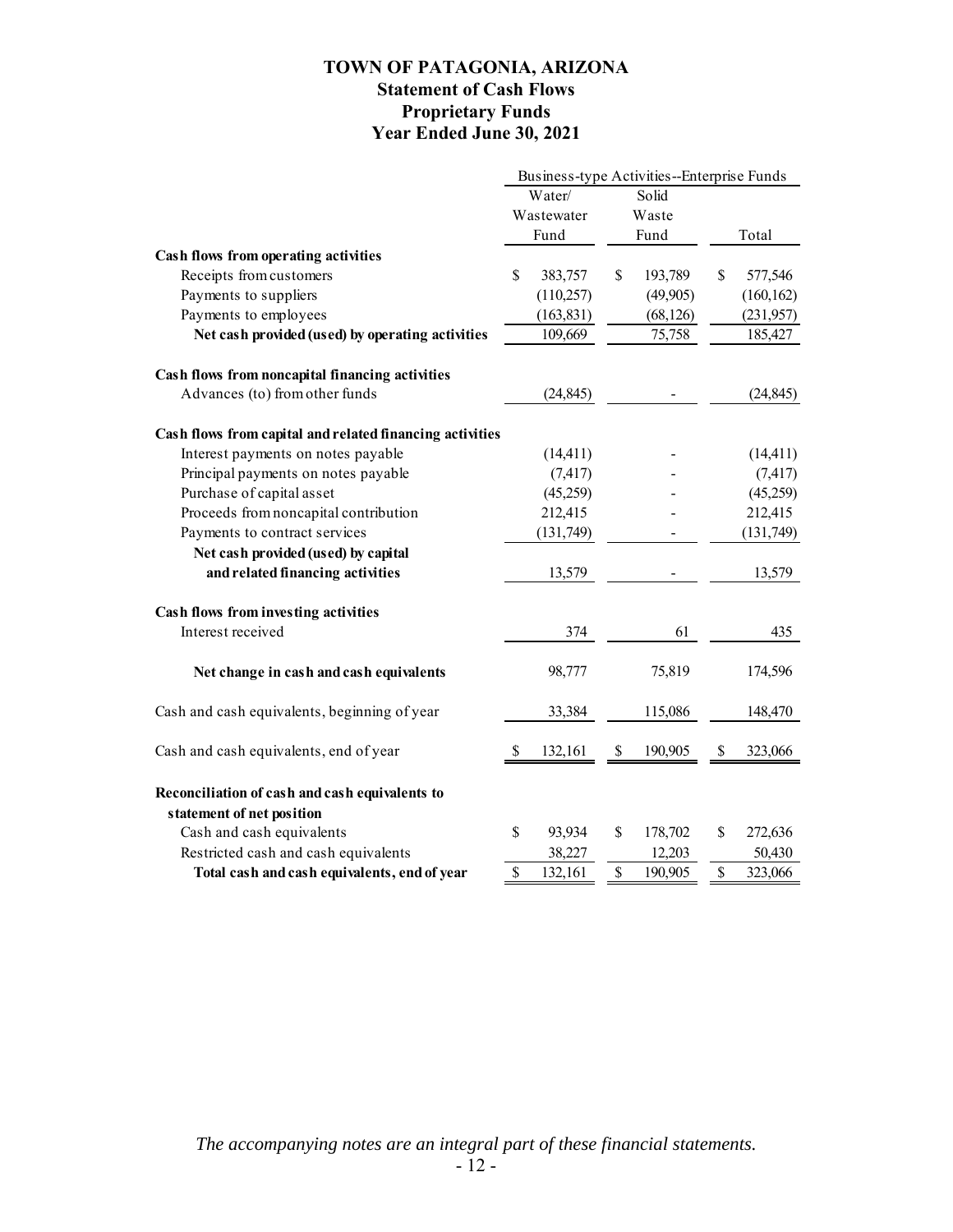### **TOWN OF PATAGONIA, ARIZONA Statement of Cash Flows (Continued) Proprietary Funds Year Ended June 30, 2021**

|                                                       | Business-type Activities--Enterprise Funds |           |                        |         |    |          |  |
|-------------------------------------------------------|--------------------------------------------|-----------|------------------------|---------|----|----------|--|
|                                                       | Water/<br>Wastewater<br>Fund               |           | Solid<br>Waste<br>Fund |         |    |          |  |
|                                                       |                                            |           |                        |         |    |          |  |
|                                                       |                                            |           |                        |         |    | Total    |  |
| Reconciliation of operating income (loss) to net cash |                                            |           |                        |         |    |          |  |
| provided (used) by operating activities:              |                                            |           |                        |         |    |          |  |
| Operating income (loss)                               | \$                                         | (33, 923) | \$                     | 34,010  | \$ | 87       |  |
| Adjustments to reconcile operating income (loss) to   |                                            |           |                        |         |    |          |  |
| net cash provided (used) by operating activities:     |                                            |           |                        |         |    |          |  |
| Depreciation                                          |                                            | 122,650   |                        | 40,727  |    | 163,377  |  |
| Changes in assets, deferred outflows                  |                                            |           |                        |         |    |          |  |
| of resources, liabilities, and deferred               |                                            |           |                        |         |    |          |  |
| inflows of resources:                                 |                                            |           |                        |         |    |          |  |
| Accounts receivable                                   |                                            | 2,871     |                        | 2,440   |    | 5,311    |  |
| Net OPEB asset                                        |                                            | (393)     |                        | (128)   |    | (521)    |  |
| Deferred outflows of resources related to pensions    |                                            |           |                        |         |    |          |  |
| and other postemployment benefits                     |                                            | (17,610)  |                        | (5,756) |    | (23,366) |  |
| Accounts payable                                      |                                            | 16,866    |                        | (363)   |    | 16,503   |  |
| Refundable deposits                                   |                                            | 2,563     |                        | 1,296   |    | 3,859    |  |
| Compensated absences                                  |                                            | (2,675)   |                        | (2,782) |    | (5,457)  |  |
| Net pension and other postemployment                  |                                            |           |                        |         |    |          |  |
| benefits liability                                    |                                            | 28,431    |                        | 9,292   |    | 37,723   |  |
| Deferred inflows of resources related to pensions     |                                            |           |                        |         |    |          |  |
| and other postemployment benefits                     |                                            | (9,111)   |                        | (2,978) |    | (12,089) |  |
| Net cash provided (used) by operating activities      | \$                                         | 109,669   | \$                     | 75,758  | \$ | 185,427  |  |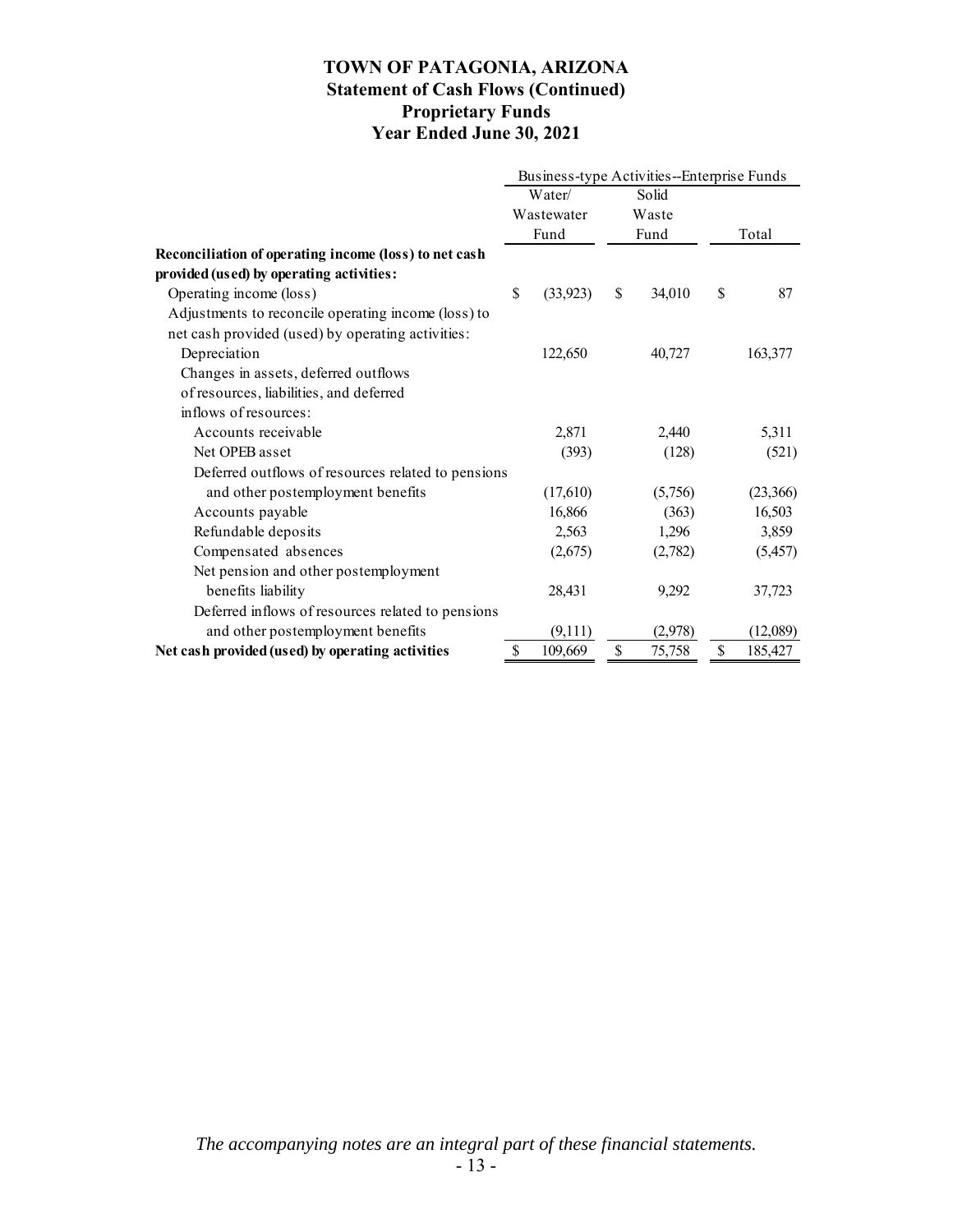### *NOTE 1 – SUMMARY OF SIGNIFICANT ACCOUNTING POLICIES*

The accompanying financial statements of the Town of Patagonia, Arizona have been prepared in conformity with U.S. generally accepted accounting principles applicable to governmental units adopted by the Governmental Accounting Standards Board (GASB). A summary of the Town's more significant accounting policies follows.

### **A. Reporting Entity**

The Town is a general-purpose local government that is governed by a separately elected Town Council. The accompanying financial statements present the activities of the Town (the primary government) and its component units.

Component units are legally separate entities for which the Town is considered to be financially accountable. Blended component units, although legally separate entities, are, in substance, part of the Town's operations. Therefore, data from these units is combined with data of the primary government. Discretely presented component units, on the other hand, are reported in a separate column in the combined financial statements to emphasize they are legally separate from the Town. The blended component unit discussed below has a June 30 year-end. The Town has no discretely presented component units.

**The Town of Patagonia Municipal Property Corporation** is a nonprofit corporation incorporated under the laws of the State of Arizona. The principal objective of the Corporation is to assist the Town of Patagonia, Arizona, in acquiring, constructing, financing, operating, improving or modifying public facilities for the benefit of all Town of Patagonia, Arizona, residents. The Corporation's board of directors consists of three members appointed by the Patagonia Town Council.

#### **B. Basis of Presentation**

The basic financial statements include both government-wide statements and fund financial statements. The government-wide statements focus on the Town as a whole, while the fund financial statements focus on major funds. Each presentation provides valuable information that can be analyzed and compared between years and between governments to enhance the usefulness of the information.

Government-wide statements—provide information about the primary government (the Town). The statements include a statement of net position and a statement of activities. These statements report the financial activities of the overall government. They also distinguish between the governmental and business-type activities of the Town. Governmental activities generally are financed through taxes and intergovernmental revenues. Business-type activities are financed in whole or in part by fees charged to external parties.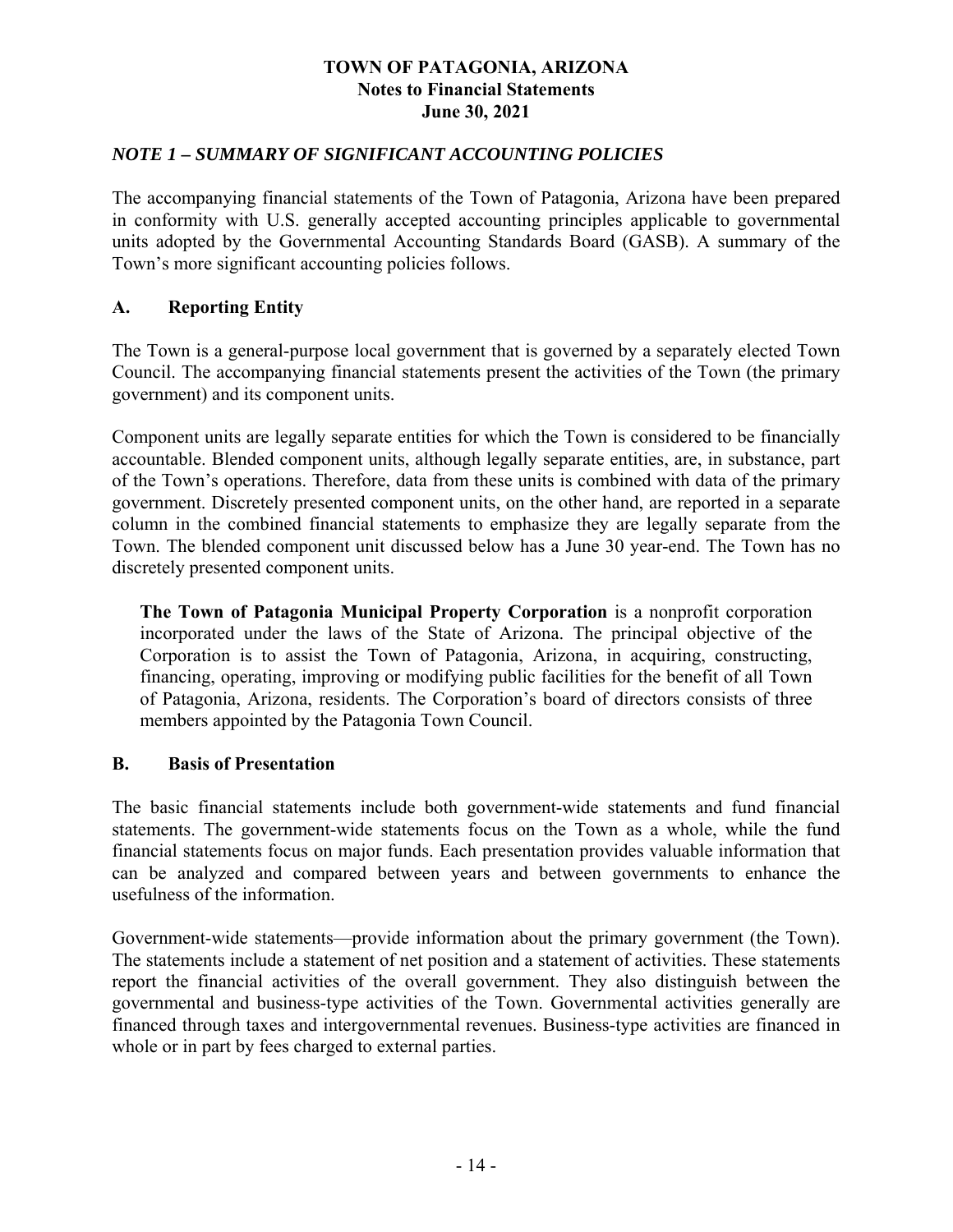### *NOTE 1 – SUMMARY OF SIGNIFICANT ACCOUNTING POLICIES – Continued*

A statement of activities presents a comparison between direct expenses and program revenues for each function of the Town's governmental activities and segment of its business-type activities. Direct expenses are those that are specifically associated with a program or function and, therefore, are clearly identifiable to a particular function. The Town does not allocate indirect expenses to programs or functions. Program revenues include:

- Charges to customers or applicants for goods, services, or privileges provided.
- Operating grants and contributions.
- Capital grants and contributions.

Revenues that are not classified as program revenues, including internally dedicated resources and all taxes, are reported as general revenues.

Generally, the effect of interfund activity has been eliminated from the government-wide financial statements to minimize the double counting of internal activities. However, charges for interfund services provided and used are not eliminated if the prices approximate their external exchange values.

Fund financial statements—provide information about the Town's funds. Separate statements are presented for governmental and proprietary fund categories. The emphasis of fund financial statements is on major governmental and enterprise funds, each displayed in a separate column. All remaining governmental and enterprise funds are aggregated and reported as nonmajor funds.

Proprietary fund revenues and expenses are classified as either operating or nonoperating. Operating revenues and expenses generally result from transactions associated with the fund's principal activity. Accordingly, revenues, such as user charges and insurance premiums, in which each party receives and gives up essentially equal values are operating revenues. Other revenues, such as subsidies, result from transactions in which the parties do not exchange equal values and are considered nonoperating revenues along with investment earnings and revenues ancillary activities generate. Operating expenses include the cost of services, administrative expenses, and depreciation on capital assets. Other expenses, such as interest expense, are considered nonoperating expenses.

The Town reports the following major governmental funds:

The *General Fund* is the Town's primary operating fund. It accounts for all financial resources of the general government, except those required to be accounted for in another fund.

The *HURF Fund* accounts for specific revenue received from the State of Arizona Highway User Revenue Fund, which is legally restricted to expenditures for authorized transportation purposes.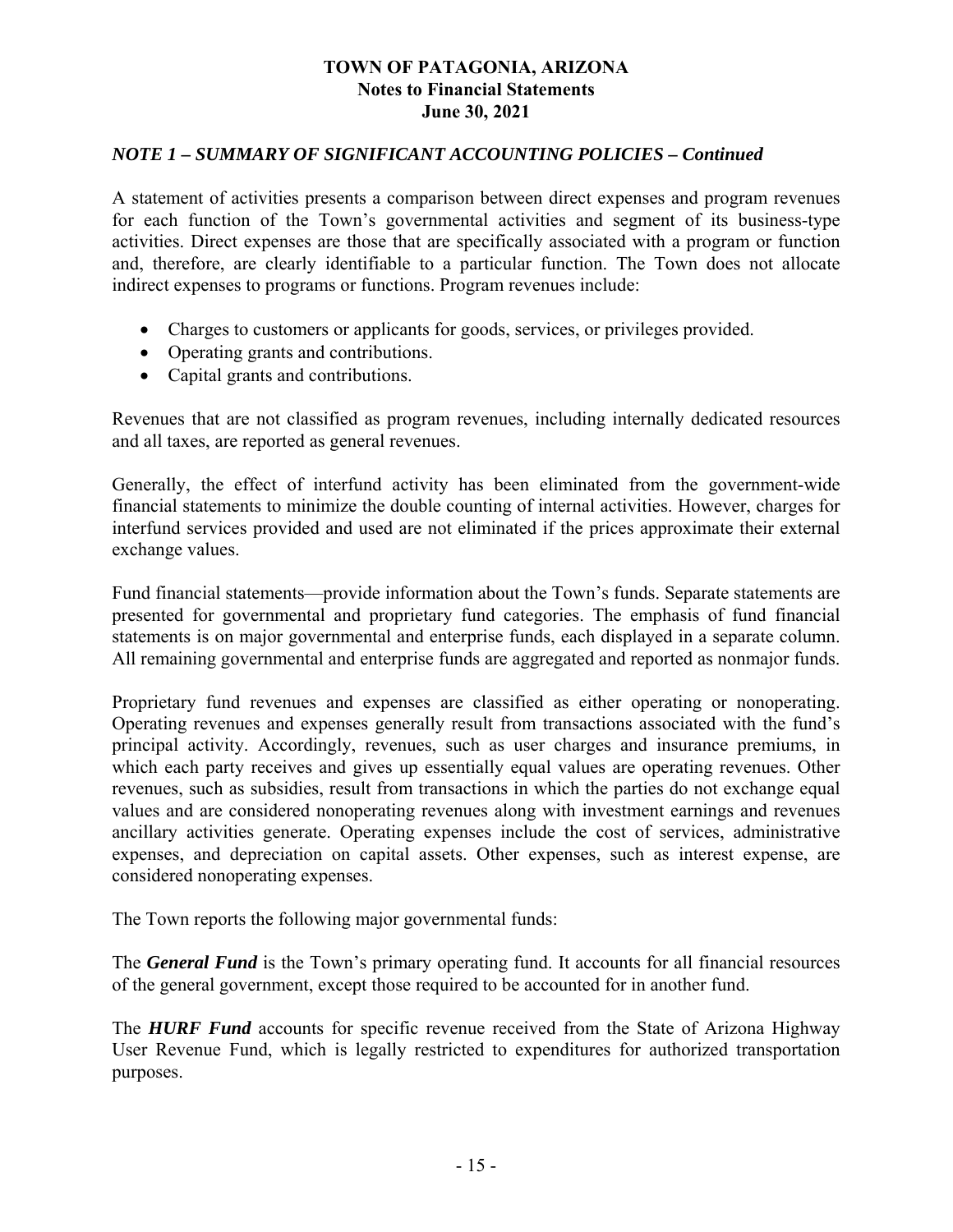### *NOTE 1 – SUMMARY OF SIGNIFICANT ACCOUNTING POLICIES – Continued*

The Town reports the following major enterprise funds:

The *Water/Wastewater* and *Solid Waste Funds* account for operations that are financed and operated in a manner similar to private business enterprises, in which the intent of the Town Council is that the costs (expenses, including depreciation) of providing goods or services to the general public on a continuing basis be financed or recovered primarily through user charges; or for which the Town Council has decided that periodic determination of revenue earned, expenses incurred, or net income is appropriate for capital maintenance, public policy, management control, accountability, or other purposes.

### **C. Basis of Accounting**

The government-wide, proprietary fund, and fiduciary fund financial statements are presented using the economic resources measurement focus and the accrual basis of accounting. Revenues are recorded when earned and expenses are recorded at the time liabilities are incurred, regardless of when the related cash flows take place. Property taxes are recognized as revenue in the year for which they are levied. Grants and donations are recognized as revenue as soon as all eligibility requirements the provider imposed have been met.

Under the terms of grant agreements, the Town funds certain programs by a combination of grants and general revenues. Therefore, when program expenses are incurred, there are both restricted and unrestricted resources available to finance the program. The Town applies grant resources to such programs before using general revenues.

Governmental funds in the fund financial statements are reported using the current financial resources measurement focus and the modified accrual basis of accounting. Under this method, revenues are recognized when they become both measurable and available. The Town considers all revenues reported in the governmental funds to be available if the revenues are collected within 60 days after year-end.

The Town's major revenue sources that are susceptible to accrual are special assessments, intergovernmental, charges for services, and investment earnings. Expenditures are recorded when the related fund liability is incurred, except for principal and interest on general long-term debt, claims and judgments, compensated absences, landfill closure and postclosure care costs, and pollution remediation obligations, which are recognized as expenditures to the extent they are due and payable. General capital asset acquisitions are reported as expenditures in governmental funds. Issuances of general long-term debt and acquisitions under capital lease agreements are reported as other financing sources.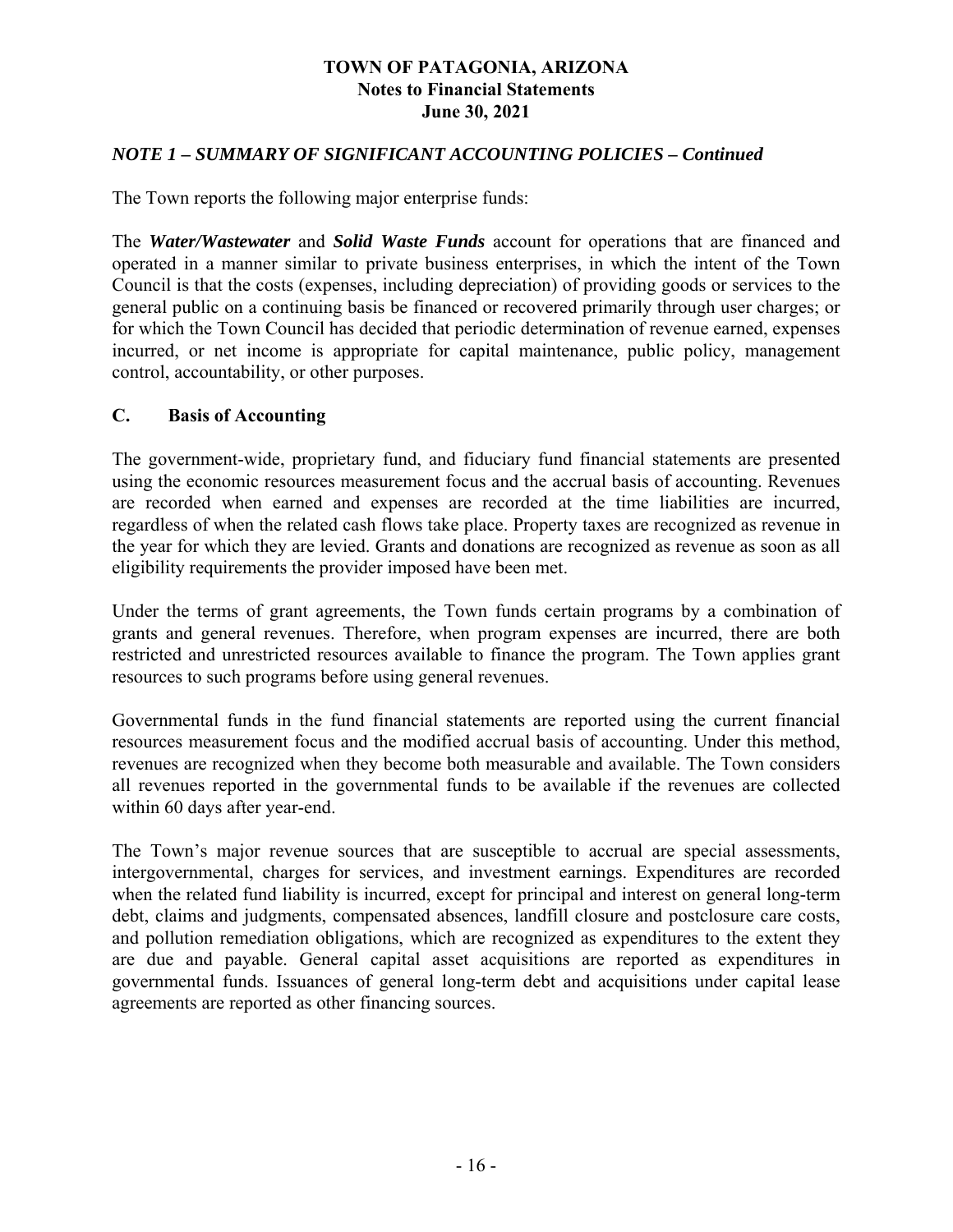### *NOTE 1 – SUMMARY OF SIGNIFICANT ACCOUNTING POLICIES – Continued*

#### **D. Cash and Investments**

For the statement of cash flows, the Town's cash and cash equivalents are considered to be cash on hand, demand deposits, investments in the State Treasurer's local government investment pool, and only those highly liquid investments with a maturity of three months or less when purchased.

#### **E. Allowance for Uncollectible Accounts**

Allowances for uncollectible accounts receivable in the Water/Wastewater Fund and the Solid Waste Fund are estimated by the Town. The amounts recorded as uncollectible in the Water/Wastewater and Solid Waste Funds at June 30, 2021 totaled \$13,000 and \$6,700, respectively.

#### **F. Investment Earnings**

Investment income is composed of interest, dividends, and net changes in the fair value of applicable investments.

#### **G. Compensated Absences**

Compensated absences consist of vacation leave earned by employees based on services already rendered.

Employees may accumulate up to 160 hours of vacation hours depending on their years of service. Upon termination of employment, all unused vacation benefits are paid to employees. Accordingly, vacation benefits are accrued as a liability in the financial statements.

Employees may accumulate up to 360 hours of sick leave hours but any sick hours in excess of the maximum amount that are unused at year-end are forfeited. Because sick leave benefits do not vest with employees, a liability for sick leave benefits is not accrued in the financial statements.

### **H. Capital Assets**

Capital assets are reported at actual cost (or estimated historical cost if historical records are not available). Donated assets are reported at acquisition value.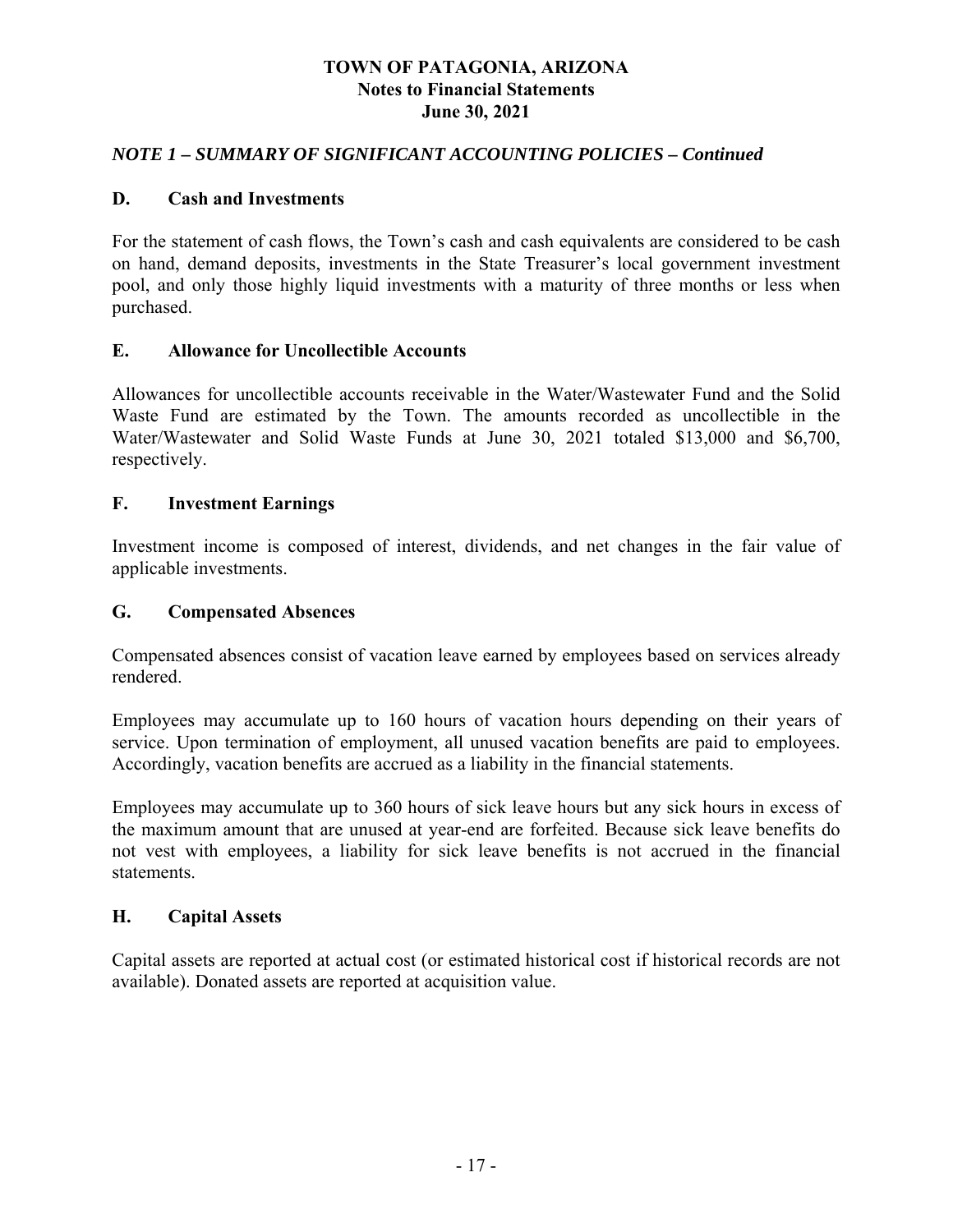#### *NOTE 1 – SUMMARY OF SIGNIFICANT ACCOUNTING POLICIES – Continued*

Capitalization thresholds (the dollar values above which asset acquisitions are added to the capital asset accounts), depreciation methods, and estimated useful lives of capital assets are as follows:

|                         |   | Capitalization | Depreciation  | Estimated           |
|-------------------------|---|----------------|---------------|---------------------|
|                         |   | Threshold      | Method        | Useful Life (years) |
| Land                    | S | 5,000          | N/A           | N/A                 |
| <b>Buildings</b>        |   | 5,000          | Straight-line | 40                  |
| Parks                   |   | 5,000          | Straight-line | 40                  |
| <b>Streets</b>          |   | 5,000          | Straight-line | 20-30               |
| Sewer collection system |   | 5,000          | Straight-line | $10-40$             |
| Furniture and fixtures  |   | 5,000          | Straight-line | $5 - 10$            |
| Equipment               |   | 5,000          | Straight-line | $5 - 10$            |

#### **I. Deferred Outflows and Inflows of Resources**

The statement of net position and balance sheet include separate sections for deferred outflows of resources and deferred inflows of resources. Deferred outflows of resources represent a consumption of net position that applies to future periods that will be recognized as an expense or expenditure in future periods. Deferred inflows of resources represent an acquisition of net position or fund balance that applies to future periods and will be recognized as a revenue in future periods.

#### **J. Postemployment Benefits**

For purposes of measuring the net pension and other postemployment benefits (OPEB) assets and liabilities, deferred outflows of resources and deferred inflows of resources related to pensions and OPEB, and pension and OPEB expense, information about the plans' fiduciary net position and additions to/deductions from the plans' fiduciary net position have been determined on the same basis as they are reported by the plans. For this purpose, benefit payments (including refunds of employee contributions) are recognized when due and payable in accordance with the benefit terms. Investments are reported at fair value.

#### **K. Fund Balance Reporting**

The governmental funds' fund balances are reported separately within classifications based on a hierarchy of the constraints placed on those resources' use. The classifications are based on the relative strength of the constraints that control how the specific amounts can be spent. The classifications are nonspendable, restricted, and unrestricted, which includes committed, assigned, and unassigned fund balance classifications.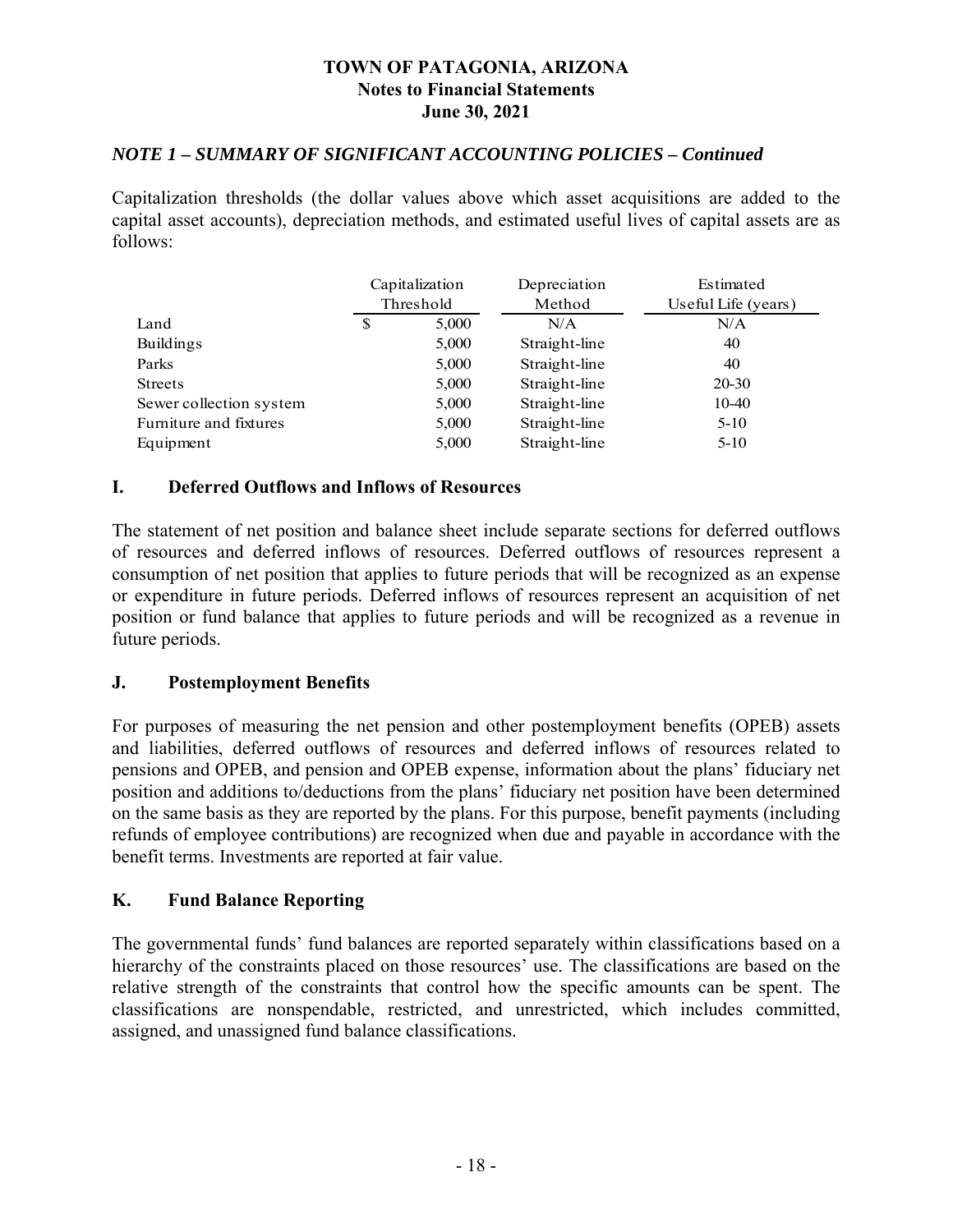### *NOTE 1 – SUMMARY OF SIGNIFICANT ACCOUNTING POLICIES – Continued*

The nonspendable fund balance classification includes amounts that cannot be spent because they are either not in spendable form, such as inventories, or are legally or contractually required to be maintained intact. Restricted fund balances are those that have externally imposed restrictions on their usage by creditors (such as through debt covenants), grantors, contributors, or laws and regulations.

The unrestricted fund balance category is composed of committed, assigned, and unassigned resources. Committed fund balances are self-imposed limitations that the Town Council has approved, which is the highest level of decision-making authority within the Town. Only the Town Council can remove or change the constraints placed on committed fund balances.

Assigned fund balances are resources constrained by the Town's intent to be used for specific purposes, but that are neither restricted nor committed. The Town Council has authorized the Town manager to assign resources for a specific purpose.

The unassigned fund balance is the residual classification for the General Fund and includes all spendable amounts not reported in the other classifications. Also, deficits in fund balances of the other governmental funds are reported as unassigned.

When an expenditure is incurred that can be paid from either restricted or unrestricted fund balances, it is the Town's policy to use (the Town will use) restricted fund balance first. It is the Town's policy to use (the Town will use) committed amounts first when disbursing unrestricted fund balances, followed by assigned amounts, and lastly unassigned amounts.

### *NOTE 2 – DEPOSITS AND INVESTMENTS*

Arizona Revised Statutes (A.R.S.) authorize the Town to invest public monies in the State Treasurer's investment pool; obligations issued or guaranteed by the United States or any of the senior debt of its agencies, sponsored agencies, corporations, sponsored corporations, or instrumentalities; specified state and local government bonds, notes, and other evidences of indebtedness; interest-earning investments such as savings accounts, certificates of deposit, and repurchase agreements in eligible depositories; specified commercial paper issued by corporations organized and doing business in the United States; specified bonds, debentures, notes, and other evidences of indebtedness that are denominated in United States dollars; and certain open-end and closed-end mutual funds, including exchange traded funds. In addition, the Town Treasurer may invest trust funds in certain fixed income securities of corporations doing business in the United States or District of Columbia.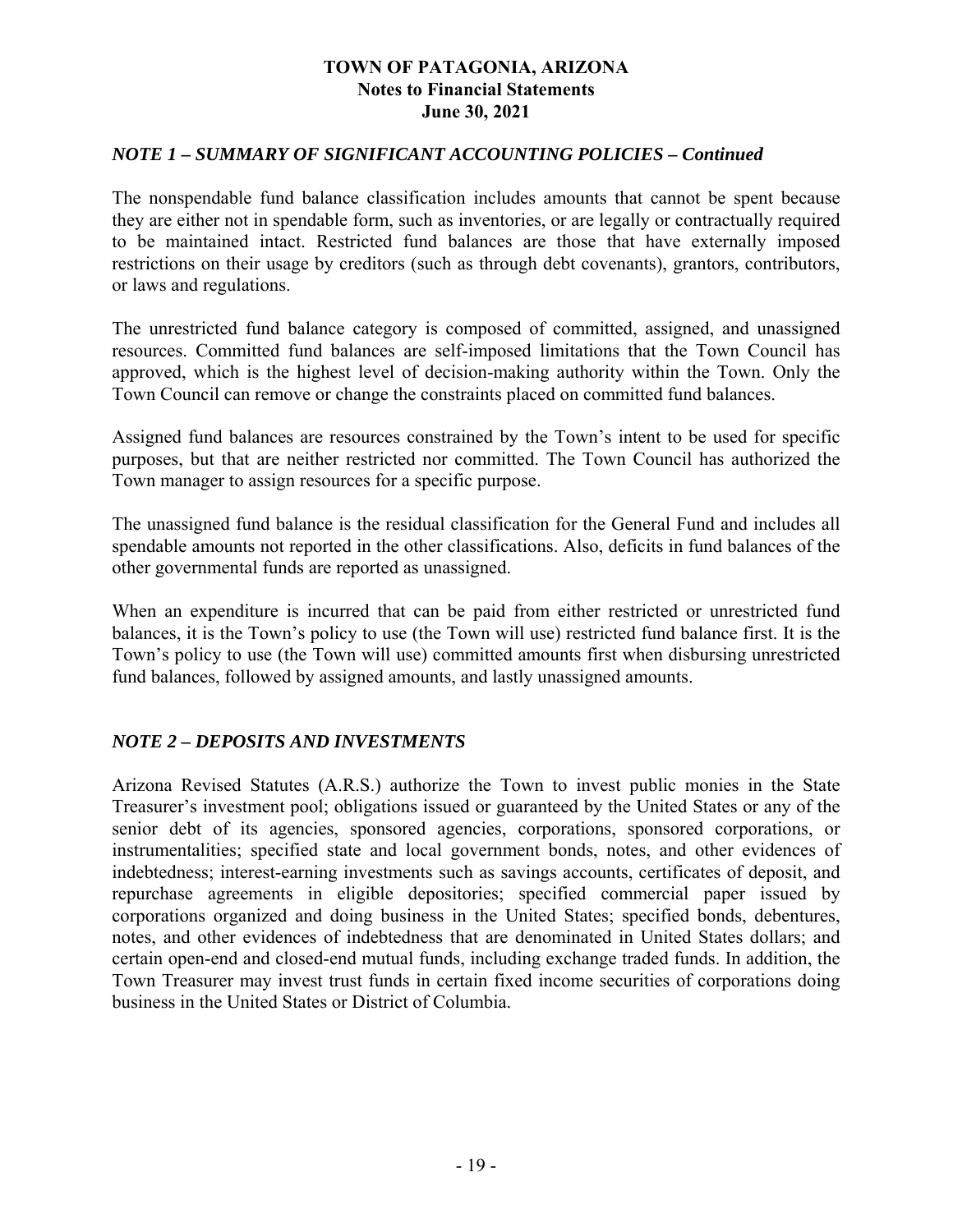### *NOTE 2 – DEPOSITS AND INVESTMENTS – Continued*

### *Credit risk*

Statutes have the following requirements for credit risk:

- 1. Commercial paper must be of prime quality and be rated within the top two ratings by a nationally recognized rating agency.
- 2. Bonds, debentures, notes, and other evidences of indebtedness that are denominated in United States dollars must be rated "A" or better at the time of purchase by at least two nationally recognized rating agencies.
- 3. Fixed income securities must carry one of the two highest ratings by Moody's investor's service and Standard and Poor's rating service. If only one of the above-mentioned services rates the security, it must carry the highest rating of that service.

#### *Custodial credit risk*

Statutes require collateral for deposits at 102 percent of all deposits federal depository insurance does not cover.

#### *Concentration of credit risk*

Statutes do not include any requirements for concentration of credit risk.

#### *Interest rate risk*

Statutes require that public monies invested in securities and deposits have a maximum maturity of 5 years. The maximum maturity for investments in repurchase agreements is 180 days.

#### *Foreign currency risk*

Statutes do not allow foreign investments unless the investment is denominated in United States dollars.

*Deposits*—At June 30, 2021, the carrying amount of the Town's total cash in bank was \$355,353, and the bank balance was \$431,288. Of the bank balance, \$250,000 was covered by federal depository insurance or similar insurance. The remainder was covered by collateral held by the pledging financial institution in the Town's name.

*Restricted cash* – Restricted cash in the Water/Wastewater Fund consists of monies restricted for refundable customer deposits in the amount of \$21,507 and debt service requirements in the amount of \$16,720. Restricted cash in the Solid Waste Fund consists of monies restricted for refundable customer deposits in the amount of \$12,203.

*Investments*—The Town reported investments in the State Treasurer's Investment Pool 5 with a reported amount of \$850,497. The Standard and Poor's credit quality rating of the pool is AAA. The Town reported investments in the State Treasurer's Investment Pool 7 and 500, with a reported amount of \$290,308 and \$39,281, respectively. The State Treasurer's Investment Pool 7 and 500 are unrated.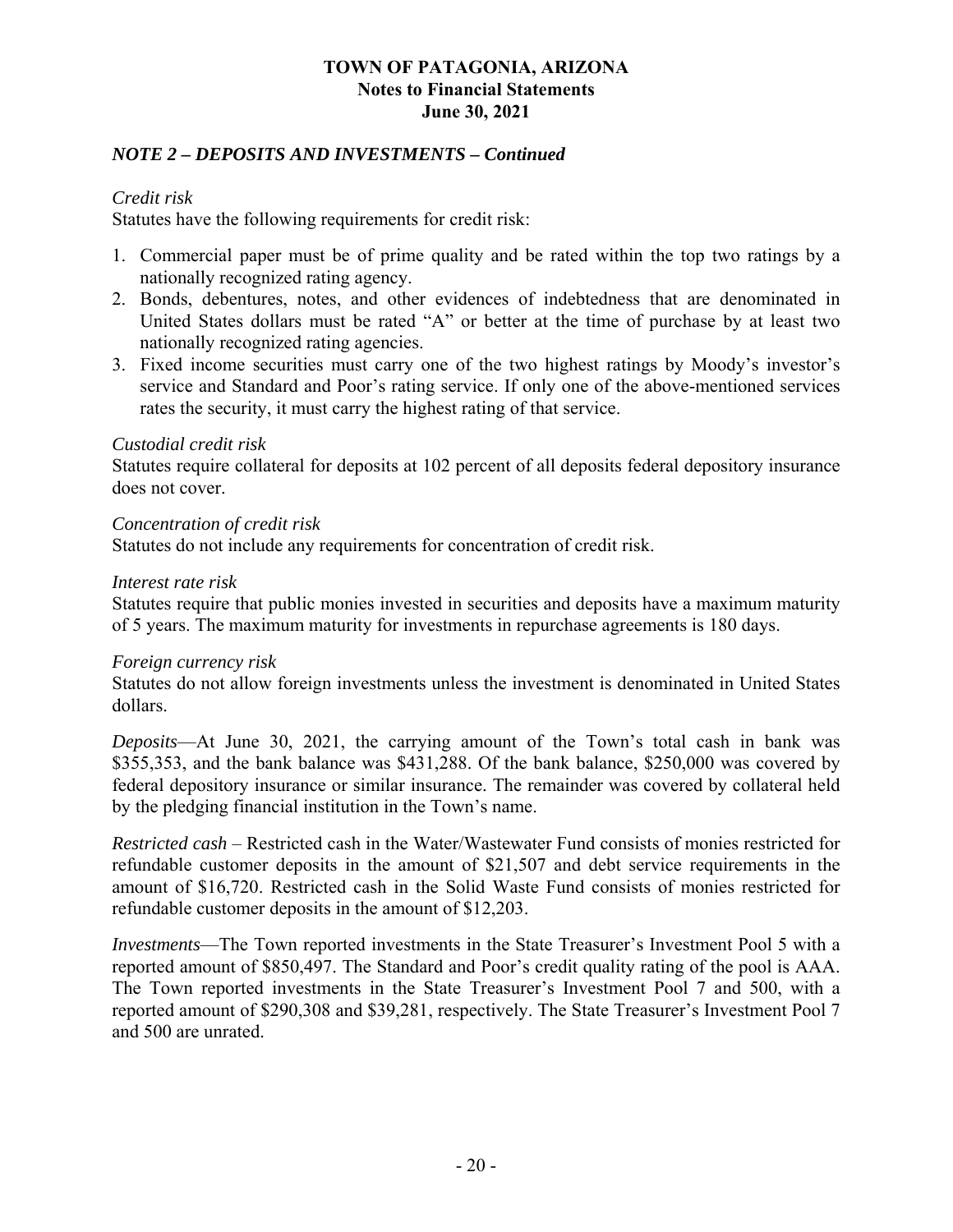#### *NOTE 2 – DEPOSITS AND INVESTMENTS – Continued*

The State Board of Investment provides oversight for the State Treasurer's pools. The fair value of a participant's position in the pools approximates the value of that participant's pool shares and the participant's shares are not identified with specific investments.

A reconciliation of cash, deposits, and investments to amounts shown on the statements of net position follows:

|                                       |   | Governmental<br>Activities |    | Business-type<br>Activities |     | Total     |
|---------------------------------------|---|----------------------------|----|-----------------------------|-----|-----------|
| Cash and cash equivalents:            |   |                            |    |                             |     |           |
| Cash on hand                          | S | 300                        | \$ |                             | \$. | 300       |
| State treasurer's investment pool 5   |   | 817,739                    |    | 32,758                      |     | 850,497   |
| State treasurer's investment pool 7   |   |                            |    | 290,308                     |     | 290,308   |
| State treasurer's investment pool 500 |   | 39,281                     |    |                             |     | 39,281    |
| Amount of deposits                    |   | 355,353                    |    |                             |     | 355,353   |
| Total                                 |   | 1,212,673                  | S  | 323,066                     |     | 1,535,739 |

### *NOTE 3 – DUE FROM OTHER GOVERNMENTS*

Amounts due from other governments in the General Fund at June 30, 2021 consisted of \$5,051 in state-shared revenue from sales taxes, \$3,718 in state-shared revenue from auto lieu taxes, and \$54,209 in local sales taxes collected by the State.

Amounts due from other governments in the HURF Fund at June 30, 2021 consisted of \$8,945 in state-shared revenue from highway user revenue fund (HURF) taxes.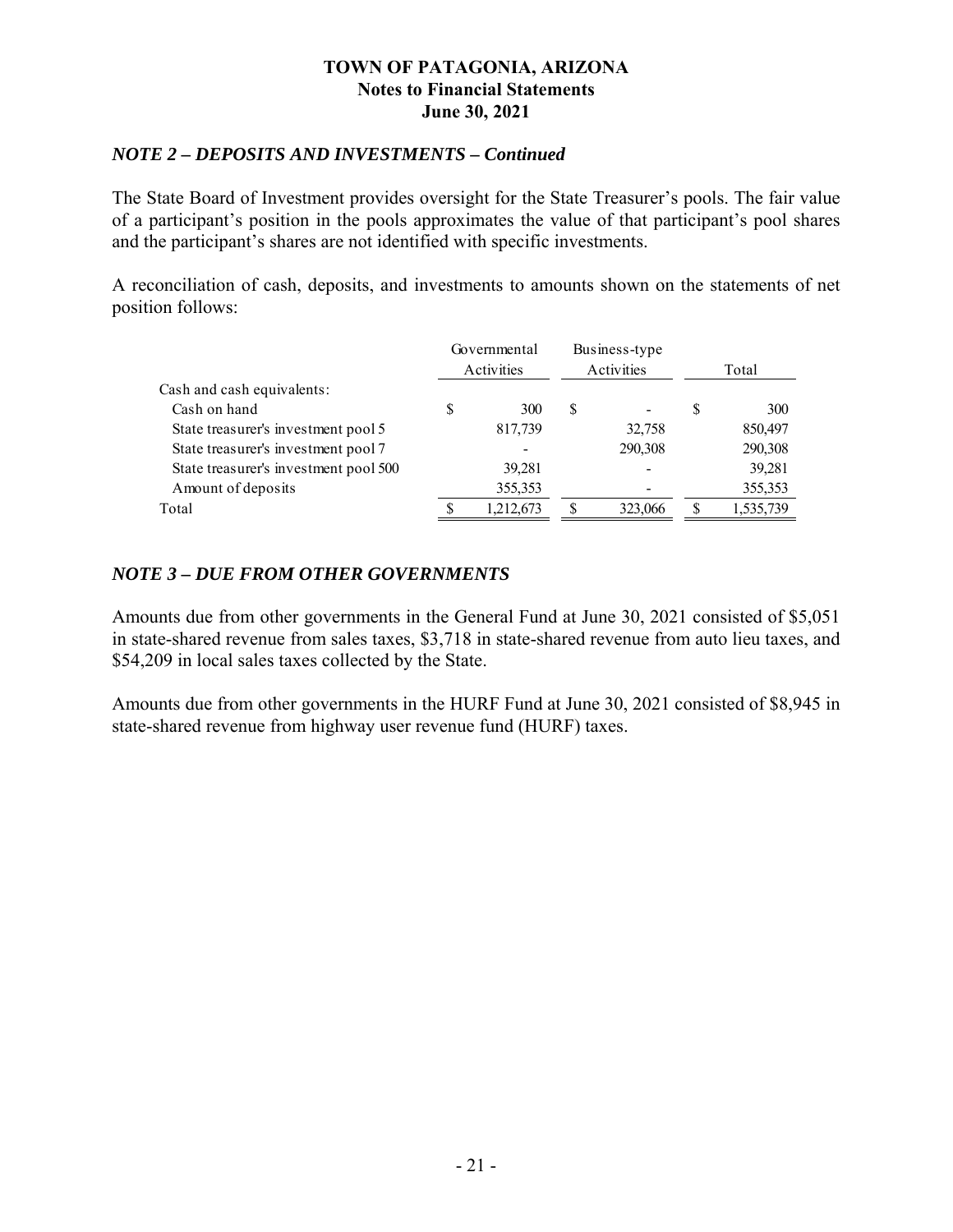### *NOTE 4 – CAPITAL ASSETS*

Capital asset activity for the year ended June 30, 2021, was as follows:

|                                             | <b>Balance</b><br>July 1, 2020 | Increases       | Decreases                      | Balance<br>June 30, 2021 |
|---------------------------------------------|--------------------------------|-----------------|--------------------------------|--------------------------|
| Governmental activities:                    |                                |                 |                                |                          |
| Capital assets not being depreciated:       |                                |                 |                                |                          |
| Land                                        | $\mathbf{\hat{S}}$<br>355,867  | $\mathbf S$     | \$                             | \$<br>355,867            |
| Construction in progress                    |                                | 84,381          |                                | 84,381                   |
| Total capital assets not                    |                                |                 |                                |                          |
| being depreciated                           | 355,867                        | 84,381          |                                | 440,248                  |
| Capital assets being depreciated:           |                                |                 |                                |                          |
| Equipment                                   | 451,233                        | 24,787          |                                | 476,020                  |
| <b>Buildings</b>                            | 1,829,175                      |                 |                                | 1,829,175                |
| Parks                                       | 241,427                        |                 |                                | 241,427                  |
| <b>Streets</b>                              | 3,670,780                      |                 |                                | 3,670,780                |
| <b>Total</b>                                | 6,192,615                      | 24,787          |                                | 6,217,402                |
| Less accumulated depreciation for:          |                                |                 |                                |                          |
| Equipment                                   | (301, 973)                     | (35,663)        |                                | (337, 636)               |
| <b>Buildings</b>                            | (1, 184, 993)                  | (59,259)        |                                | (1,244,252)              |
| Parks                                       | (240, 144)                     | (546)           |                                | (240,690)                |
| <b>Streets</b>                              | (3,028,941)                    | (38, 833)       |                                | (3,067,774)              |
| <b>Total</b>                                | \$(4,756,051)                  | \$(134,301)     | \$<br>$\overline{\phantom{a}}$ | (4,890,352)              |
| Total capital assets being depreciated, net | 1,436,564                      | (109, 514)      |                                | 1,327,050                |
| Governmental activities capital assets, net | \$1,792,431                    | (25, 133)<br>S. | S                              | 1,767,298<br>S           |

Depreciation expense was charged to the functions as follows:

| Governmental activities:                           |         |
|----------------------------------------------------|---------|
| General government                                 | 39,959  |
| Public safety                                      | 28.261  |
| Highways and streets                               | 45,678  |
| Culture and recreation                             | 20,403  |
| Total governmental activities depreciation expense | 134,301 |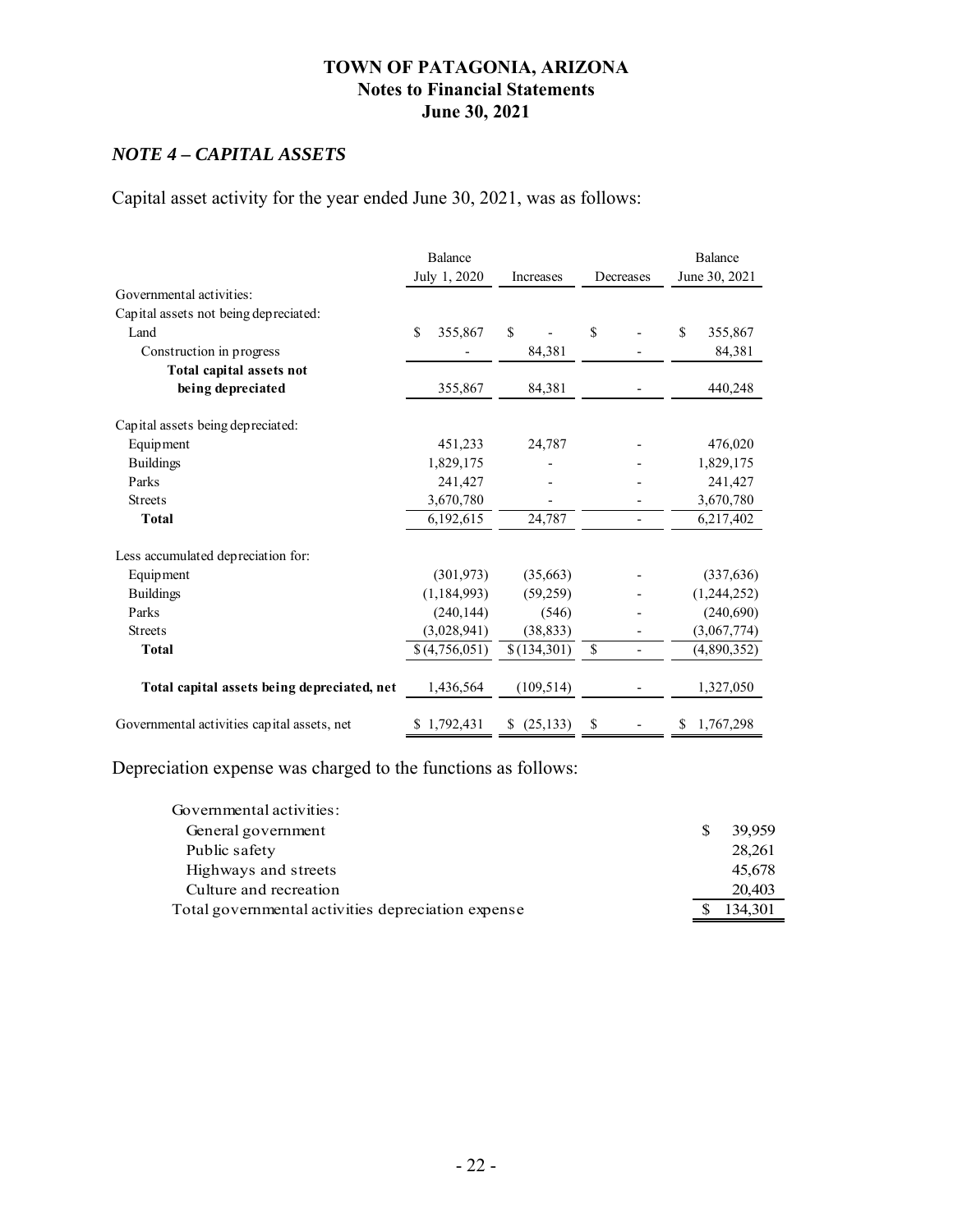### *NOTE 4 – CAPITAL ASSETS – Continued*

|                                              | <b>Balance</b> |              |             |    | Balance       |
|----------------------------------------------|----------------|--------------|-------------|----|---------------|
|                                              | July 1, 2020   | Increases    | Decreases   |    | June 30, 2021 |
| Business-type activities:                    |                |              |             |    |               |
| Capital assets not being depreciated:        |                |              |             |    |               |
| Land                                         | \$<br>150,540  | \$           | \$          | \$ | 150,540       |
| Capital assets being depreciated:            |                |              |             |    |               |
| Land improvements                            | 738,732        |              |             |    | 738,732       |
| <b>Buildings</b>                             | 1,737,224      |              |             |    | 1,737,224     |
| Utility systems                              | 2,666,545      |              |             |    | 2,666,545     |
| Machinery and equipment                      | 667,918        | 45,261       | (8,500)     |    | 704,679       |
| <b>Total</b>                                 | 5,810,419      | 45,261       | (8,500)     |    | 5,847,180     |
| Less accumulated depreciation for:           |                |              |             |    |               |
| Land improvements                            | (316,502)      | (24, 625)    |             |    | (341, 127)    |
| <b>Buildings</b>                             | (712,809)      | (43, 431)    |             |    | (756, 240)    |
| Utility systems                              | (851, 491)     | (69, 689)    |             |    | (921, 180)    |
| Machinery and equipment                      | (518, 367)     | (25, 632)    | 8,500       |    | (535,499)     |
| Total                                        | \$(2,399,169)  | \$(163, 377) | \$<br>8,500 |    | (2,554,046)   |
| Total capital assets being depreciated, net  | 3,411,250      | (118, 116)   |             |    | 3,293,134     |
| Business-type activities capital assets, net | \$ 3,561,790   | \$(118, 116) | \$          | S  | 3,443,674     |

Depreciation expense was charged to functions as follows:

| Business-type activities:                           |           |
|-----------------------------------------------------|-----------|
| Water/Wastewater                                    | \$122,650 |
| Solid Waste                                         | 40.727    |
| Total business-type activities depreciation expense | \$163,377 |

### *NOTE 5 – LONG-TERM LIABILITIES*

The following schedule details the Town's long-term liability and obligation activity for the year ended June 30, 2021.

|                               | Balance<br>July 1, 2020 | Additions                          | Reductions  | <b>Balance</b><br>June 30, 2021 | Due within<br>l year |
|-------------------------------|-------------------------|------------------------------------|-------------|---------------------------------|----------------------|
| Governmental activities:      |                         |                                    |             |                                 |                      |
| Compensated absences payable  | 28,129                  | -S                                 | 2.916<br>S. | 25.213                          | \$25,213             |
| Net pension/OPEB liability    | 1,162,439               |                                    | 42,707      | 1,119,732                       |                      |
| Total governmental activities |                         |                                    |             |                                 |                      |
| long-term liabilities         | \$1,190,568             | -S<br>$\qquad \qquad \blacksquare$ | 45.623      | \$1,144,945                     | \$25,213             |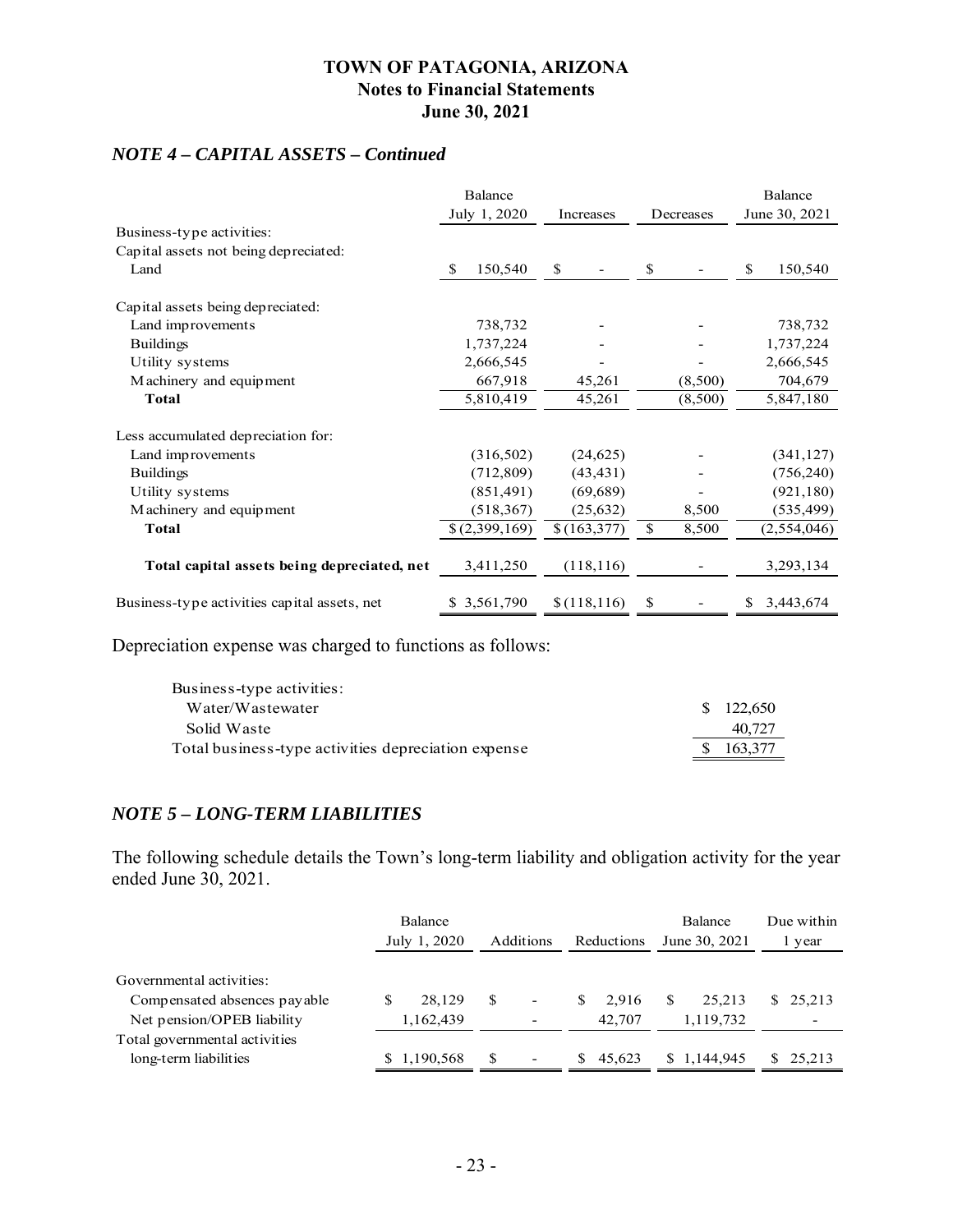### *NOTE 5 – LONG-TERM LIABILITIES – Continued*

|                                      |   | <b>Balance</b> |     |           |    |            |    | <b>Balance</b> |   | Due within               |      |
|--------------------------------------|---|----------------|-----|-----------|----|------------|----|----------------|---|--------------------------|------|
|                                      |   | July 1, 2020   |     | Additions |    | Reductions |    | June 30, 2021  |   | l year                   |      |
| Business-type activities             |   |                |     |           |    |            |    |                |   |                          |      |
| Compensated absences payable         | S | 12.603         | \$. | ۰         | S  | 5,457      | S  | 7.146          | S | 7,146                    |      |
| Net pension/OPEB liability           |   | 170,507        |     | 37,723    |    |            |    | 208,230        |   | $\overline{\phantom{0}}$ |      |
| Landfill closure costs               |   | 281,780        |     |           |    |            |    | 281,780        |   | $\overline{\phantom{0}}$ |      |
| Notes payable from direct borrowings |   |                |     |           |    |            |    |                |   |                          |      |
| and direct placements                |   | 446,806        |     |           |    | 7,417      |    | 439,389        |   | 7,661                    |      |
| Total business-type activities       |   |                |     |           |    |            |    |                |   |                          |      |
| long-term liabilities                |   | 911,696        |     | 37,723    | S. | 12,874     | \$ | 936,545        | S | 14,807                   |      |
|                                      |   |                |     |           |    |            |    |                |   |                          | l`he |

Town's notes payable from direct borrowings and direct placements consisted of the following:

| Description                             | Original<br>Amount | Maturity<br>Ranges | Rates |   | Interest Outstanding<br>Principal |
|-----------------------------------------|--------------------|--------------------|-------|---|-----------------------------------|
| Note payable - United States Department | 481.000            | 2015-2054 3.250%   |       | S | 439.389                           |
| of Agriculture                          |                    |                    |       |   |                                   |

The following schedule details debt service requirements to maturity for the Town's notes payable at June 30, 2021.

|           | Business-type Activities |                                  |    |          |  |  |  |  |  |
|-----------|--------------------------|----------------------------------|----|----------|--|--|--|--|--|
| Year      |                          | Notes payable from direct        |    |          |  |  |  |  |  |
| Ending    |                          | borrowings and direct placements |    |          |  |  |  |  |  |
| June 30   |                          | Principal                        |    | Interest |  |  |  |  |  |
|           |                          |                                  |    |          |  |  |  |  |  |
| 2022      | \$                       | 7,661                            | \$ | 14,167   |  |  |  |  |  |
| 2023      |                          | 7,914                            |    | 13,914   |  |  |  |  |  |
| 2024      |                          | 8,175                            |    | 13,653   |  |  |  |  |  |
| 2025      |                          | 8,445                            |    | 13,383   |  |  |  |  |  |
| 2026      |                          | 8,723                            |    | 13,105   |  |  |  |  |  |
| 2027-2031 |                          | 48,128                           |    | 61,012   |  |  |  |  |  |
| 2032-2036 |                          | 56,608                           |    | 52,532   |  |  |  |  |  |
| 2037-2041 |                          | 66,582                           |    | 42,558   |  |  |  |  |  |
| 2042-2046 |                          | 78,313                           |    | 30,827   |  |  |  |  |  |
| 2047-2051 |                          | 92,110                           |    | 17,030   |  |  |  |  |  |
| 2052-2054 |                          | 56,730                           |    | 2,617    |  |  |  |  |  |
| Total     | \$                       | 439,389                          | \$ | 274,798  |  |  |  |  |  |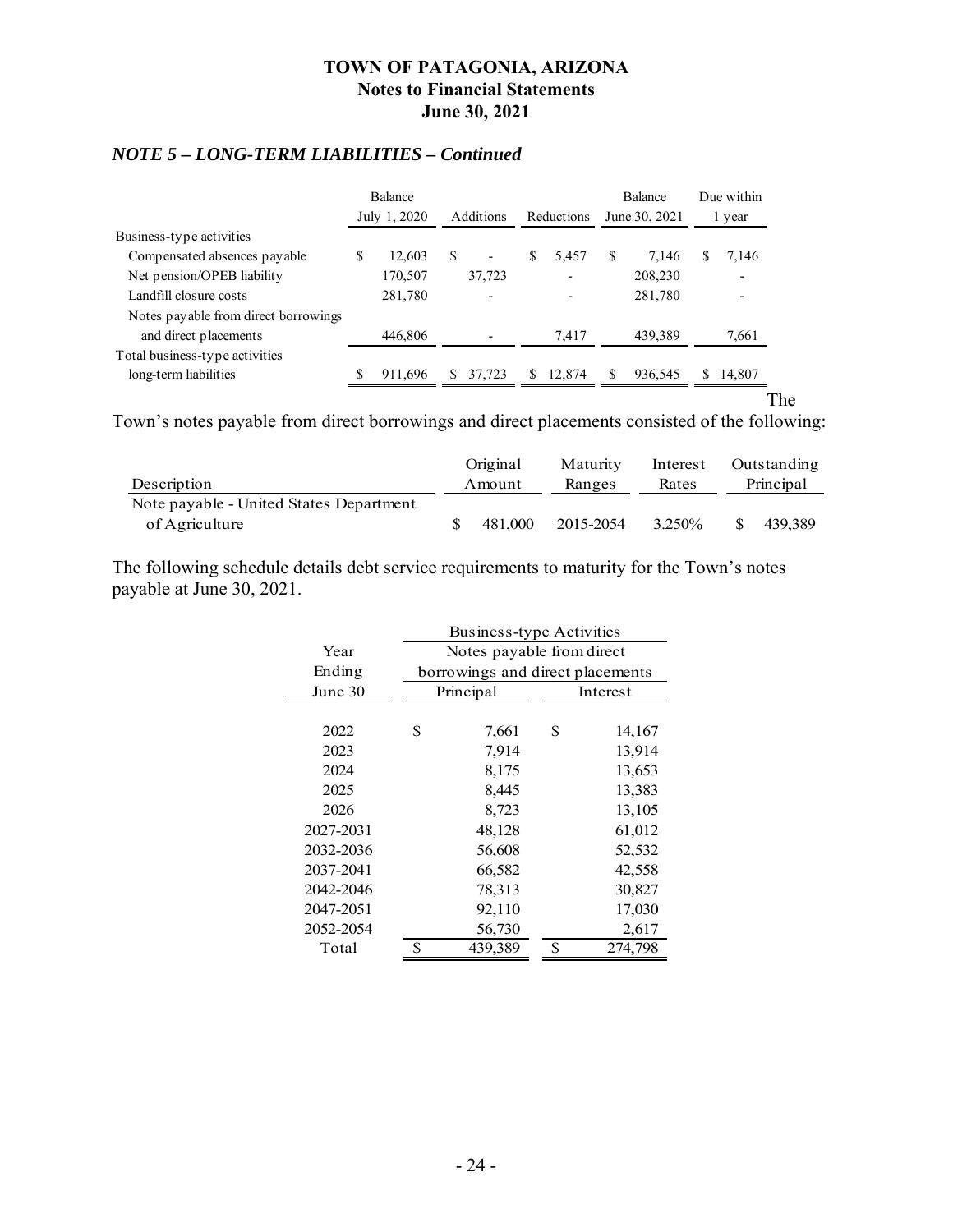### *NOTE 6 – RISK MANAGEMENT*

The Town is exposed to various risks of loss related to torts; theft of, damage to, and destruction of assets; errors and omissions; injuries to employees; and natural disasters. The Town carries commercial insurance for all such risks of loss, including workers' compensation and employees' health and accident insurance. Settled claims resulting from these risks have not exceeded commercial insurance coverage in any of the past three fiscal years.

### *NOTE 7 – PENSIONS AND OTHER POSTEMPLOYMENT BENEFITS*

The Town contributes to the pension plans described below. The plans are component units of the State of Arizona.

At June 30, 2021, the Town reported the following aggregate amounts related to pensions and other postemployment benefits (OPEB) for all plans to which it contributes:

| <b>Statement of net position and</b> |            | Governmental |            | Business-type |   |           |
|--------------------------------------|------------|--------------|------------|---------------|---|-----------|
| statement of activities              | Activities |              | Activities |               |   | Total     |
| Net OPEB assets                      | S          | 1.409        | S          | 842           | S | 2,251     |
| Net pension and OPEB liabilities     |            | 1,119,732    |            | 208,230       |   | 1,327,962 |
| Deferred outflows of resources       |            |              |            |               |   |           |
| related to pension and OPEB          |            | 280,618      |            | 44,157        |   | 324,775   |
| Deferred inflows of resources        |            |              |            |               |   |           |
| related to pension and OPEB          |            | 118,546      |            | 3,780         |   | 122,326   |
| Pension and OPEB expense             |            | 146,792      |            | 19,496        |   | 166,288   |

The Town reported \$85,674 of pension and OPEB contributions as expenditures in the governmental funds related to all plans to which it contributes.

#### **A. Arizona State Retirement System**

**Plan Description** – Town employees not covered by the other pension plans described below participate in the Arizona State Retirement System (ASRS). The ASRS administers a costsharing multiple-employer defined benefit pension plan, a cost-sharing multiple-employer defined benefit health insurance premium benefit (OPEB) plan, and a cost-sharing multipleemployer defined benefit long-term disability (OPEB) plan. The Arizona State Retirement System Board governs the ASRS according to the provisions of A.R.S. Title 38, Chapter 5, Articles 2 and 2.1. The ASRS issues a publicly available financial report that includes its financial statements and required supplementary information. The report is available on its website at www.azasrs.gov.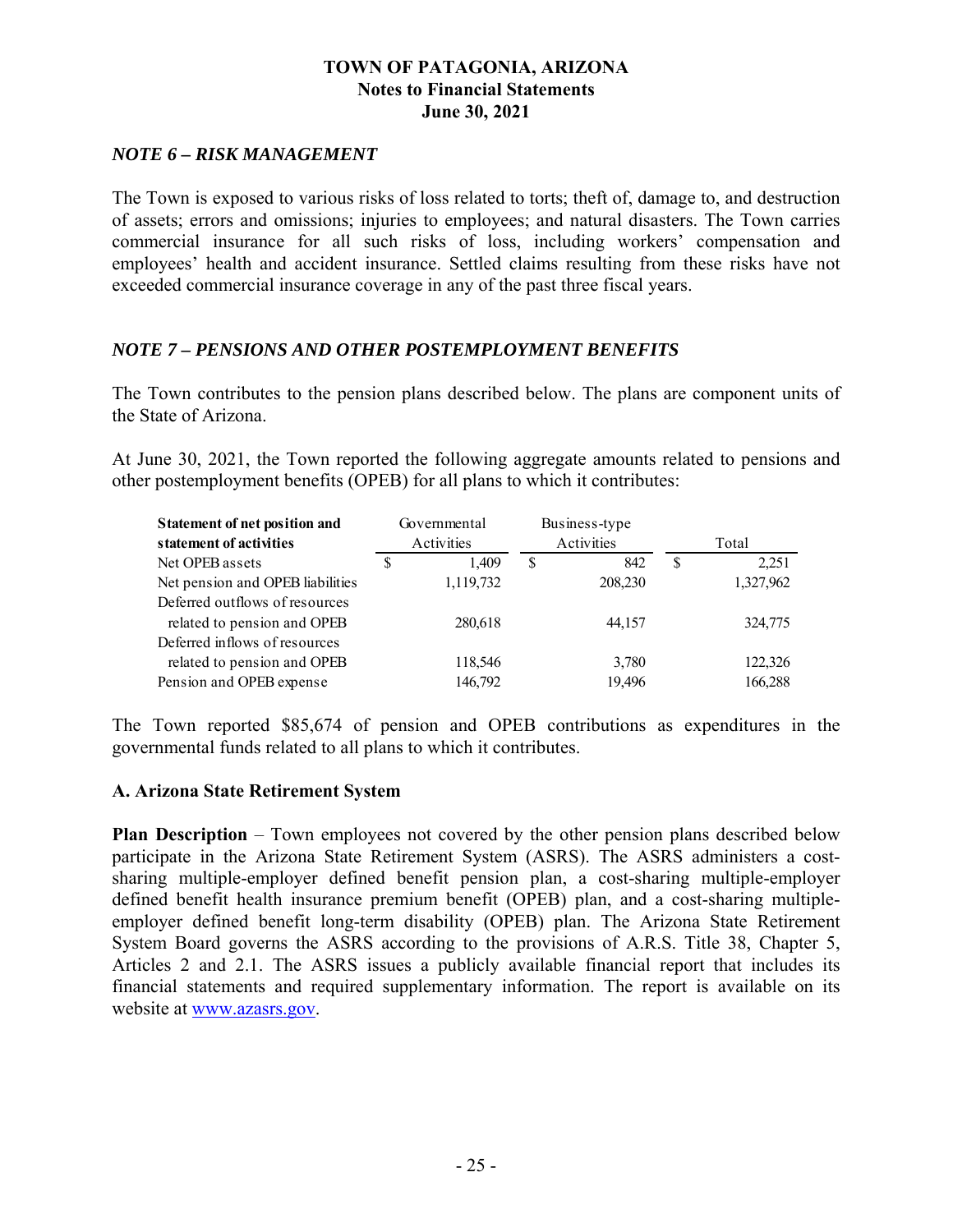#### *NOTE 7 – PENSIONS AND OTHER POSTEMPLOYMENT BENEFITS – Continued*

**Benefits Provided** – The ASRS provides retirement, health insurance premium supplement, long-term disability, and survivor benefits. State statute establishes benefits terms. Retirement benefits are calculated on the basis of age, average monthly compensation, and service credit as follows:

|                                                | Initial Membership Date:                |                                         |  |  |  |  |  |  |
|------------------------------------------------|-----------------------------------------|-----------------------------------------|--|--|--|--|--|--|
|                                                | Before July $1, 2011$                   | On or after July 1, 2011                |  |  |  |  |  |  |
| Years of service and age                       | Sum of years and age equals 80          | 30 years age 55                         |  |  |  |  |  |  |
| required to receive benefit                    | 10 years age 62                         | $25$ years age $60$                     |  |  |  |  |  |  |
|                                                | 5 years age $50*$                       | 10 years age $62$                       |  |  |  |  |  |  |
|                                                | Any years age 65                        | 5 years age $50*$                       |  |  |  |  |  |  |
|                                                |                                         | Any years age 65                        |  |  |  |  |  |  |
| Final average salary is based<br><sub>on</sub> | Highest 36 months of last 120<br>months | Highest 60 months of last 120<br>months |  |  |  |  |  |  |
| Benefit percent per year of<br>service         | 2.1\% to $2.3\%$                        | 2.1\% to $2.3\%$                        |  |  |  |  |  |  |

\*With actuarially reduced benefits.

Retirement benefits for members who joined the ASRS prior to September 13, 2013, are subject to automatic cost-of-living adjustments based on excess investment earning. Members with a membership date on or after September 13, 2013, are not eligible for cost-of-living adjustments. Survivor benefits are payable upon a member's death. For retired members, the retirement benefit option chosen determines the survivor benefit. For all other members, the beneficiary is entitled to the member's account balance that includes the member's contributions and employer's contributions, plus interest earned.

Health insurance premium benefits are available to retired or disabled members with 5 years of credited service. The benefits are payable only with respect to allowable health insurance premiums for which the member is responsible. For members with 10 or more years of service, benefits range from \$100 per month to \$260 per month depending on the age of the member and dependents. For members with 5 to 9 years of service, the benefits are the same dollar amounts as above multiplied by a vesting fraction based on completed years of service.

Active members are eligible for a monthly long-term disability benefit equal to two-thirds of monthly earnings. Members receiving benefits continue to earn service credit up to their normal retirement dates. Members with long-term disability commencement dates after June 30, 1999, are limited to 30 years of service or the service on record as of the effective disability date if their service is greater than 30 years.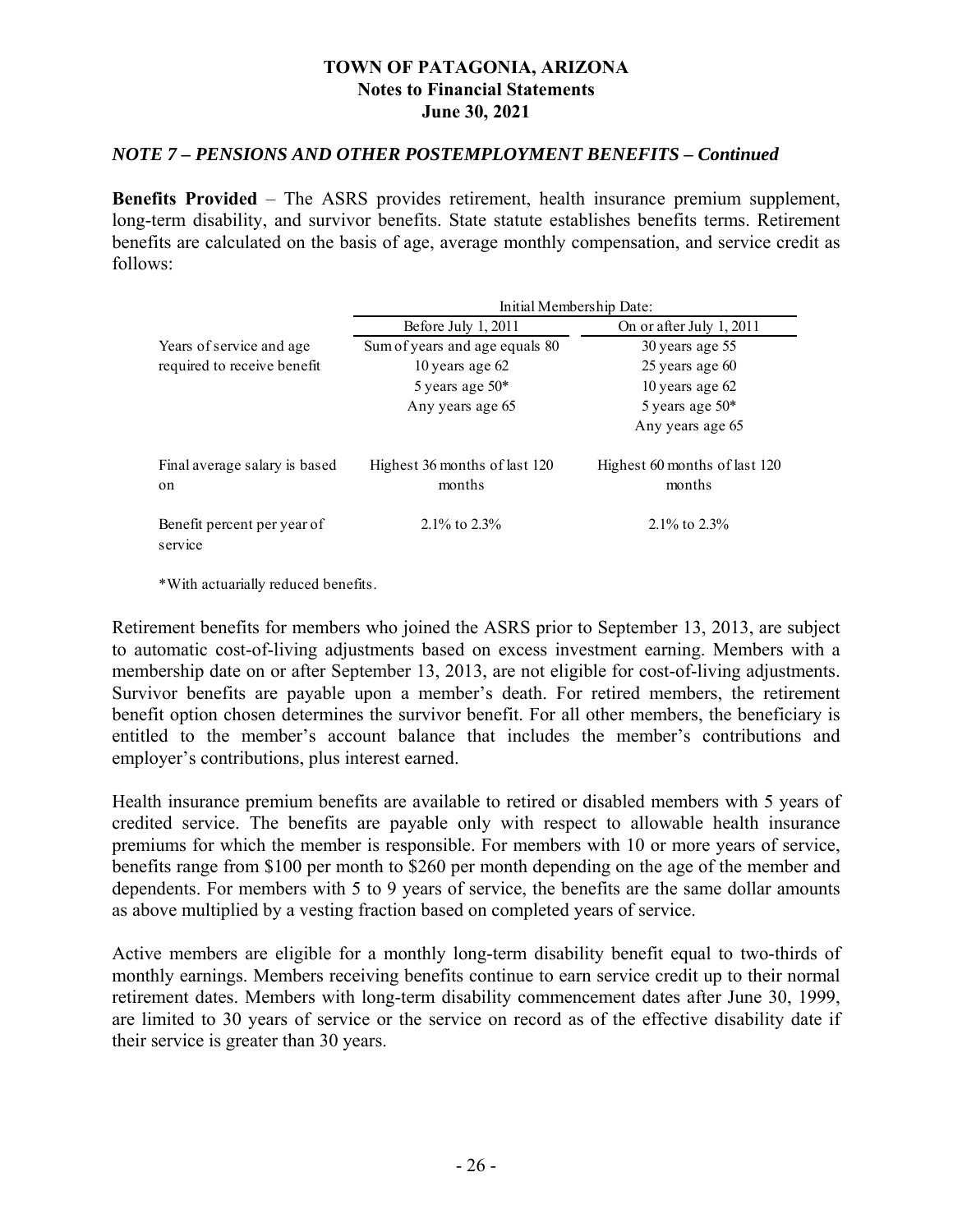#### *NOTE 7 – PENSIONS AND OTHER POSTEMPLOYMENT BENEFITS – Continued*

**Contributions** – In accordance with state statutes, annual actuarial valuations determine active member and employer contribution requirements. The combined active member and employer contribution rates are expected to finance the costs of benefits employees earn during the year, with an additional amount to finance any unfunded accrued liability. For the year ended June 30, 2021, statute required active ASRS members to contribute at the actuarially determined rate of 12.22 percent (12.04 percent for retirement and 0.18 percent for long-term disability) of the members' annual covered payroll, and statute required the Town to contribute at the actuarially determined rate of 12.22 percent (11.65 percent for retirement, 0.39 percent for health insurance premium benefit, and 0.18 percent for long-term disability) of the active members' annual covered payroll. In addition, the Town was required by statute to contribute at the actuarially determined rate of 10.21 percent (10.14 percent for retirement, and 0.07 percent for long-term disability) of annual covered payroll of retired members who worked for the Town in positions that an employee who contributes to the ASRS would typically fill. The Town's contributions to the pension, health insurance premium benefit, and long-term disability plans for the year ended June 30, 2021, were \$45,179, \$1,512, and \$698, respectively.

During fiscal year 2021, the Town paid for ASRS pension and OPEB contributions as follows: 54.56 percent from the General Fund, 8.05 percent from the HURF Fund, 28.18 percent from the Water/Wastewater Fund, and 9.21 percent from the Solid Waste Fund.

**Liability** - At June 30, 2021, the Town reported the following asset and liabilities for its proportionate share of the ASRS' net pension/OPEB asset or liability.

|                                  | <b>Net Pension/OPEB</b> |                   |  |
|----------------------------------|-------------------------|-------------------|--|
|                                  |                         | (Asset) Liability |  |
| Pension                          |                         | 554,449           |  |
| Health insurance premium benefit |                         | (2,251)           |  |
| Long-term disability             |                         | 2.465             |  |

The net asset and net liabilities were measured as of June 30, 2020. The total liability used to calculate the net asset or net liability was determined using update procedures to roll forward the total liability from an actuarial valuation as of June 30, 2019, to the measurement date of June 30, 2020. The Town's proportion of the net asset or net liability was based on the Town's actual contributions to the plan relative to the total of all participating employers' contributions for the year ended June 30, 2020. The Town's proportions measured as of June 30, 2020, and the change from its proportions measured as of June 30, 2019, were:

|                                  | <b>Proportion</b>    | Increase (decrease) |  |  |
|----------------------------------|----------------------|---------------------|--|--|
|                                  | <b>June 30, 2020</b> | from June 30, 2019  |  |  |
| Pension                          | $0.00320\%$          | $0.00080\%$         |  |  |
| Health insurance premium benefit | 0.00318%             | $0.00070\%$         |  |  |
| Long-term disability             | 0.00325%             | $0.00140\%$         |  |  |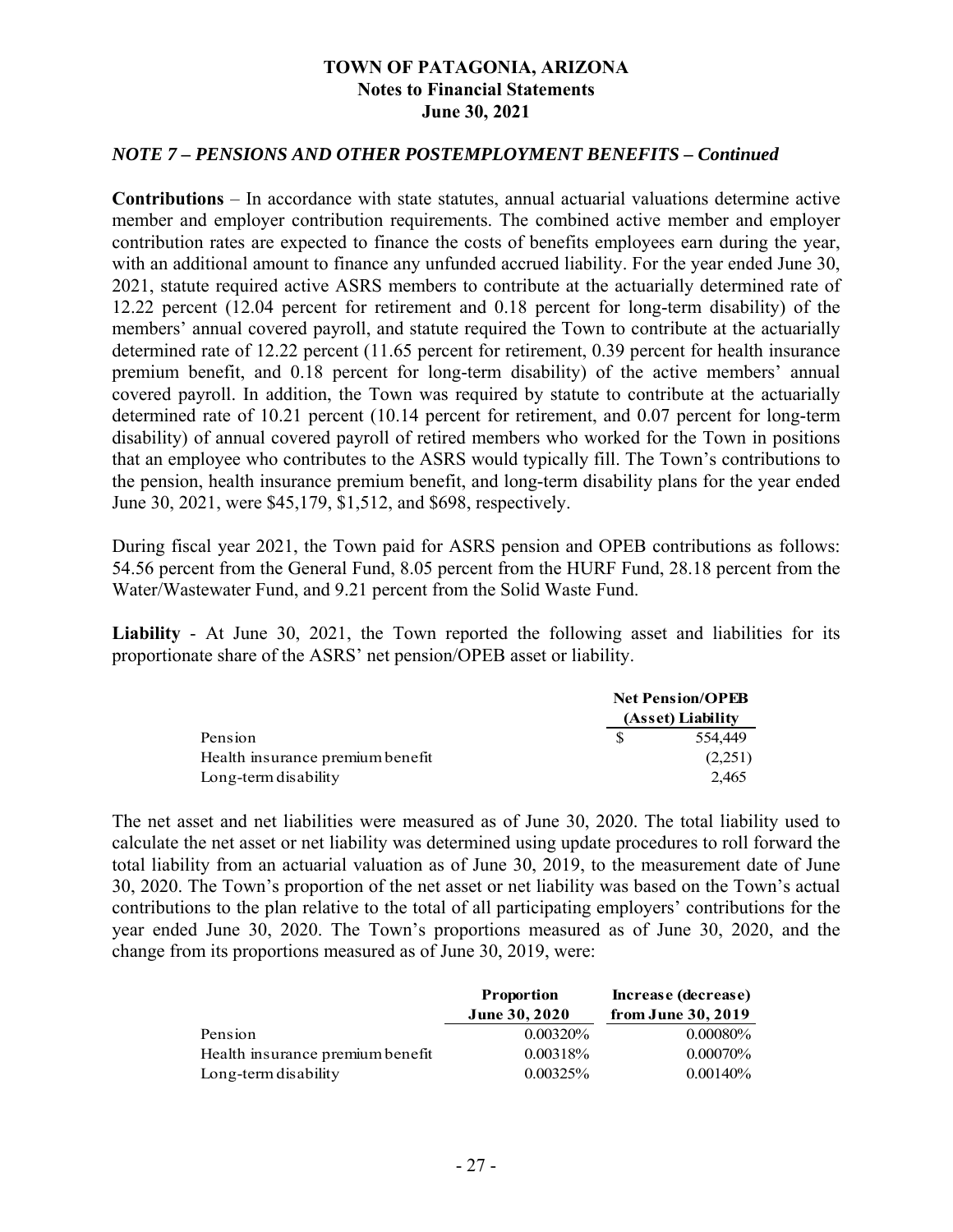### *NOTE 7 – PENSIONS AND OTHER POSTEMPLOYMENT BENEFITS – Continued*

**Expense** – For the year ended June 30, 2021, the Town recognized the following pension and OPEB expense.

|                                  | <b>Pension/OPEB Expense</b> |
|----------------------------------|-----------------------------|
| Pension                          | 50.652                      |
| Health insurance premium benefit | 709                         |
| Long-term disability             | 782                         |

**Deferred Outflows/Inflows of Resources**—At June 30, 2021, the Town reported deferred outflows of resources and deferred inflows of resources related to pensions and OPEB from the following sources: **Deferred Outflows of Resources**

|                                                                         |    | <b>Deferred Outflows of Resources</b> |    |                                      |    |                   |
|-------------------------------------------------------------------------|----|---------------------------------------|----|--------------------------------------|----|-------------------|
|                                                                         |    |                                       |    | Health                               |    |                   |
|                                                                         |    |                                       |    | <b>Insurance</b>                     |    | Long-Term         |
|                                                                         |    | Pension                               |    | Premium                              |    | <b>Disability</b> |
| Differences between expected and actual experience                      | \$ | 5,016                                 | \$ |                                      | \$ | 215               |
| Changes of assumptions or other inputs                                  |    |                                       |    | 1,248                                |    | 266               |
| Net difference between projected and actual earnings on pension plan in |    | 53,477                                |    | 2,304                                |    | 271               |
| Changes in proportion and differences between Town contributions        |    |                                       |    |                                      |    |                   |
| and proportionate share of contributions                                |    | 7,847                                 |    |                                      |    | 65                |
| Town contributions subsequent to the measurement date                   |    | 45,179                                |    | 1,512                                |    | 698               |
| Total                                                                   |    | \$111,519                             | \$ | 5,064                                |    | 1,515             |
|                                                                         |    |                                       |    | <b>Deferred Inflows of Resources</b> |    |                   |
|                                                                         |    |                                       |    | Health                               |    |                   |
|                                                                         |    |                                       |    | Insurance                            |    | Long-Term         |
|                                                                         |    | Pension                               |    | Premium                              |    | <b>Disability</b> |
| Differences between expected and actual experience                      | S  |                                       | \$ | 4,436                                | \$ | 63                |
| Changes in proportion and differences between Town contributions        |    |                                       |    |                                      |    |                   |
| and proportionate share of contributions                                |    | 5,556                                 |    | 9                                    |    | 46                |
| Total                                                                   |    | 5,556                                 | \$ | 4,445                                | \$ | 109               |

The amounts reported as deferred outflows of resources related to ASRS pensions and OPEB resulting from Town contributions subsequent to the measurement date will be recognized as an increase of the net asset or a reduction of the net liability in the year ended June 30, 2022.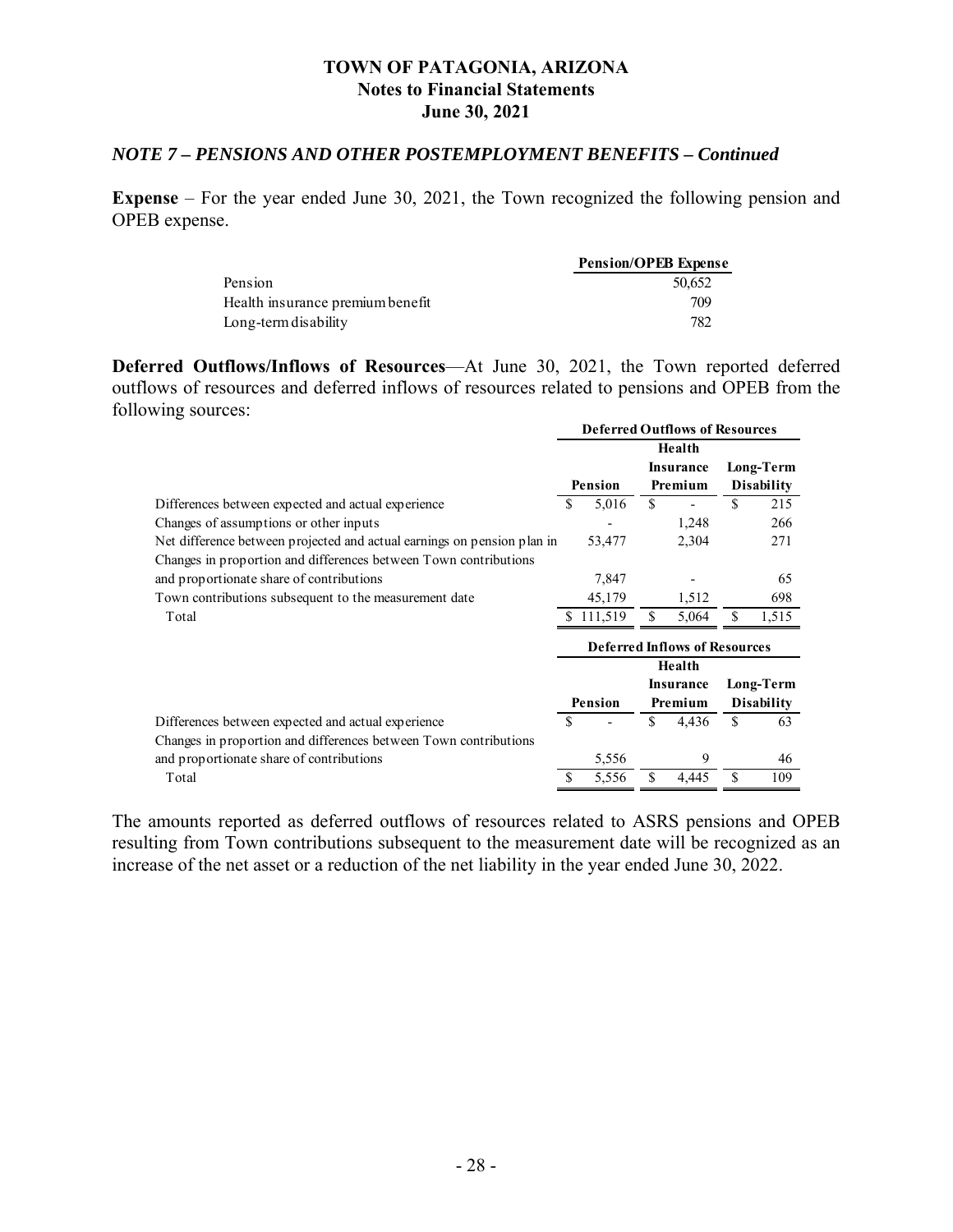#### *NOTE 7 – PENSIONS AND OTHER POSTEMPLOYMENT BENEFITS – Continued*

Other amounts reported as deferred outflows of resources and deferred inflows of resources related to pensions and OPEB will be recognized as expenses as follows:

|                     |                | <b>Health Insurance</b> |    | Long-Term         |
|---------------------|----------------|-------------------------|----|-------------------|
| Year ended June 30, | <b>Pension</b> | <b>Premium Benefit</b>  |    | <b>Disability</b> |
| 2022                | 4,787          | \$<br>(481)             | \$ | 116               |
| 2023                | 20,114         |                         |    | 159               |
| 2024                | 19,343         | 113                     |    | 167               |
| 2025                | 16,540         | (125)                   |    | 150               |
| 2026                | -              | (407)                   |    | 78                |
| Thereafter          |                |                         |    | 38                |

**Actuarial Assumptions** – The significant actuarial assumptions used to measure the total pension/OPEB liability are as follows: **ASRS**

| ASKS                        |                                                       |
|-----------------------------|-------------------------------------------------------|
| Actuarial valuation date    | June 30, 2019                                         |
| Actuarial roll forward date | June 30, 2020                                         |
| Actuarial cost method       | Entry age normal                                      |
| Investment rate of return   | $7.5\%$                                               |
| Projected salary increases  | 2.7-7.2% for pensions/not applicable for OPEB         |
| Inflation                   | $2.3\%$                                               |
| Permanent benefit increase  | Included for pensions/not applicable for OPEB         |
| Mortality rates             | 2017 SRA Scale U-MP for pensions and health insurance |
|                             | premium benefit                                       |
| Recovery rates              | 2012 GLDT for long-term disability                    |
| Healthcare cost trend rate  | Not applicable                                        |
|                             |                                                       |

Actuarial assumptions used in the June 30, 2019, valuation were based on the results of an actuarial experience study for the 5-year period ended June 30, 2016.

The long-term expected rate of return on ASRS plan investments was determined to be 7.5 percent using a building-block method in which best-estimate ranges of expected future real rates of return (expected returns, net of plan investment expense and inflation) are developed for each major asset class. These ranges are combined to produce the long-term expected rate of return by weighting the expected future real rates of return by the target asset allocation percentage and by adding expected inflation. The target allocation and best estimates of geometric real rates of return for each major asset class are summarized in the following table:

|                               |                          | Long-term Expected<br><b>Geometric Real</b> |
|-------------------------------|--------------------------|---------------------------------------------|
| <b>Asset Class</b>            | <b>Target Allocation</b> | <b>Rate of Return</b>                       |
| Equity                        | 50%                      | $6.39\%$                                    |
| Credit                        | 20%                      | 5.44%                                       |
| Interest rate sensitive bonds | 10%                      | $0.22\%$                                    |
| Real estate                   | <b>20%</b>               | 5.85%                                       |
| Total                         | 100%                     |                                             |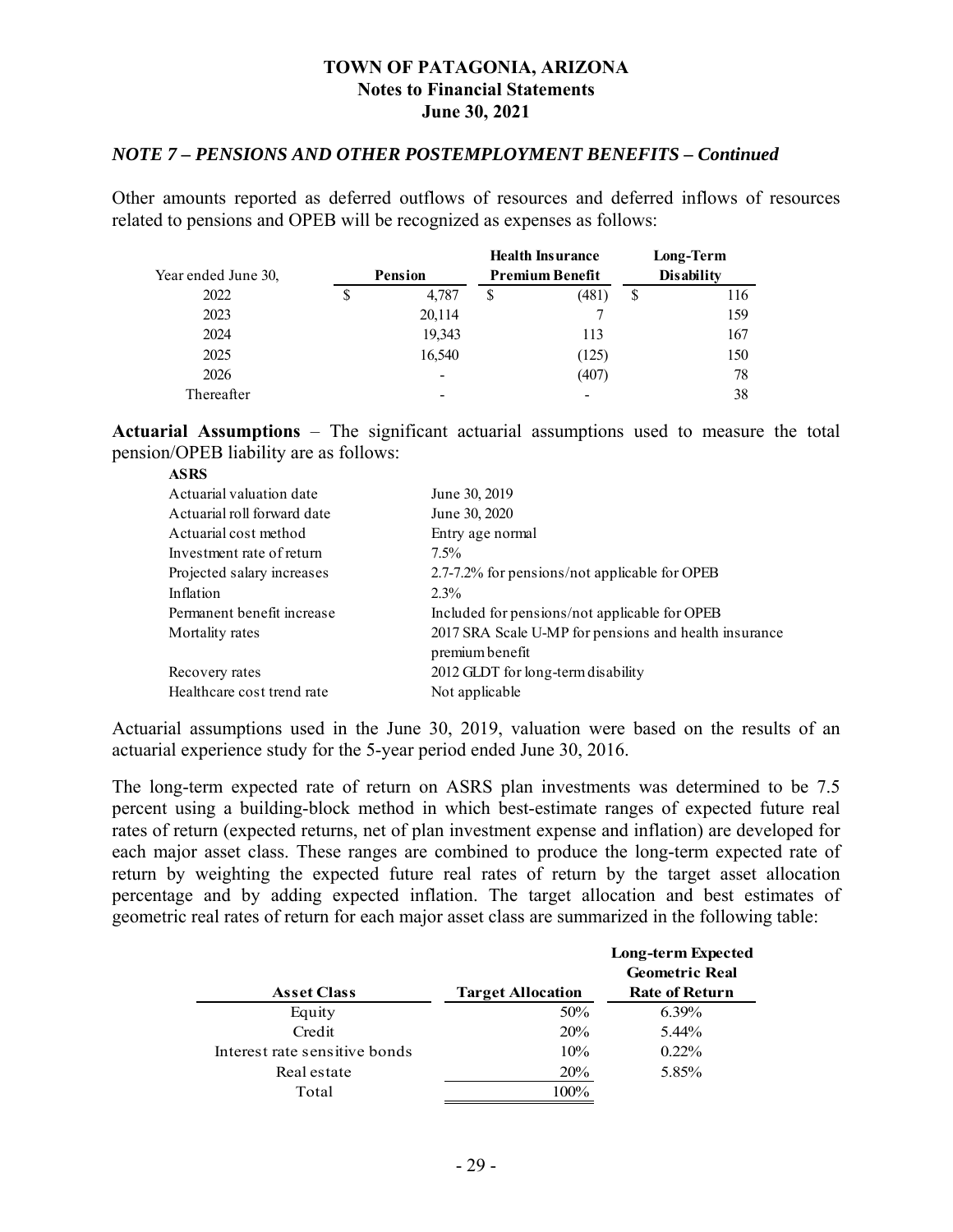#### *NOTE 7 – PENSIONS AND OTHER POSTEMPLOYMENT BENEFITS – Continued*

**Discount Rate** – The discount rate used to measure the ASRS total pension/OPEB liability was 7.5 percent. The projection of cash flows used to determine the discount rate assumed that contributions from participating employers will be made based on the actuarially determined rates based on the ASRS Board's funding policy, which establishes the contractually required rate under Arizona statute. Based on those assumptions, the plans' fiduciary net position was projected to be available to make all projected future benefit payments of current plan members. Therefore, the long-term expected rate of return on plan investments was applied to all periods of projected benefit payments to determine the total pension/OPEB liability.

**Sensitivity of the Town's Proportionate Share of the ASRS Net Pension/OPEB (Asset) Liability to Changes in the Discount Rate** – The following table presents the Town's proportionate share of the net pension/OPEB liability calculated using the discount rate of 7.5 percent, as well as what the Town's proportionate share of the net pension/OPEB liability would be if it were calculated using a discount rate that is 1 percentage point lower (6.5 percent) or 1 percentage point higher (8.5 percent) than the current rate:

|                                    | <b>Current Discount</b> |                          |   |                   |   |                          |
|------------------------------------|-------------------------|--------------------------|---|-------------------|---|--------------------------|
|                                    |                         | 1% Decrease<br>$(6.5\%)$ |   | Rate<br>$(7.5\%)$ |   | 1% Increase<br>$(8.5\%)$ |
| Town's Proportionate share of the  |                         |                          |   |                   |   |                          |
| Net pension liability              |                         | 758,201                  | S | 554,449           | S | 384,122                  |
| Net insurance premium benefit      |                         |                          |   |                   |   |                          |
| liability (asset)                  |                         | 2,954                    |   | (2,251)           |   | (6,682)                  |
| Net long-term disability liability |                         | 2,692                    |   | 2,465             |   | 2.246                    |

**Plan Fiduciary Net Position** – Detailed information about the plans' fiduciary net position is available in the separately issued ASRS financial report.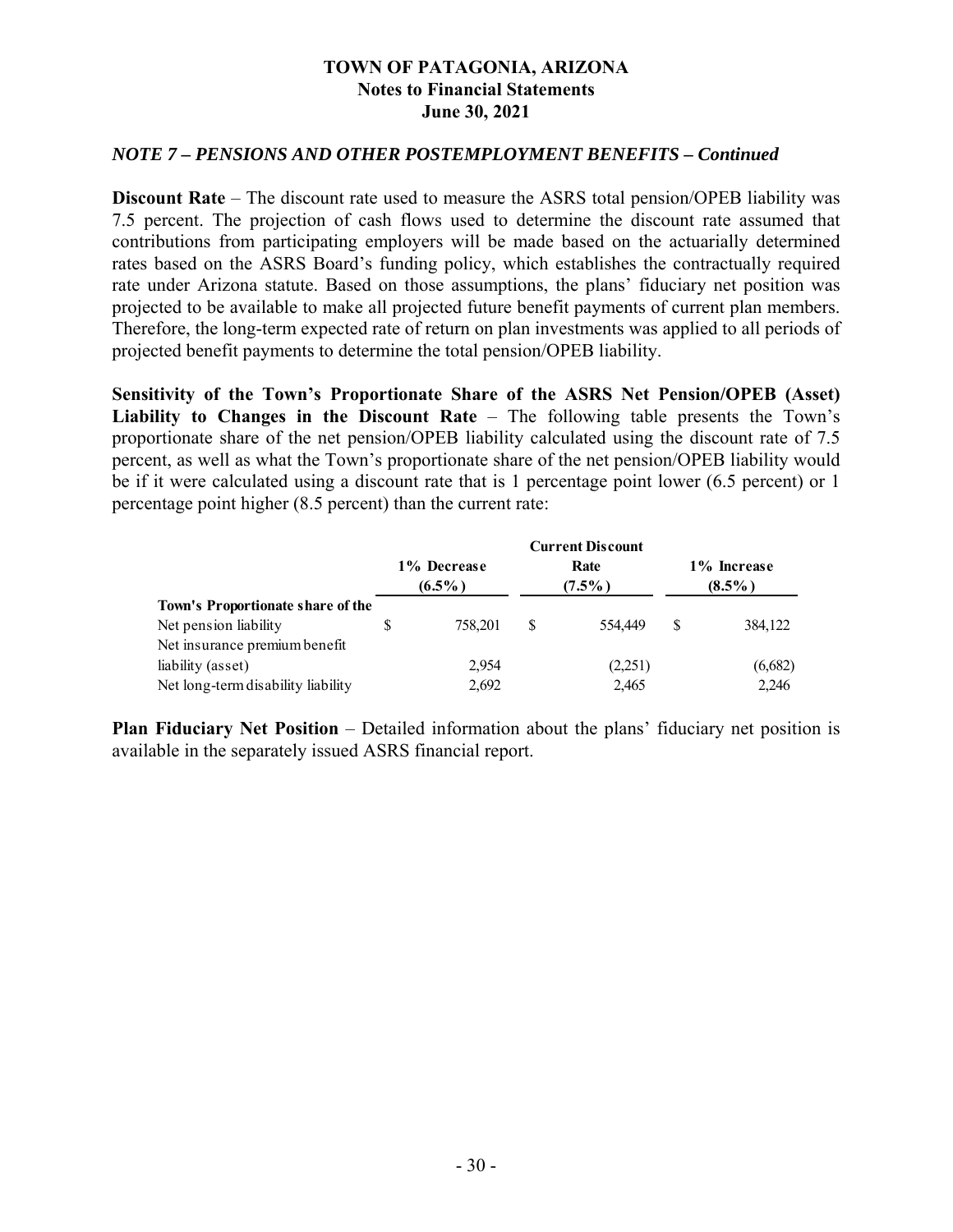#### *NOTE 7 – PENSIONS AND OTHER POSTEMPLOYMENT BENEFITS – Continued*

#### **B. Public Safety Personnel Retirement System**

**Plan Descriptions** – Town police employees participate in the Public Safety Personnel Retirement System (PSPRS) or employees who became members on or after July 1, 2017, may participate in the Public Safety Personnel Defined Contribution Retirement Plan (PSPDCRP). The PSPRS administers agent and cost-sharing multiple-employer defined benefit pension plans and agent and cost-sharing multiple-employer defined benefit health insurance premium benefit (OPEB) plans. A nine-member board known as the Board of Trustees and the participating local boards govern the PSPRS according to the provisions of A.R.S. Title 38, Chapter 5, Article 4. Employees who were PSPRS members before July 1, 2017, participate in the agent plans, and those who became PSPRS members on or after July 1, 2017, participate in the cost-sharing plans (PSPRS Tier 3 Risk Pool) which are not further disclosed because of their relative insignificance to the Town's financial statements.

The PSPRS issues publicly available financial report that includes financial statements and required supplementary information. The report is available on the PSPRS website at www.psprs.com.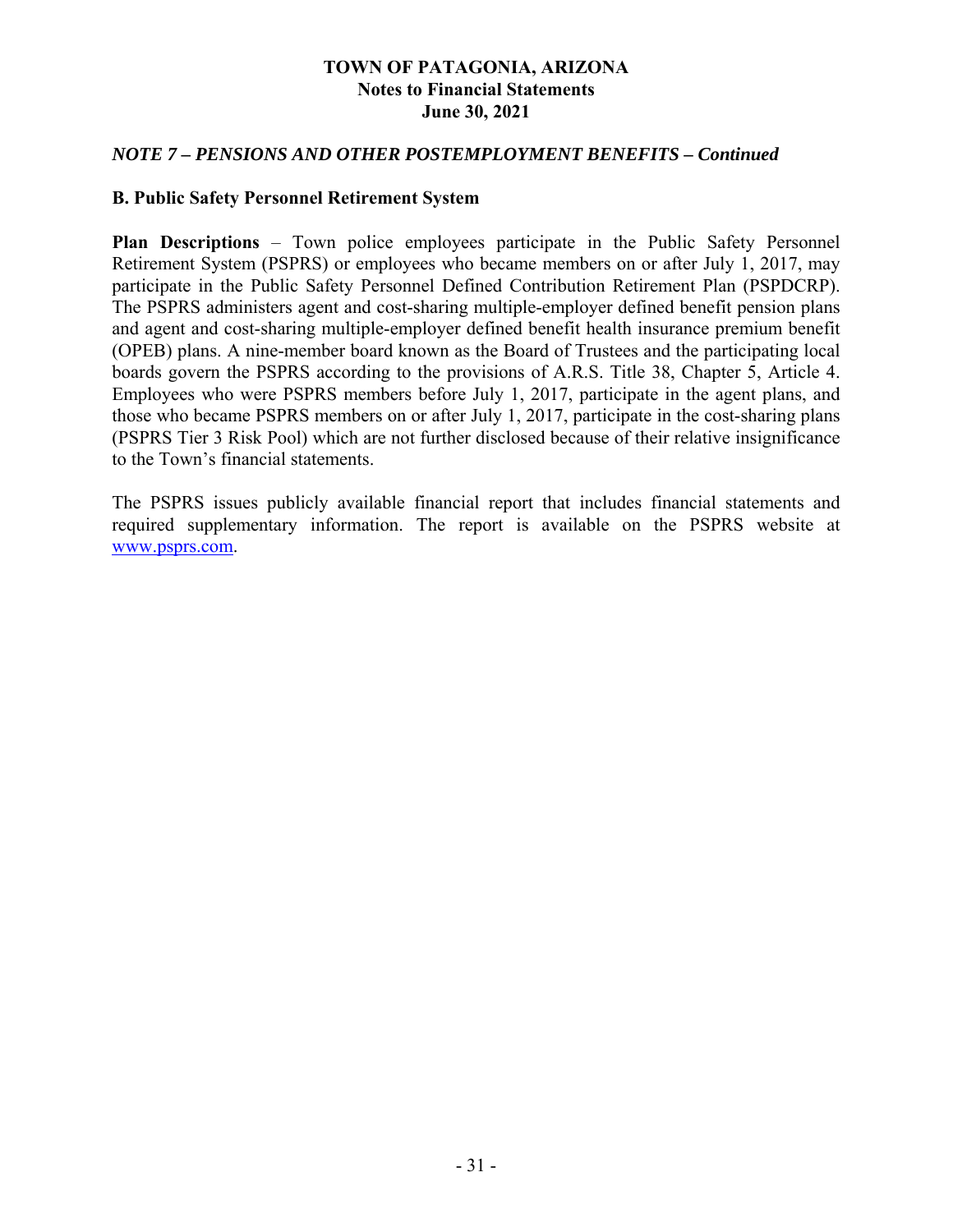#### *NOTE 7 – PENSIONS AND OTHER POSTEMPLOYMENT BENEFITS – Continued*

**Benefits Provided** – The PSPRS provide retirement, health insurance premium supplement, disability, and survivor benefits. State statute establishes benefits terms. Retirement, disability, and survivor benefits are calculated on the basis of age, average monthly compensation, and service credit as follows:

|                                                                                             |                                                                                                                                                                         | Initial Membership Date:                                                                                                                                                                                       |
|---------------------------------------------------------------------------------------------|-------------------------------------------------------------------------------------------------------------------------------------------------------------------------|----------------------------------------------------------------------------------------------------------------------------------------------------------------------------------------------------------------|
|                                                                                             | Before January 1, 2012                                                                                                                                                  | On or after January 1, 2012 and<br>before July 1, 2017                                                                                                                                                         |
| <b>Retirement and Disability</b><br>Years of service and age<br>required to receive benefit | 20 years of service, any age 15<br>years of service, age 62                                                                                                             | 25 years of service or 15 years of<br>credited service, age 52.5                                                                                                                                               |
| Final average salary is based<br>on                                                         | Highest 36 consecutive months<br>of last 20 years                                                                                                                       | Highest 60 consecutive months<br>of last 20 years                                                                                                                                                              |
| <b>Benefit percentage</b>                                                                   |                                                                                                                                                                         |                                                                                                                                                                                                                |
| Normal Retirement                                                                           | 50% less 2.0% for each year of<br>credited service less than 20<br>years OR plus 2.0% to 2.5% for<br>each year of credited services<br>over 20 years, not to exceed 80% | 1.5% to 2.5% per year of credited<br>service, not to exceed 80%                                                                                                                                                |
| Accidental Disability<br>Retirement                                                         |                                                                                                                                                                         | 50% or normal retirement, whichever is greater                                                                                                                                                                 |
| Catastrophic Disability<br>Retirement                                                       |                                                                                                                                                                         | 90% for the first 60 months then reduced to either 62.5% or normal<br>retirement, whichever is greater                                                                                                         |
| Ordinary Disability<br>Retirement                                                           |                                                                                                                                                                         | Normal retirement calculated with actual years of credited service or 20<br>years of credited service, whichever is greater, multiplied by years of<br>credited service (not to exceed 20 years) divided by 20 |
| <b>Survivor Benefit</b>                                                                     |                                                                                                                                                                         |                                                                                                                                                                                                                |
| <b>Retired Members</b>                                                                      |                                                                                                                                                                         | 80% to 100% of retired member's pension benefit                                                                                                                                                                |
| <b>Active Members</b>                                                                       |                                                                                                                                                                         | 80% to 100% of accidental disability retirement benefit or 100% of<br>average monthly compensation if death was result of injuries received<br>on the job                                                      |

Retirement and survivor benefits are subject to automatic cost-of-living adjustments based on inflation. PSPRS also provides temporary disability benefits of 50 percent of the member's compensation for up to 12 months.

Health insurance premium benefits are available to retired or disabled members with 5 years of credited service. The benefits are payable only with respect to allowable health insurance premiums for which the member is responsible.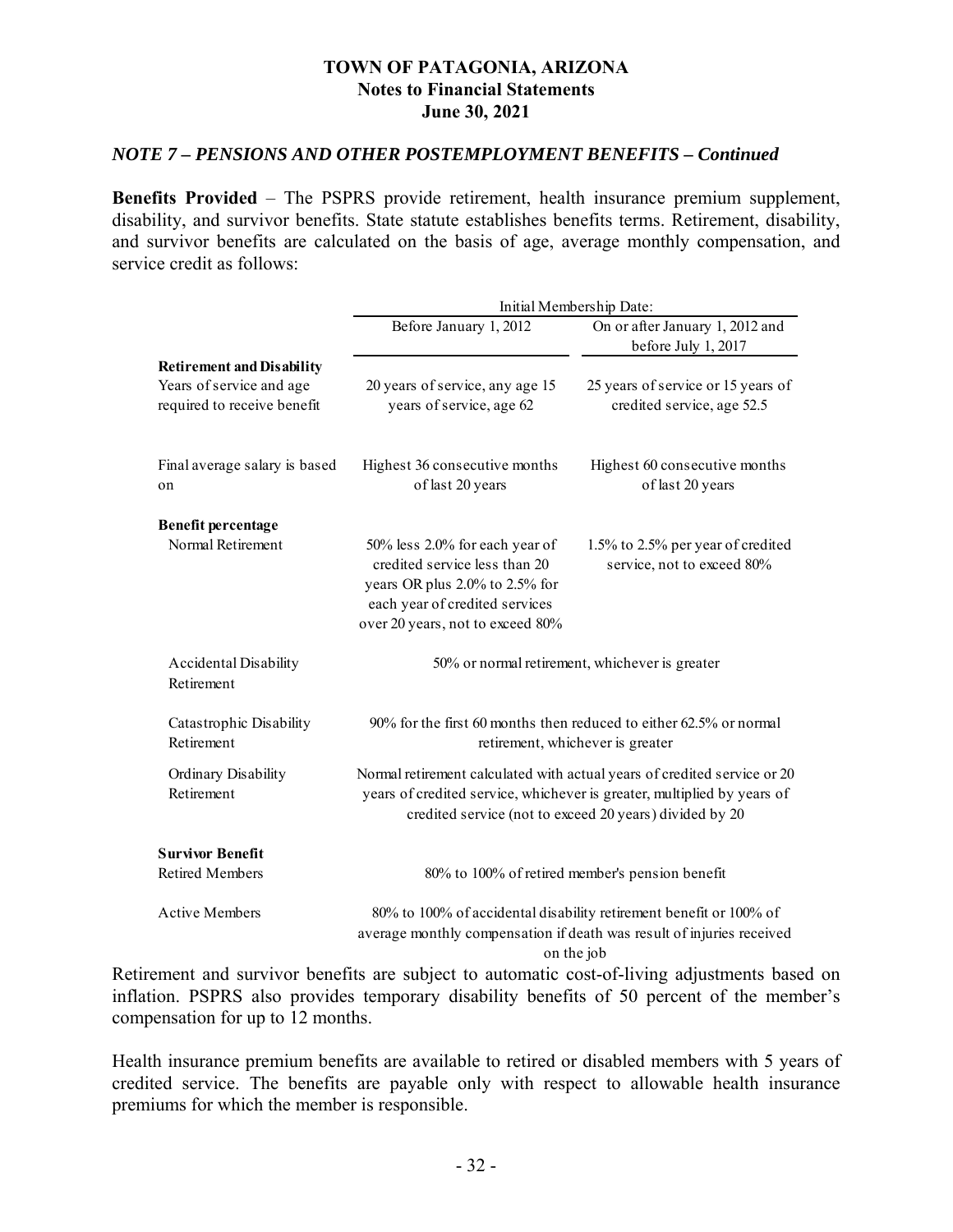#### *NOTE 7 – PENSIONS AND OTHER POSTEMPLOYMENT BENEFITS – Continued*

Benefits range from \$100 per month to \$260 per month depending on the age of the member and dependents.

**Employees Covered by Benefit Terms** – At June 30, 2020, the following employees were covered by the agent plans' benefit terms:

|                                   | <b>PSPRS Police</b> |        |  |  |
|-----------------------------------|---------------------|--------|--|--|
|                                   | <b>Pension</b>      | Health |  |  |
| Inactive employees or             |                     |        |  |  |
| beneficiaries currently receiving |                     |        |  |  |
| henefits                          |                     |        |  |  |
| Inactive employees entitled to    |                     |        |  |  |
| but not yet receiving benefits    |                     |        |  |  |
| Active employees                  |                     |        |  |  |
| Total                             |                     |        |  |  |

**Contributions** – State statutes establish the pension contribution requirements for active PSPRS employees. In accordance with state statutes, annual actuarial valuations determine employer contribution requirements for PSPRS pension and health insurance premium benefits. The combined active member and employer contribution rates are expected to finance the costs of benefits employees earn during the year, with an additional amount to finance any unfunded accrued liability. Contributions rates for the year ended June 30, 2020, are indicated below. Rates are a percentage of active members' annual covered payroll.

|                     |                       |                     | <b>Town-Health</b>     |
|---------------------|-----------------------|---------------------|------------------------|
|                     | <b>Active Member-</b> |                     | <b>Insurance</b>       |
|                     | <b>Pension</b>        | <b>Town-Pension</b> | <b>Premium Benefit</b> |
| <b>PSPRS Police</b> | $7.65\% - 11.65\%$    | 54.94%              | 1.37%                  |

The Town's contributions to the plans for the year ended June 30, 2020, were:

|                     |                | <b>Health Insurance</b> |
|---------------------|----------------|-------------------------|
|                     | <b>Pension</b> | <b>Premium Benefit</b>  |
| <b>PSPRS Police</b> | 53,106         | -                       |

During fiscal year 2020, the Town paid for PSPRS pension and OPEB contributions 100 percent from the General Fund.

**Liability** – At June 30, 2020, the Town reported the following liability:

|                     | <b>Net Pension (Asset)</b> |  | <b>Net OPEB</b> (Asset) |
|---------------------|----------------------------|--|-------------------------|
|                     | Liability                  |  | Liability               |
| <b>PSPRS Police</b> | 748.219                    |  | 22,829                  |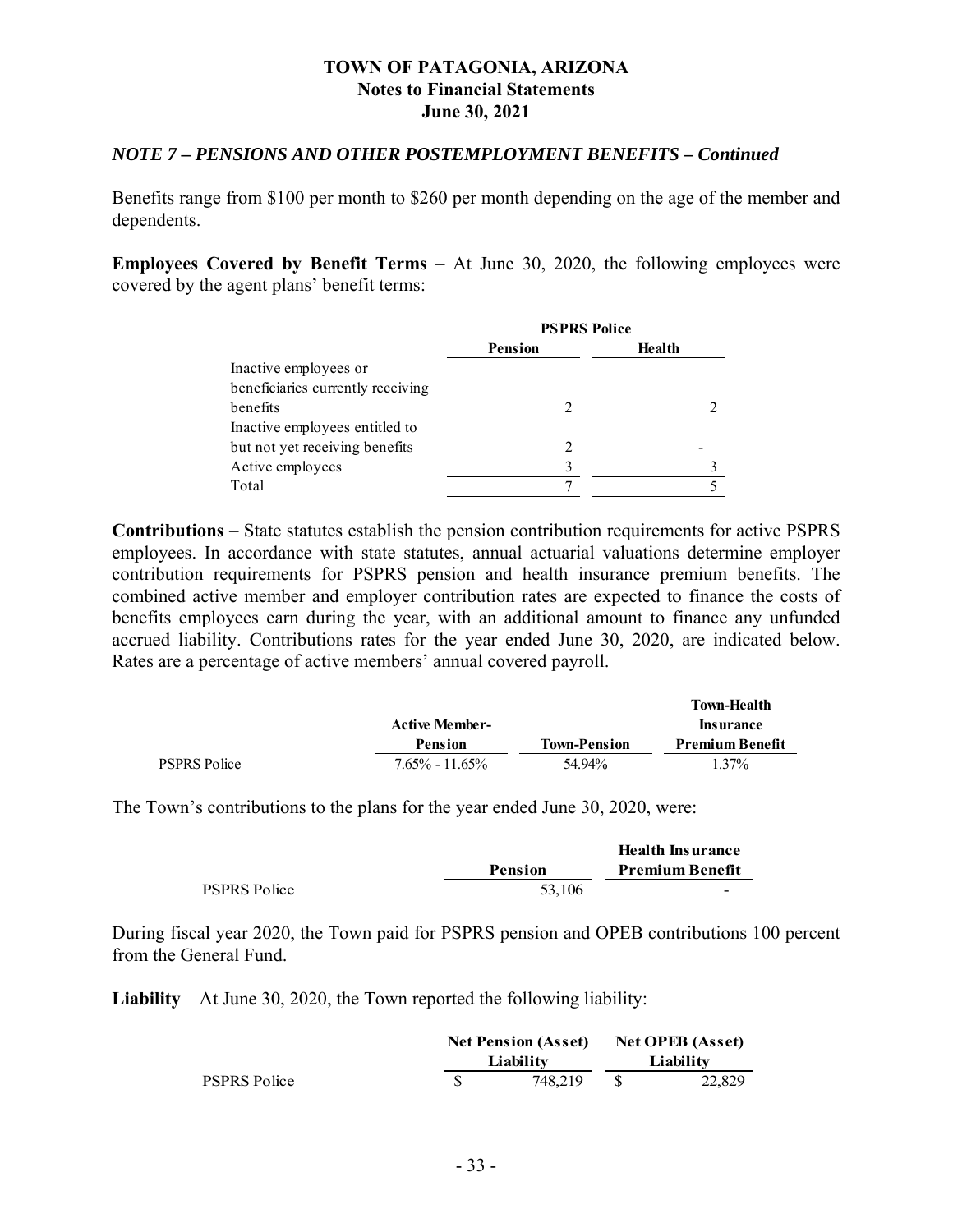#### *NOTE 7 – PENSIONS AND OTHER POSTEMPLOYMENT BENEFITS – Continued*

The net assets and net liabilities were measured as of June 30, 2019, and the total liability used to calculate the net asset or liability was determined by an actuarial valuation as of that date. The total liabilities as of June 30, 2019, reflect changes of actuarial assumptions to decrease the investment rate of return from 7.4 percent to 7.3 percent and update the mortality rates.

**Actuarial Assumptions** – The significant actuarial assumptions used to measure the total pension/OPEB liability are as follows:

| Actuarial valuation date   | June 30, 2020                              |
|----------------------------|--------------------------------------------|
| Actuarial cost method      | Entry age normal                           |
| Investment rate of return  | 7.30%                                      |
| Wage inflation             | 3.5% for pensions/not applicable for OPEB  |
| Price inflation            | 2.5% for pensions/not applicable for OPEB  |
| Cost-of-living adjustment  | 1.75% for pensions/not applicable for OPEB |
| Mortality rates            | PubS-2010 tables                           |
| Healthcare cost trend rate | Not applicable                             |

Actuarial assumptions used in the June 30, 2020, valuation were based on the results of an actuarial experience study for the 5-year period ended June 30, 2017.

The long-term expected rate of return on PSPRS plan investments was determined to be 7.3 percent using a building-block method in which best-estimate ranges of expected future real rates of return (expected returns, net of plan investment expenses and inflation) are developed for each major asset class.

The target allocation and best estimates of geometric real rates of return for each major asset class are summarized in the following table:

|                             |                          | <b>Long-term Expected</b><br><b>Geometric Real</b> |
|-----------------------------|--------------------------|----------------------------------------------------|
| <b>Asset Class</b>          | <b>Target Allocation</b> | <b>Rate of Return</b>                              |
| U.S Public Equity           | 23%                      | 4.93%                                              |
| International Public Equity | 15%                      | $6.09\%$                                           |
| Global Private Equity       | 18%                      | 8.42%                                              |
| Other Assets (Captial       | $7\%$                    | $5.61\%$                                           |
| Appreciation)               |                          |                                                    |
| Core Bonds                  | $2\%$                    | $0.22\%$                                           |
| Private credit              | $22\%$                   | 2.31%                                              |
| Diversifying Strategies     | $12\%$                   | $3.22\%$                                           |
| Cash - Mellon               | $1\%$                    | $-0.06\%$                                          |
| Total                       | 100%                     |                                                    |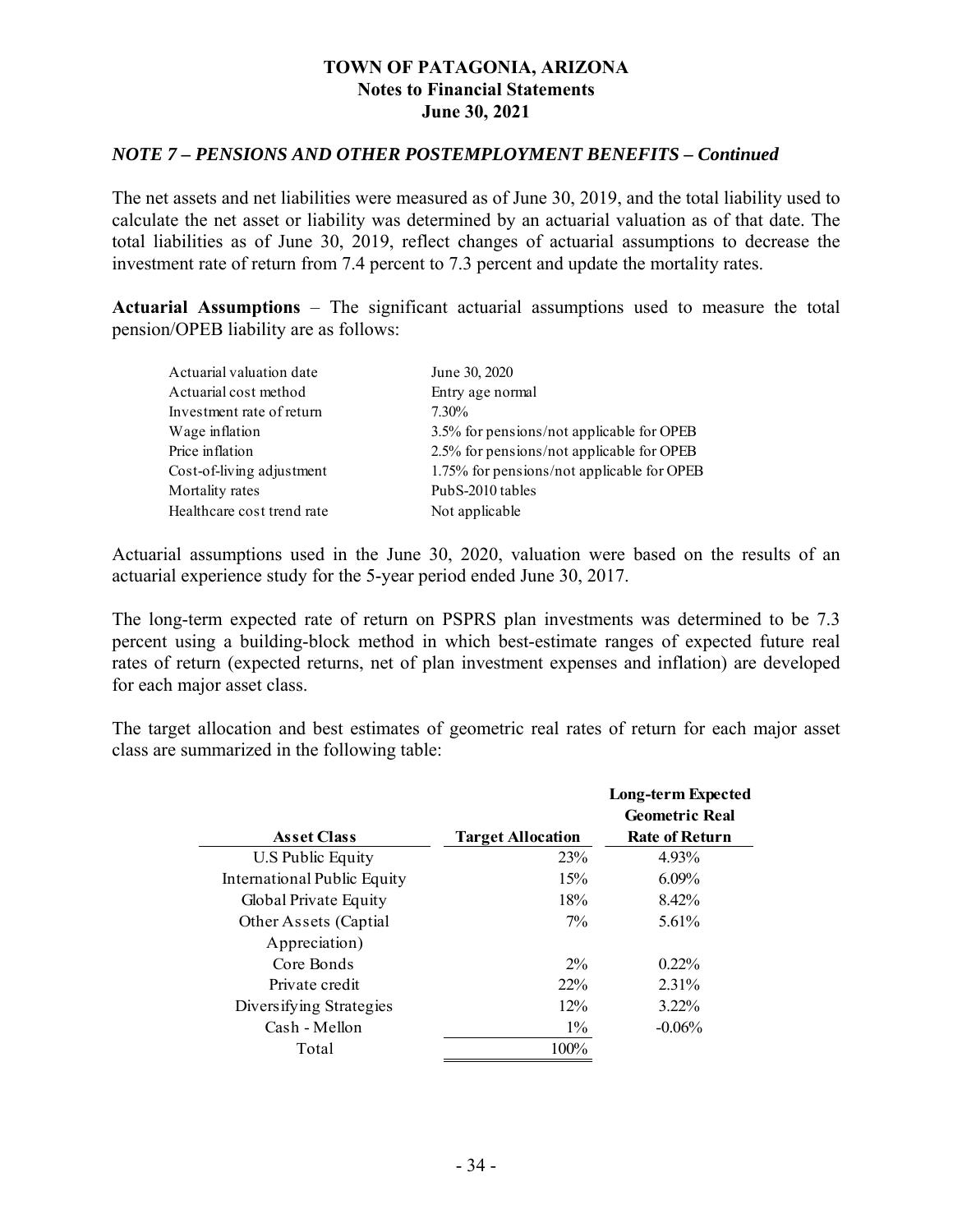#### *NOTE 7 – PENSIONS AND OTHER POSTEMPLOYMENT BENEFITS – Continued*

**Discount Rate** – At June 30, 2019, the discount rate used to measure the PSPRS total pension/OPEB liabilities was 7.3 percent, which was a decrease of 0.1 from the discount rate used as of June 30, 2018. The projection of cash flows used to determine the discount rate assumed that plan member contributions will be made at the current contribution rate and that employer contributions will be made at rates equal to the difference between the actuarially determined contribution rate and the member rate.

Based on those assumptions, the plans' fiduciary net position was projected to be available to make all projected future benefit payments of current plan members. Therefore, the long-term expected rate of return on plan investments was applied to all periods of projected benefit payments to determine the total pension/OPEB liability.

#### **Changes in the Net Pension/OPEB Liability (Asset)**

|                                                |                     |                      |              | Pension               |                    |                          |  |  |  |
|------------------------------------------------|---------------------|----------------------|--------------|-----------------------|--------------------|--------------------------|--|--|--|
|                                                | Increase (Decrease) |                      |              |                       |                    |                          |  |  |  |
|                                                |                     | <b>Total Pension</b> |              | <b>Plan Fiduciary</b> | <b>Net Pension</b> |                          |  |  |  |
|                                                |                     | Liability            |              | <b>Net Position</b>   |                    | <b>Liability (Asset)</b> |  |  |  |
|                                                |                     | (a)                  |              | (b)                   |                    | $(a) - (b)$              |  |  |  |
| Balances at June 30, 2020                      | S                   | 1,626,657            | $\mathbb{S}$ | 769,952               | <sup>\$</sup>      | $856,70\overline{5}$     |  |  |  |
| Changes for the year                           |                     |                      |              |                       |                    |                          |  |  |  |
| Service Cost                                   |                     | 47,351               |              |                       |                    | 47,351                   |  |  |  |
| Interest on the total liability                |                     | 107,362              |              |                       |                    | 107,362                  |  |  |  |
| Differences between expected and actual        |                     |                      |              |                       |                    |                          |  |  |  |
| experience in the measurement of the liability |                     | (21, 843)            |              |                       |                    | (21, 843)                |  |  |  |
| Changes of assumptions or other inputs         |                     | (145, 682)           |              |                       |                    | (145,682)                |  |  |  |
| Contributions-employer                         |                     |                      |              | 74,771                |                    | (74, 771)                |  |  |  |
| Contributions-employee                         |                     |                      |              | 14,338                |                    | (14, 338)                |  |  |  |
| Net investment income                          |                     |                      |              | 9,955                 |                    | (9,955)                  |  |  |  |
| Benefit payments, including refunds of         |                     |                      |              |                       |                    |                          |  |  |  |
| employee contributions                         |                     | (74, 789)            |              | (74, 789)             |                    |                          |  |  |  |
| Administrative expense                         |                     |                      |              | (812)                 |                    | 812                      |  |  |  |
| Other changes                                  |                     |                      |              | (2,578)               |                    | 2,578                    |  |  |  |
| Net changes                                    |                     | (87, 601)            |              | 20,885                |                    | (108, 486)               |  |  |  |
| Balances at June 30, 2021                      | S                   | 1,539,056            | \$           | 790,837               | \$                 | 748,219                  |  |  |  |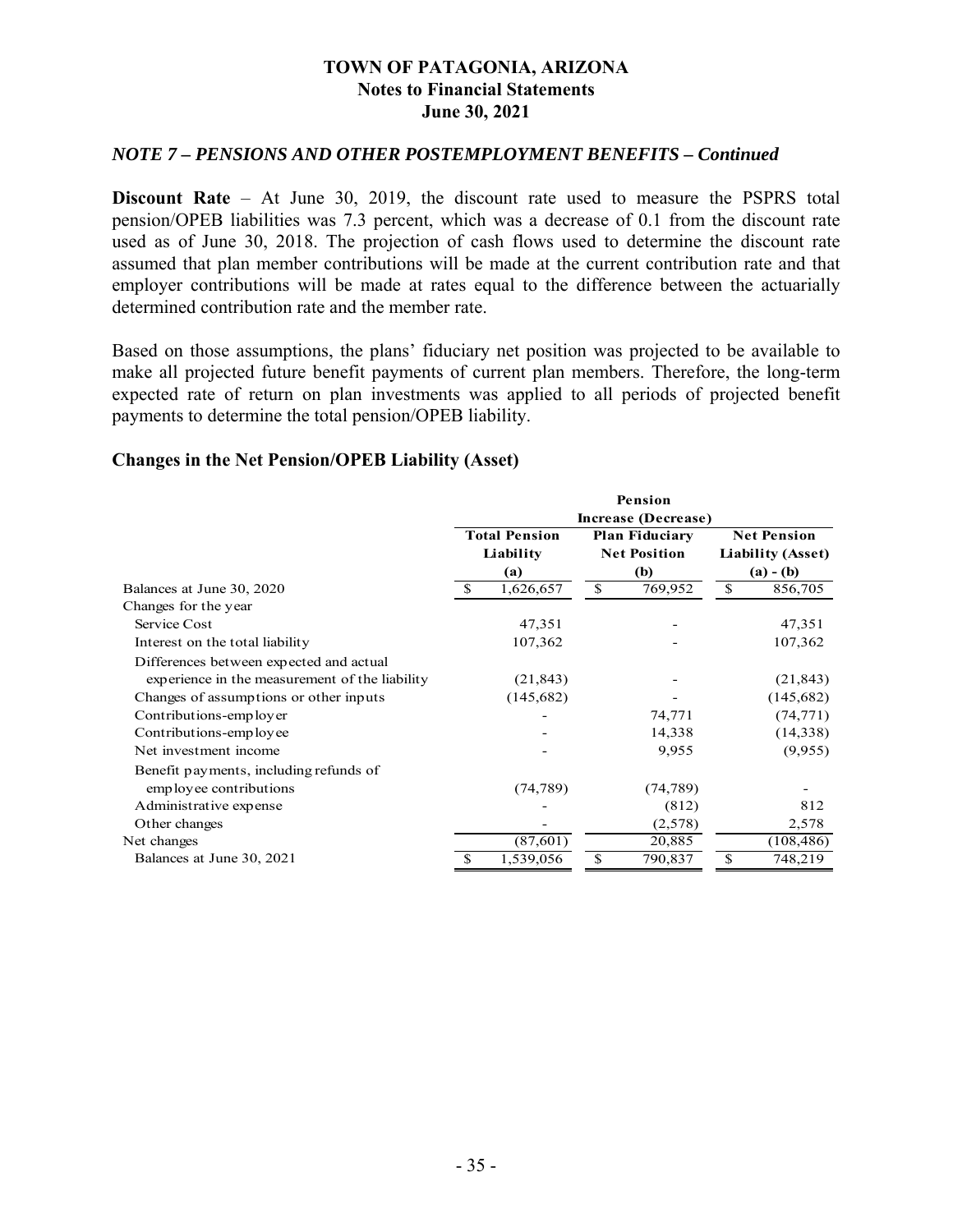#### *NOTE 7 – PENSIONS AND OTHER POSTEMPLOYMENT BENEFITS – Continued*

|                                                | <b>Health Insurance Premium Benefit</b> |                      |              |                       |    |                   |  |  |  |
|------------------------------------------------|-----------------------------------------|----------------------|--------------|-----------------------|----|-------------------|--|--|--|
|                                                | Increase (Decrease)                     |                      |              |                       |    |                   |  |  |  |
|                                                |                                         | <b>Total Pension</b> |              | <b>Plan Fiduciary</b> |    | <b>Net OPEB</b>   |  |  |  |
|                                                |                                         | Liability            |              | <b>Net Position</b>   |    | (Asset) Liability |  |  |  |
|                                                |                                         | (a)                  |              | (b)                   |    | $(a) - (b)$       |  |  |  |
| Balances at June 30, 2020                      |                                         | 37,863               | 17,644<br>S. |                       | \$ | 20,219            |  |  |  |
| Changes for the year                           |                                         |                      |              |                       |    |                   |  |  |  |
| Service Cost                                   |                                         | 1,311                |              |                       |    | 1,311             |  |  |  |
| Interest on the total liability                |                                         | 2,783                |              |                       |    | 2,783             |  |  |  |
| Differences between expected and actual        |                                         |                      |              |                       |    |                   |  |  |  |
| experience in the measurement of the liability |                                         | 905                  |              |                       |    | 905               |  |  |  |
| Changes of assumptions or other inputs         |                                         |                      |              |                       |    |                   |  |  |  |
| Contributions-employer                         |                                         |                      |              | 2,199                 |    | (2,199)           |  |  |  |
| Contributions-employee                         |                                         |                      |              |                       |    |                   |  |  |  |
| Net investment income                          |                                         |                      |              | 207                   |    | (207)             |  |  |  |
| Benefit payments, including refunds of         |                                         |                      |              |                       |    |                   |  |  |  |
| employee contributions                         |                                         | (3,120)              |              | (3,120)               |    |                   |  |  |  |
| Administrative expense                         |                                         |                      |              | (17)                  |    | 17                |  |  |  |
| Net changes                                    |                                         | 1,879                |              | (731)                 |    | 2,610             |  |  |  |
| Balances at June 30, 2021                      |                                         | 39,742               | \$           | 16,913                | \$ | 22,829            |  |  |  |

**Sensitivity of the Town's Net Pension/OPEB Liability to Changes in the Discount Rate** – The following table presents the Town's net pension/OPEB (assets) liabilities calculated using the discount rate of 7.3 percent, as well as what the Town's net pension/OPEB (asset) liability would be if it were calculated using a discount rate that is 1 percentage point lower (6.3 percent) or 1 percentage point higher (8.3 percent) than the current rate:

|                               | 1% Decrease<br>$(6.3\%)$ |         |    | <b>Current Discount</b><br>Rate $(7.3\%)$ | 1% Increase<br>$(8.3\%)$ |         |  |
|-------------------------------|--------------------------|---------|----|-------------------------------------------|--------------------------|---------|--|
| <b>PSPRS Police</b>           |                          |         |    |                                           |                          |         |  |
| Net pension (asset) liability |                          | 950,879 | -S | 748.219                                   |                          | 583,740 |  |
| Net OPEB (asset) liability    |                          | 26.921  |    | 22,829                                    |                          | 19.364  |  |

**Plan Fiduciary Net Position** – Detailed information about the plans' fiduciary net position is available in the separately issued PSPRS financial reports.

**Expense** – For the year ended June 30, 2020, the Town recognized the following pension and OPEB expense:

|                     | <b>Pension Expense</b> |        | <b>OPEB</b> Expense |        |
|---------------------|------------------------|--------|---------------------|--------|
| <b>PSPRS Police</b> |                        | 98,068 |                     | 16.077 |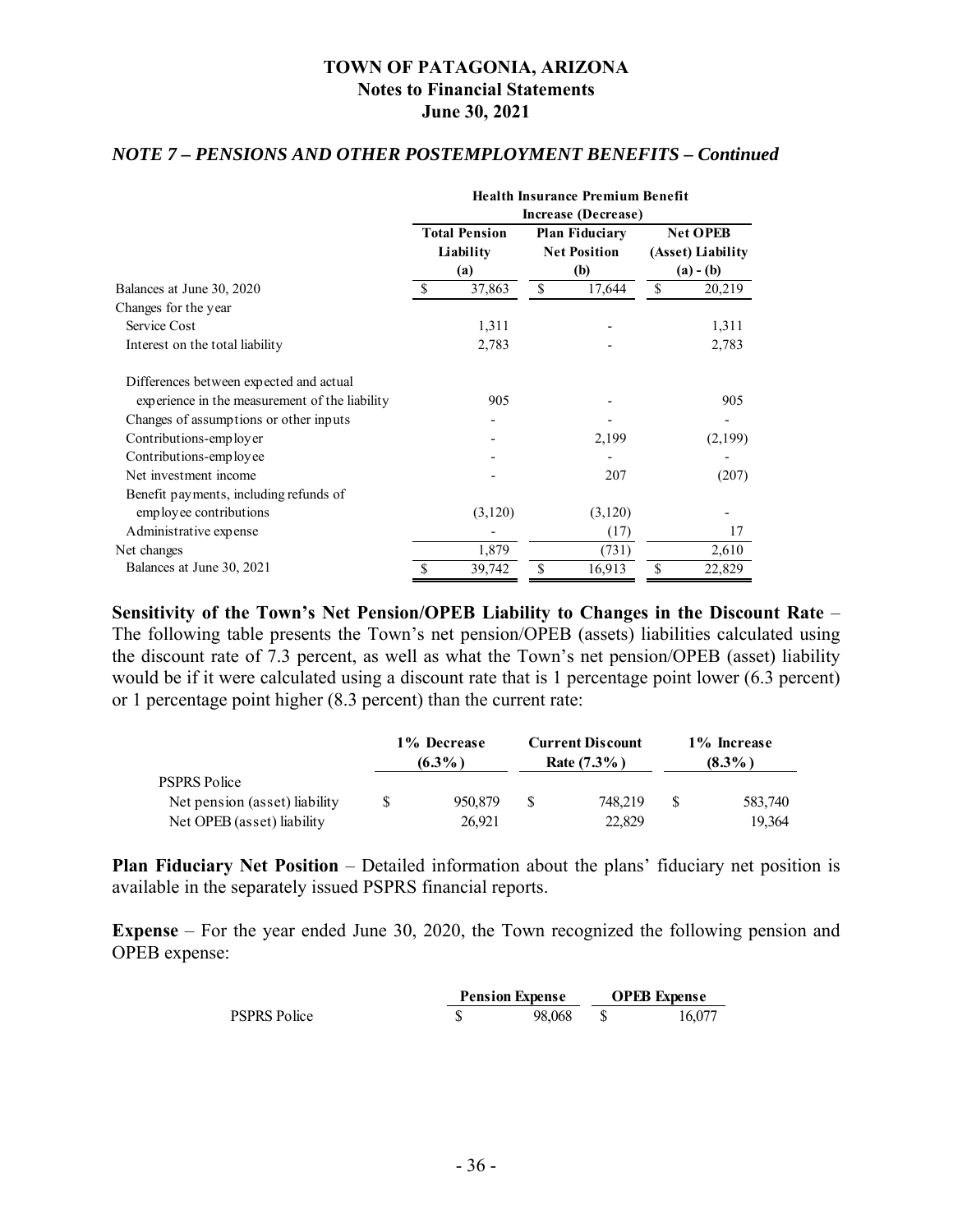#### *NOTE 7 – PENSIONS AND OTHER POSTEMPLOYMENT BENEFITS – Continued*

**Deferred Outflows/Inflows of Resources** – At June 30, 2020, the Town reported deferred outflows of resources and deferred inflows of resources related to pensions and OPEB from the following sources:

|                                                                                  | <b>Deferred Outflows of</b><br><b>Resources</b> |                                         |     |                            |
|----------------------------------------------------------------------------------|-------------------------------------------------|-----------------------------------------|-----|----------------------------|
|                                                                                  |                                                 |                                         |     | Health<br><b>Insurance</b> |
|                                                                                  |                                                 | Pension                                 |     | Premium                    |
| Differences between expected and actual experience                               | S.                                              | 20,340                                  | \$. | 8,704                      |
| Changes of assumptions or other inputs                                           |                                                 | 81,182                                  |     | 160                        |
| Net difference between projected and actual earnings on pension plan investments |                                                 | 42,324                                  |     | 761                        |
| Town contributions subsequent to the measurement date                            |                                                 | 53,106                                  |     |                            |
| Total                                                                            |                                                 | \$196,952                               |     | 9,625                      |
|                                                                                  |                                                 | Deferred Inflows of<br><b>Resources</b> |     |                            |
|                                                                                  |                                                 |                                         |     | Health                     |
|                                                                                  |                                                 |                                         |     | <b>Insurance</b>           |
|                                                                                  |                                                 | Pension                                 |     | Premium                    |
| Differences between expected and actual experience                               | \$                                              | 14,562                                  | \$. | 532                        |
| Changes of assumptions or other inputs                                           |                                                 | 97,122                                  |     |                            |
| Net difference between projected and actual earnings on pension plan investments |                                                 |                                         |     |                            |
|                                                                                  |                                                 |                                         |     |                            |

The amounts reported as deferred outflows of resources related to pensions and OPEB resulting from Town contributions subsequent to the measurement date will be recognized as an increase in the net asset or a reduction of the net liability in the year ending June 30, 2021. Other amounts reported as deferred outflows of resources and deferred inflows of resources related to pensions and OPEB will be recognized as expenses as follows:

|                     | <b>PSPRS Police</b> |                |        |     |  |  |  |
|---------------------|---------------------|----------------|--------|-----|--|--|--|
|                     |                     | <b>Pension</b> | Health |     |  |  |  |
| Year ended June 30, |                     |                |        |     |  |  |  |
| 2022                | \$                  | 2,618          | \$     | 808 |  |  |  |
| 2023                |                     | 7,906          |        | 319 |  |  |  |
| 2024                |                     | 12,289         |        | 338 |  |  |  |
| 2025                |                     | 9,349          |        | 267 |  |  |  |
| 2026                |                     |                |        | 151 |  |  |  |
| Thereafter          |                     |                |        |     |  |  |  |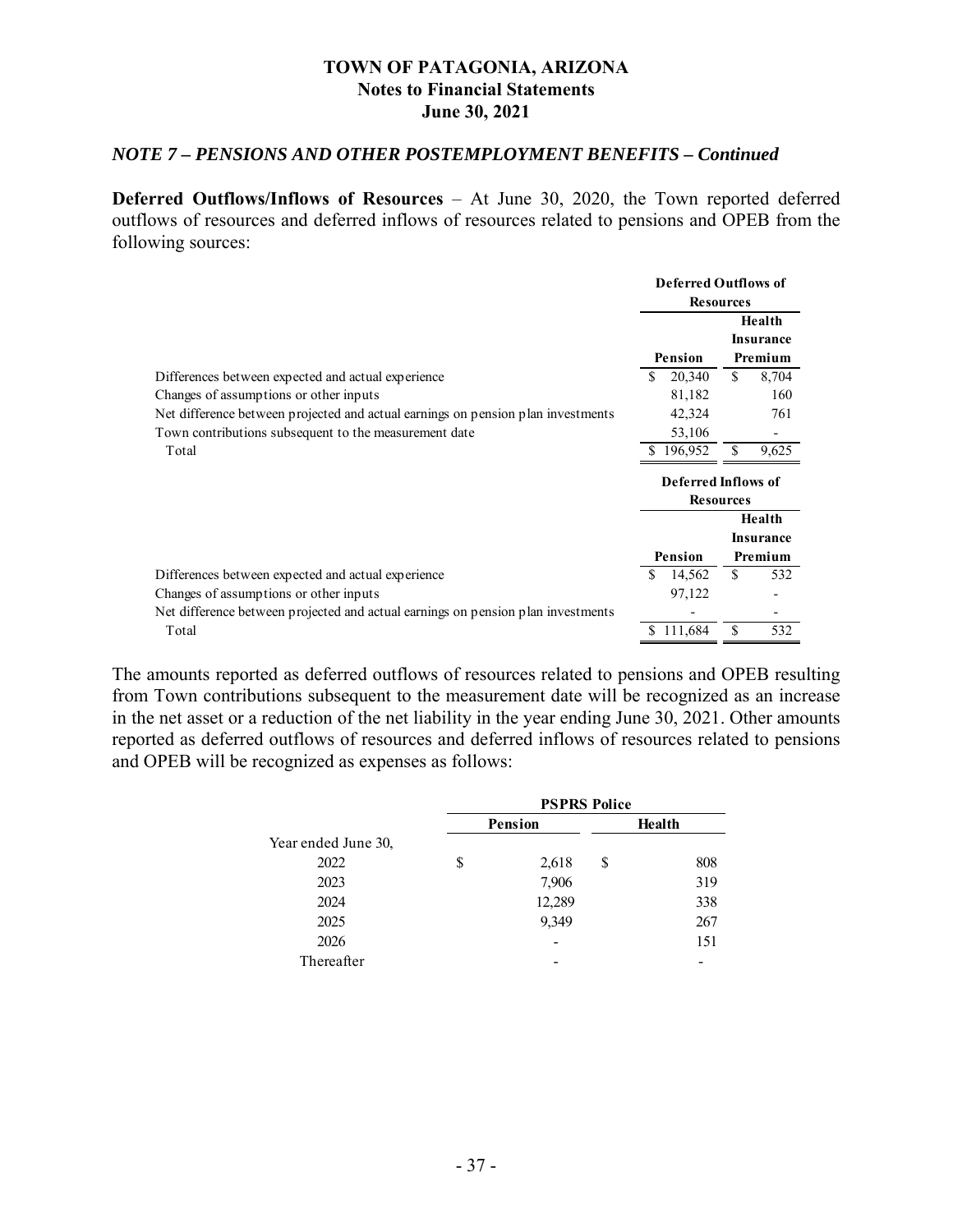#### *NOTE 8 – INTERFUND BALANCES AND ACTIVITY*

Due from and to other funds as of June 30, 2021, was as follows:

|          |         | Due to |  |
|----------|---------|--------|--|
|          | General |        |  |
| Due From | Fund    |        |  |
| HI IRF   |         | 20.317 |  |

The above interfund receivables and payables were recorded to cover a cash deficit at year-end. Funds were received or are expected to be received subsequent to June 30, 2021 to cover the deficit.

### *NOTE 9 – CLOSURE AND POSTCLOSURE COSTS*

State and federal laws and regulations require the Town to place a final cover on its landfill when it stops accepting waste and to perform certain maintenance and monitoring functions at the site for 30 years after closure. Although closure and postclosure care costs will not be paid until near or after the date that the landfill stops accepting waste, the Town reports a portion of these closure and postclosure care costs as an operating expense in each period based on landfill capacity used as of each balance sheet date. The \$281,780 reported as landfill closure and post closure care liability at June 30, 2021, represents the cumulative amount reported to date based on the use of 40 percent of the estimated capacity of the landfill. The Town will recognize the remaining estimated cost of closure and postclosure care of \$268,984 as the remaining estimated capacity is filled. These amounts are based on what it would cost to perform all closure and postclosure care in fiscal year 2020-2021. The Town expects to close the landfill in the year 2050, and the actual cost may be higher due to inflation, changes in technology, and changes in regulations.

The Town of Patagonia, Arizona is required to file certain information relating to the landfill closure, postclosure, and monitoring with the State of Arizona Department of Environmental Quality (ADEQ). The required information was filed with the State subsequent to June 30, 2021.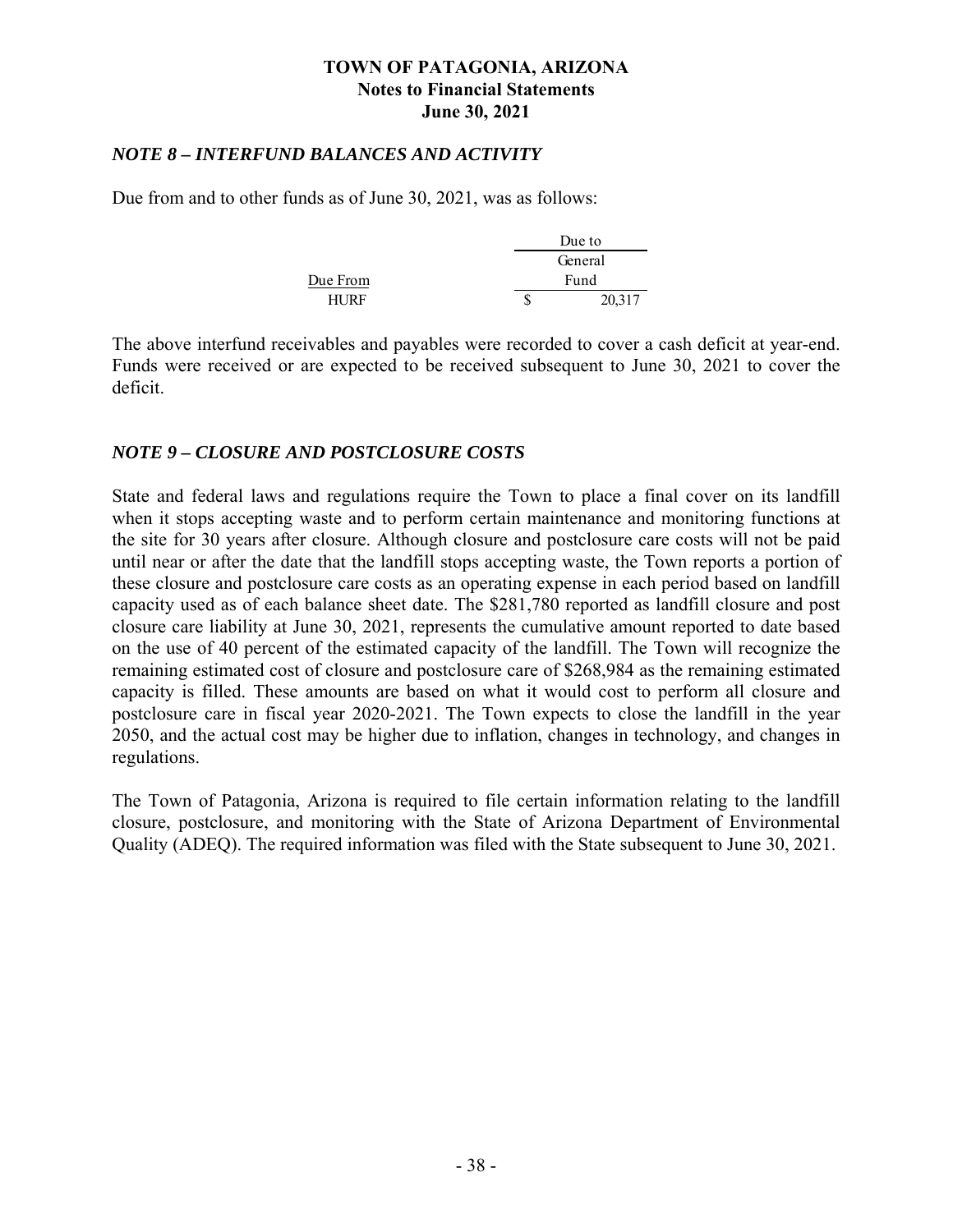## **OTHER REQUIRED SUPPLEMENTARY INFORMATION**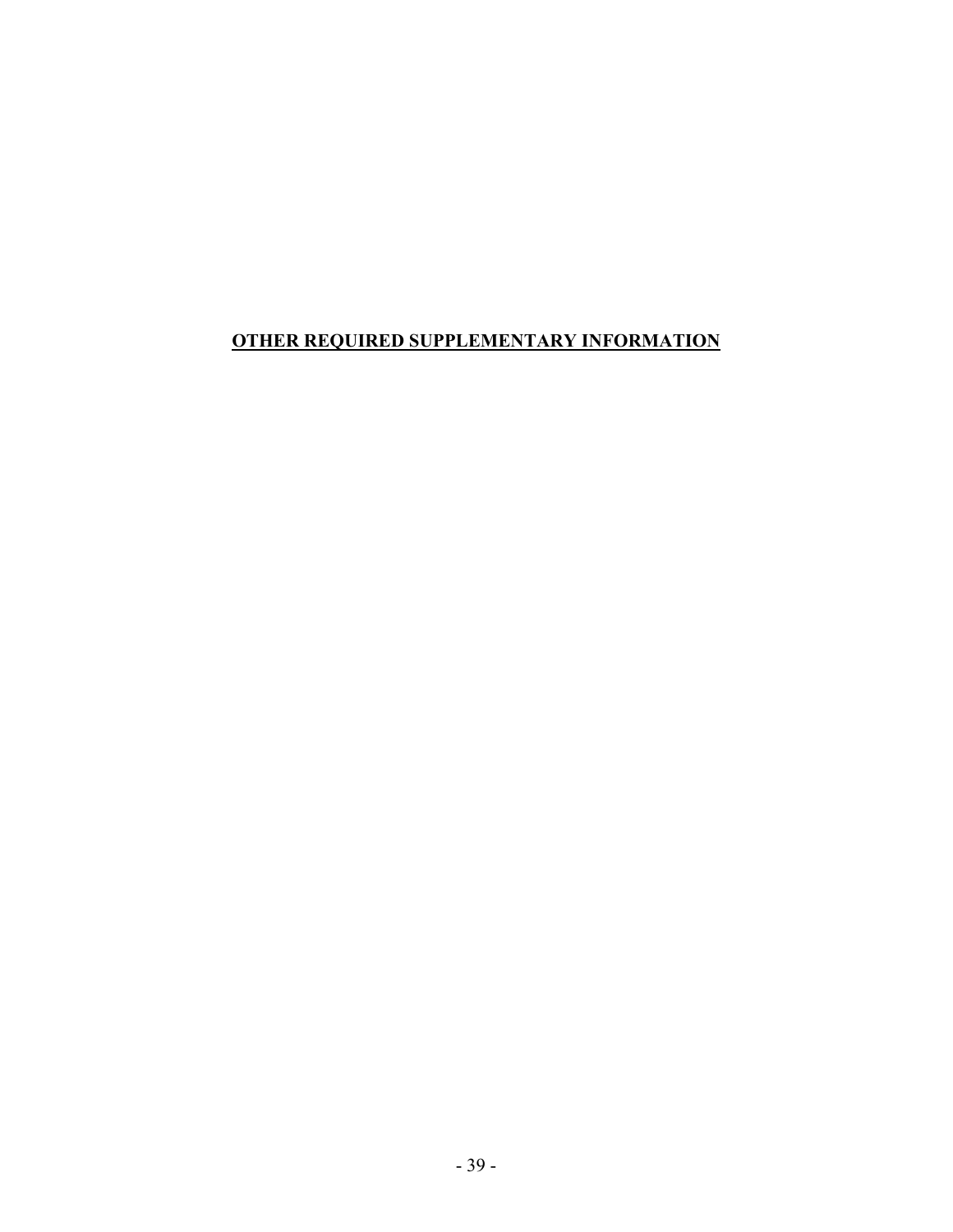### **TOWN OF PATAGONIA, ARIZONA Required Supplementary Information Budgetary Comparison Schedule General Fund Year Ended June 30, 2021**

|                                 | <b>Budgeted Amounts</b> |            |    |            | Actual                   | Variance with |              |              |
|---------------------------------|-------------------------|------------|----|------------|--------------------------|---------------|--------------|--------------|
|                                 |                         | Original   |    | Final      |                          | Amounts       |              | Final Budget |
| <b>Revenues</b>                 |                         |            |    |            |                          |               |              |              |
| Intergovernmental               | $\mathbb{S}$            | 307,808    | \$ | 307,808    | $\mathbb{S}$             | 684,618       | $\mathbb{S}$ | 376,810      |
| Taxes                           |                         | 389,455    |    | 389,455    |                          | 437,220       |              | 47,765       |
| Fines and forfeitures           |                         | 43,129     |    | 43,129     |                          | 45,798        |              | 2,669        |
| Licenses and permits            |                         | 35,465     |    | 35,465     |                          | 6,695         |              | (28,770)     |
| Charges for services            |                         | 32,530     |    | 32,530     |                          | 32,785        |              | 255          |
| Franchise fees                  |                         | 13,250     |    | 13,250     |                          | 15,452        |              | 2,202        |
| Other revenue                   |                         | 188,504    |    | 188,504    |                          | 40,547        |              | (147, 957)   |
| Investment income               |                         | 8,700      |    | 8,700      |                          | 1,165         |              | (7,535)      |
| <b>Total revenues</b>           |                         | 1,018,841  |    | 1,018,841  |                          | 1,264,280     |              | 245,439      |
| <b>Expenditures</b>             |                         |            |    |            |                          |               |              |              |
| Court                           |                         | 42,966     |    | 42,966     |                          | 36,006        |              | 6,960        |
| Administration                  |                         | 230,898    |    | 230,898    |                          | 226,076       |              | 4,822        |
| Mayor and council               |                         | 3,800      |    | 3,800      |                          | 3,660         |              | 140          |
| Professional services           |                         | 33,100     |    | 33,100     |                          | 24,439        |              | 8,661        |
| Fire company                    |                         | 55,000     |    | 55,000     |                          | 55,000        |              |              |
| Police                          |                         | 357,415    |    | 357,415    |                          | 328,802       |              | 28,613       |
| Animal control                  |                         | 37,687     |    | 37,687     |                          | 6,620         |              | 31,067       |
| Library                         |                         | 127,763    |    | 127,763    |                          | 97,642        |              | 30,121       |
| Parks                           |                         | 70,258     |    | 70,258     |                          | 131,229       |              | (60, 971)    |
| Miscellaneous                   |                         | 9,400      |    | 9,400      |                          | 14,758        |              | (5,358)      |
| Contingency                     |                         | 100,000    |    | 100,000    |                          | 2,324         |              | 97,676       |
| <b>Total expenditures</b>       |                         | 1,068,287  |    | 1,068,287  |                          | 926,556       |              | 141,731      |
| Excess (deficiency) of revenue  |                         |            |    |            |                          |               |              |              |
| over (under) expenditures       |                         | (49, 446)  |    | (49, 446)  |                          | 337,724       |              | 387,170      |
| Other financing sources (uses)  |                         |            |    |            |                          |               |              |              |
| <b>Transfers</b>                |                         | (55,000)   |    | (55,000)   |                          |               |              | 55,000       |
| Net change in fund balances     |                         | (104, 446) |    | (104, 446) |                          | 337,724       |              | 442,170      |
| Fund balance, beginning of year |                         | 957,308    |    | 957,308    |                          | 957,308       |              |              |
| Fund balance, end of year       | \$                      | 852,862    | \$ | 852,862    | $\overline{\mathcal{S}}$ | 1,295,032     | \$           | 442,170      |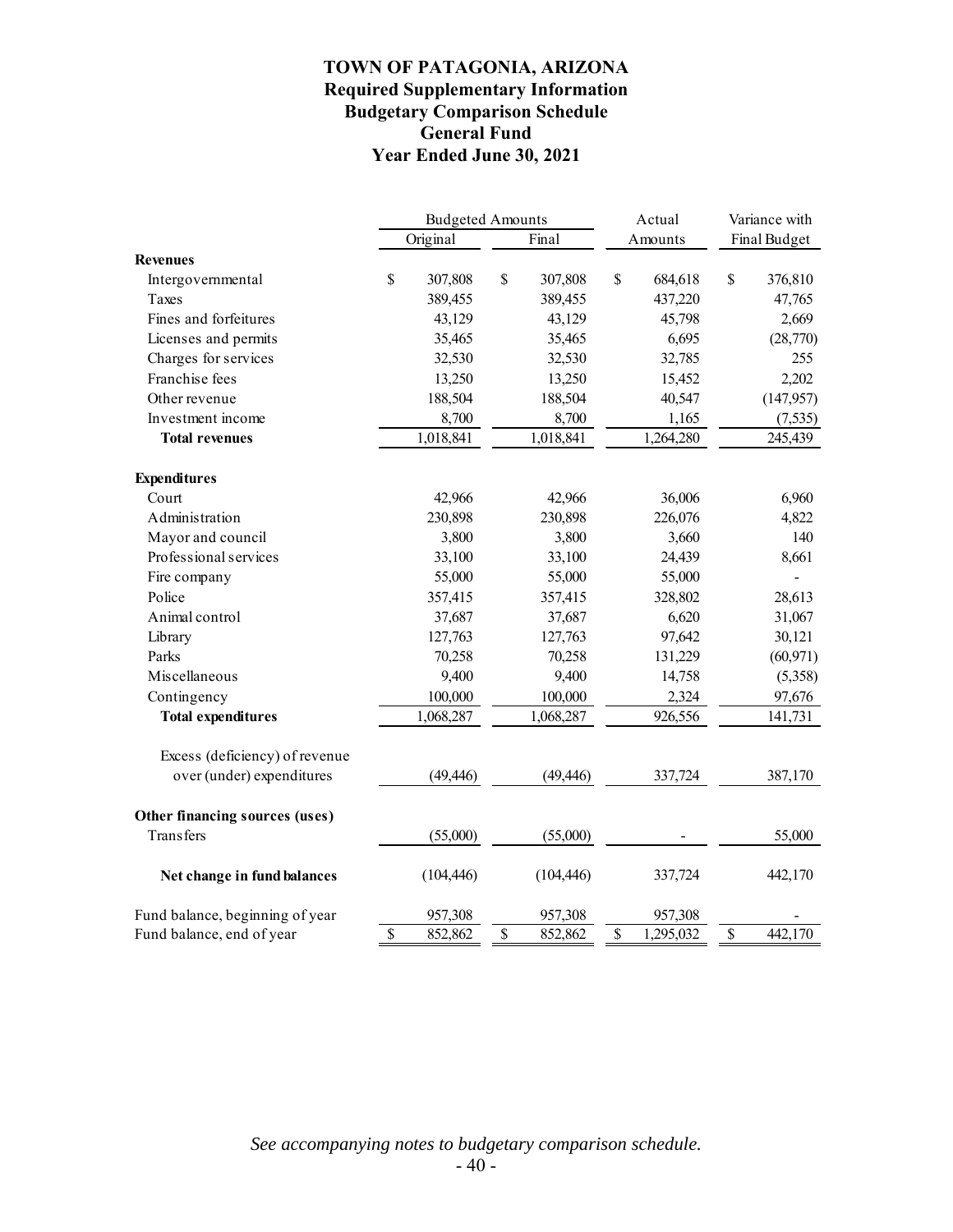### **TOWN OF PATAGONIA, ARIZONA Required Supplementary Information Budgetary Comparison Schedule HURF Fund Year Ended June 30, 2021**

|                                                             | <b>Budgeted Amounts</b> |          |    | Actual   |    | Variance with |    |              |  |
|-------------------------------------------------------------|-------------------------|----------|----|----------|----|---------------|----|--------------|--|
|                                                             |                         | Original |    | Final    |    | Amounts       |    | Final Budget |  |
| <b>Revenues</b>                                             |                         |          |    |          |    |               |    |              |  |
| Intergovernmental                                           | \$                      | 136,263  | \$ | 136,263  | \$ | 96,690        | \$ | (39, 573)    |  |
| Investment income                                           |                         | 1,750    |    | 1,750    |    | 73            |    | (1,677)      |  |
| <b>Total revenues</b>                                       |                         | 138,013  |    | 138,013  |    | 96,763        |    | (41,250)     |  |
| <b>Expenditures</b>                                         |                         |          |    |          |    |               |    |              |  |
| Highways and streets                                        |                         | 193,013  |    | 193,013  |    | 167,773       |    | 25,240       |  |
| Excess (deficiency) of revenue<br>over (under) expenditures |                         | (55,000) |    | (55,000) |    | (71,010)      |    | (16,010)     |  |
| Other financing sources (uses)                              |                         |          |    |          |    |               |    |              |  |
| <b>Transfers</b>                                            |                         | 55,000   |    | 55,000   |    |               |    | (55,000)     |  |
| Net change in fund balances                                 |                         |          |    |          |    | (71,010)      |    | (71,010)     |  |
| Fund balance, beginning of year                             |                         | 13,697   |    | 13,697   |    | 13,697        |    |              |  |
| Fund balance, end of year                                   | \$.                     | 13,697   | \$ | 13,697   | \$ | (57,313)      | \$ | (71,010)     |  |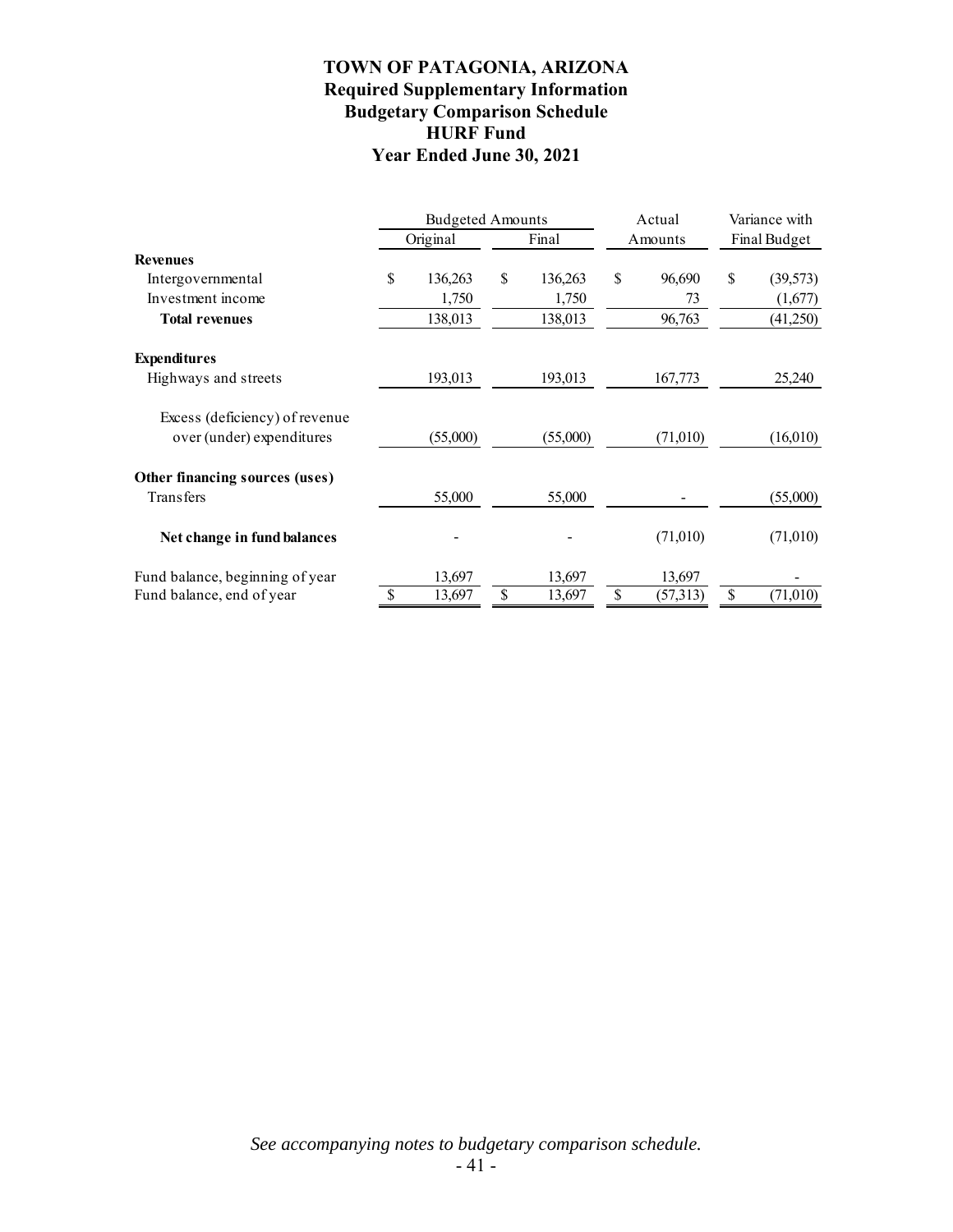### **TOWN OF PATAGONIA, ARIZONA Required Supplementary Information Notes to Budgetary Comparison Schedules June 30, 2021**

### *NOTE 1 – BUDGETING AND BUDGETARY CONTROL*

A.R.S. requires the Town to prepare and adopt a balanced budget annually for each governmental fund. The Town Council must approve such operating budgets on or before the third Monday in July to allow sufficient time for the legal announcements and hearings required for the adoption of the property tax levy on the third Monday in August. A.R.S. prohibits expenditures or liabilities in excess of the amounts budgeted.

Expenditures may not legally exceed appropriations at the department level. In certain instances, transfers of appropriations between departments or from the contingency account to a department may be made upon the Town Councils' approval.

### *NOTE 2 – BUDGETARY BASIS OF ACCOUNTING*

The Town's budget is prepared on a basis consistent with generally accepted accounting principles.

### *NOTE 3 – EXPENDITURES IN EXCESS OF APPROPRIATIONS*

For the year ended June 30, 2021, expenditures exceeded final budget amounts at the department level (the legal level of budgetary control) in the Parks and Miscellaneous departments of the General Fund.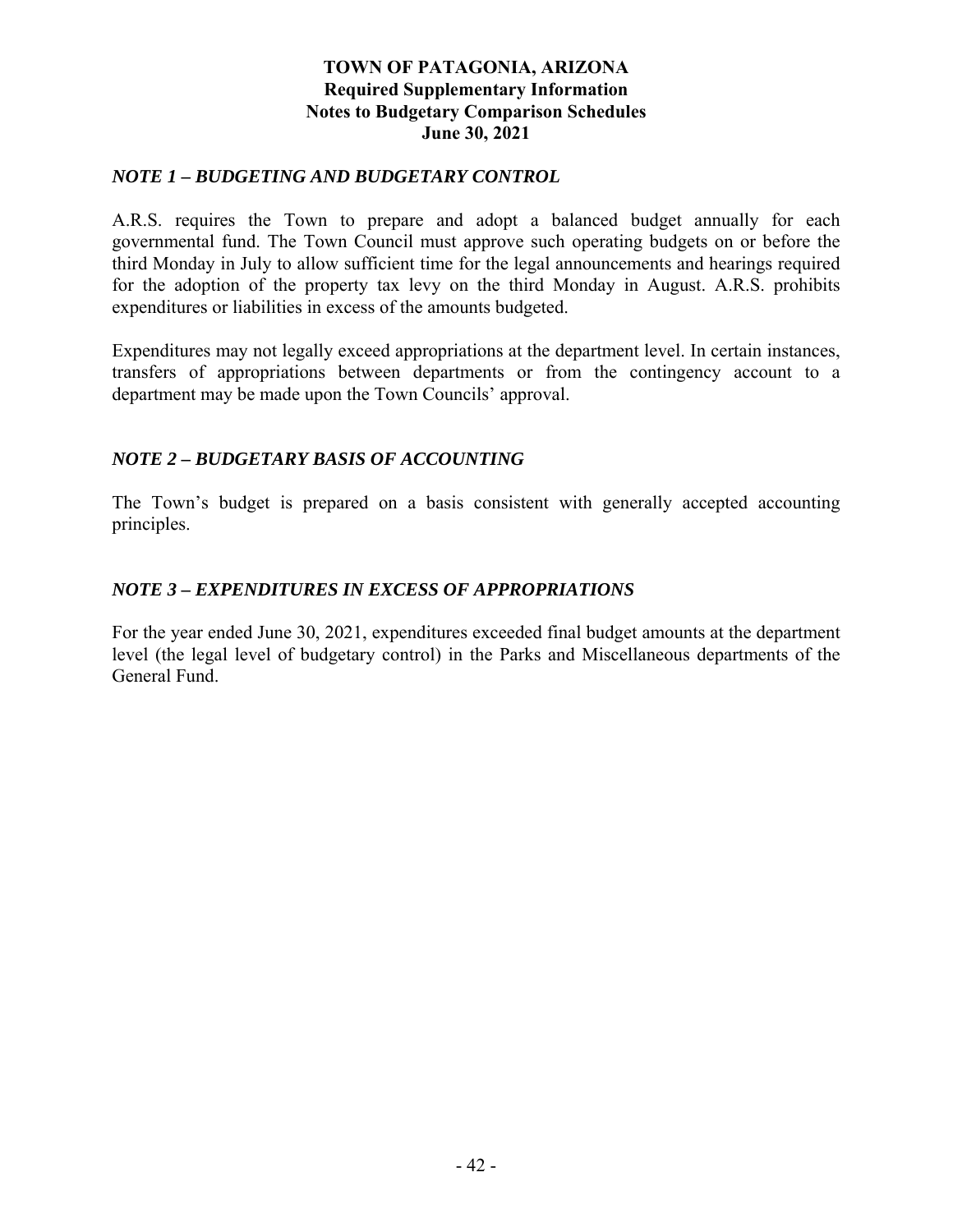### **TOWN OF PATAGONIA, ARIZONA Required Supplementary Information Schedule of the Town's Proportionate Share of the Net Pension/OPEB Liability Cost-Sharing Plans June 30, 2021**

|                                                                                                   |                |                              |                | <b>ASRS-Pension</b> |                |                |                |                 |  |  |  |  |
|---------------------------------------------------------------------------------------------------|----------------|------------------------------|----------------|---------------------|----------------|----------------|----------------|-----------------|--|--|--|--|
|                                                                                                   |                | <b>Reporting Fiscal Year</b> |                |                     |                |                |                |                 |  |  |  |  |
|                                                                                                   |                |                              |                | (Measurement Date)  |                |                |                |                 |  |  |  |  |
|                                                                                                   |                |                              |                |                     |                |                |                | 2014            |  |  |  |  |
|                                                                                                   | 2021<br>(2021) | 2020<br>(2019)               | 2019<br>(2018) | 2018<br>(2017)      | 2017<br>(2016) | 2016<br>(2015) | 2015<br>(2014) | through<br>2012 |  |  |  |  |
| Town's proportion of the net pension liability                                                    | 0.003200%      | 0.003120%                    | 0.003240%      | 0.003220%           | 0.003230%      | 0.002830%      | 0.003194%      | Information     |  |  |  |  |
| Town's proportionate share of the net pension liability                                           | 554,449        | \$453,996                    | \$451,866      | \$501,613           | \$521,354      | \$440,397      | \$472,585      | not available   |  |  |  |  |
| Town's covered payroll                                                                            | 329,919<br>S.  | \$ 329,919                   | \$ 322,459     | \$314,434           | \$302,433      | \$260,413      | \$287,907      |                 |  |  |  |  |
| Town's proportionate share of the net pension liability<br>as a percentage of its covered payroll | 168.06%        | 137.61%                      | 140.13%        | 159.53%             | 172.39%        | 169.11%        | 164.15%        |                 |  |  |  |  |
| Plan fiduciary net position as a percentage of the total<br>pension liability                     | 73.24%         | 73.24%                       | 73.40%         | 69.92%              | 67.06%         | 68.35%         | 69.49%         |                 |  |  |  |  |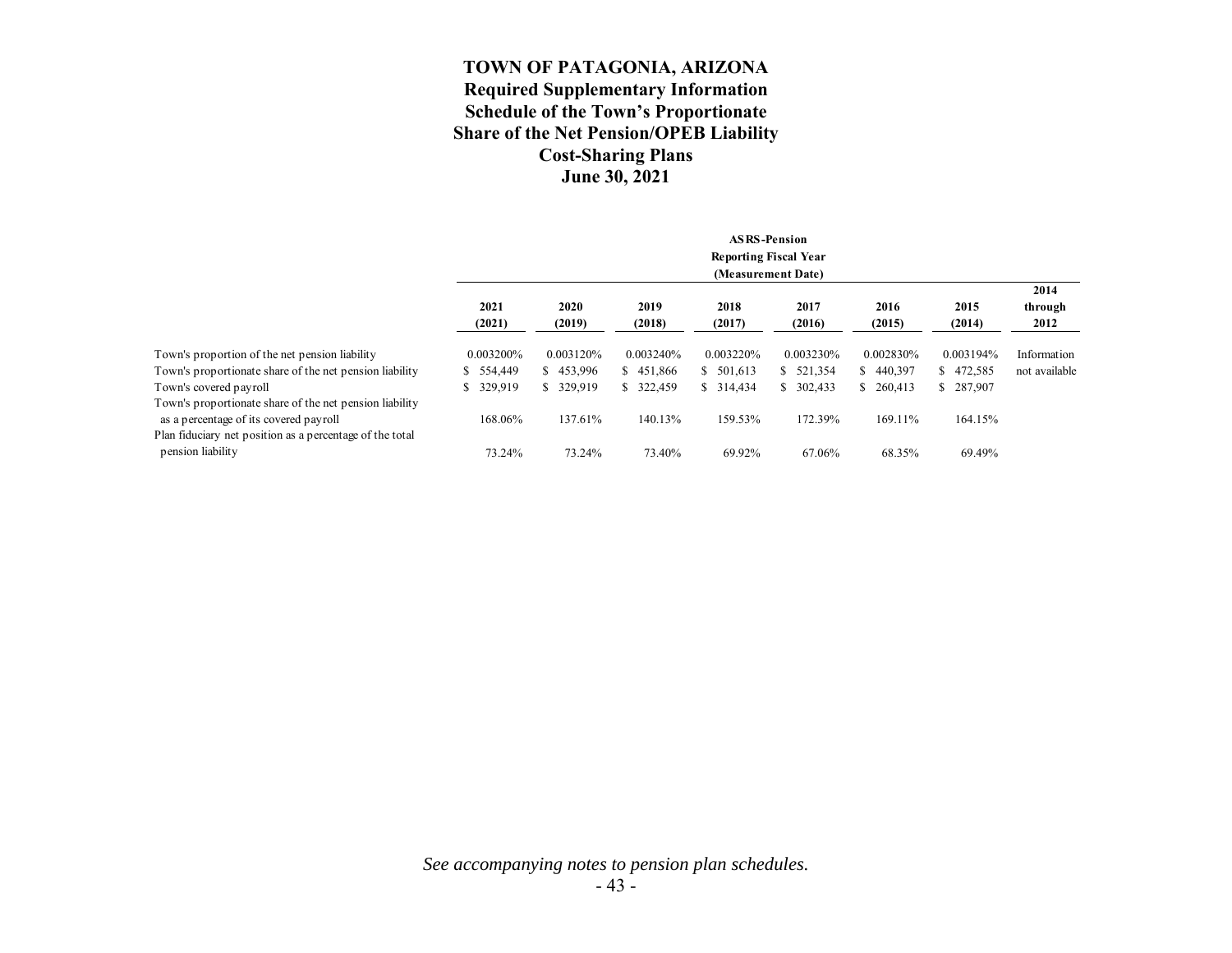### **TOWN OF PATAGONIA, ARIZONA Required Supplementary Information Schedule of the Town's Proportionate Share of the Net Pension/OPEB Liability Cost-Sharing Plans June 30, 2021**

|                                                                                                                                                              | <b>ASRS-Health Insurance</b><br><b>Reporting Fiscal Year</b><br>(Measurement Date) |                |    |                |    |                |           |                |                         |  |
|--------------------------------------------------------------------------------------------------------------------------------------------------------------|------------------------------------------------------------------------------------|----------------|----|----------------|----|----------------|-----------|----------------|-------------------------|--|
|                                                                                                                                                              |                                                                                    | 2021<br>(2020) |    | 2020<br>(2019) |    | 2019<br>(2018) |           | 2018<br>(2017) | 2017<br>through<br>2012 |  |
| Town's proportion of the net OPEB (asset) liability                                                                                                          |                                                                                    | 0.003180%      |    | 0.003110\%     |    | 0.003220%      | 0.003220% |                | Information             |  |
| Town's proportionate share of the net OPEB (asset)                                                                                                           |                                                                                    |                |    |                |    |                |           |                | not available           |  |
| liability                                                                                                                                                    | \$                                                                                 | (2,251)        | \$ | (859)          | S  | (1,159)        | \$        | (1,753)        |                         |  |
| Town's covered payroll                                                                                                                                       | \$                                                                                 | 329,919        | \$ | 329,919        | S. | 322,459        | S.        | 314,434        |                         |  |
| Town's proportionate share of the net OPEB (asset)<br>liability as a percentage of its covered payroll<br>Plan fiduciary net position as a percentage of the |                                                                                    | $-0.68%$       |    | $-0.26%$       |    | $-0.36%$       |           | $-0.56%$       |                         |  |
| total OPEB (asset) liability                                                                                                                                 |                                                                                    | 101.62%        |    | 101.62%        |    | 102.20%        |           | 103.57%        |                         |  |

|                                                     | <b>ASRS-Long-Term Disability</b><br><b>Reporting Fiscal Year</b><br>(Measurement Date) |                |    |                |     |                |           |                |                         |  |
|-----------------------------------------------------|----------------------------------------------------------------------------------------|----------------|----|----------------|-----|----------------|-----------|----------------|-------------------------|--|
|                                                     |                                                                                        | 2021<br>(2020) |    | 2020<br>(2019) |     | 2019<br>(2018) |           | 2018<br>(2017) | 2017<br>through<br>2012 |  |
| Town's proportion of the net OPEB (asset) liability |                                                                                        | 0.003250%      |    | 0.003110%      |     | 0.003250%      | 0.003210% |                | Information             |  |
| Town's proportionate share of the net OPEB (asset)  |                                                                                        |                |    |                |     |                |           |                | not available           |  |
| liability                                           | \$                                                                                     | 2,465          | \$ | 2.026          | \$  | 1.698          | S         | 1,164          |                         |  |
| Town's covered payroll                              | \$                                                                                     | 329,919        | \$ | 329,919        | \$. | 322,459        | \$        | 314,434        |                         |  |
| Town's proportionate share of the net OPEB (asset)  |                                                                                        |                |    |                |     |                |           |                |                         |  |
| liability as a percentage of its covered payroll    |                                                                                        | 0.75%          |    | 0.61%          |     | 0.53%          |           | $0.37\%$       |                         |  |
| Plan fiduciary net position as a percentage of the  |                                                                                        |                |    |                |     |                |           |                |                         |  |
| total OPEB (asset) liability                        |                                                                                        | 72.85%         |    | 72.85%         |     | 77.83%         |           | 84.44%         |                         |  |

*See accompanying notes to pension plan schedules.*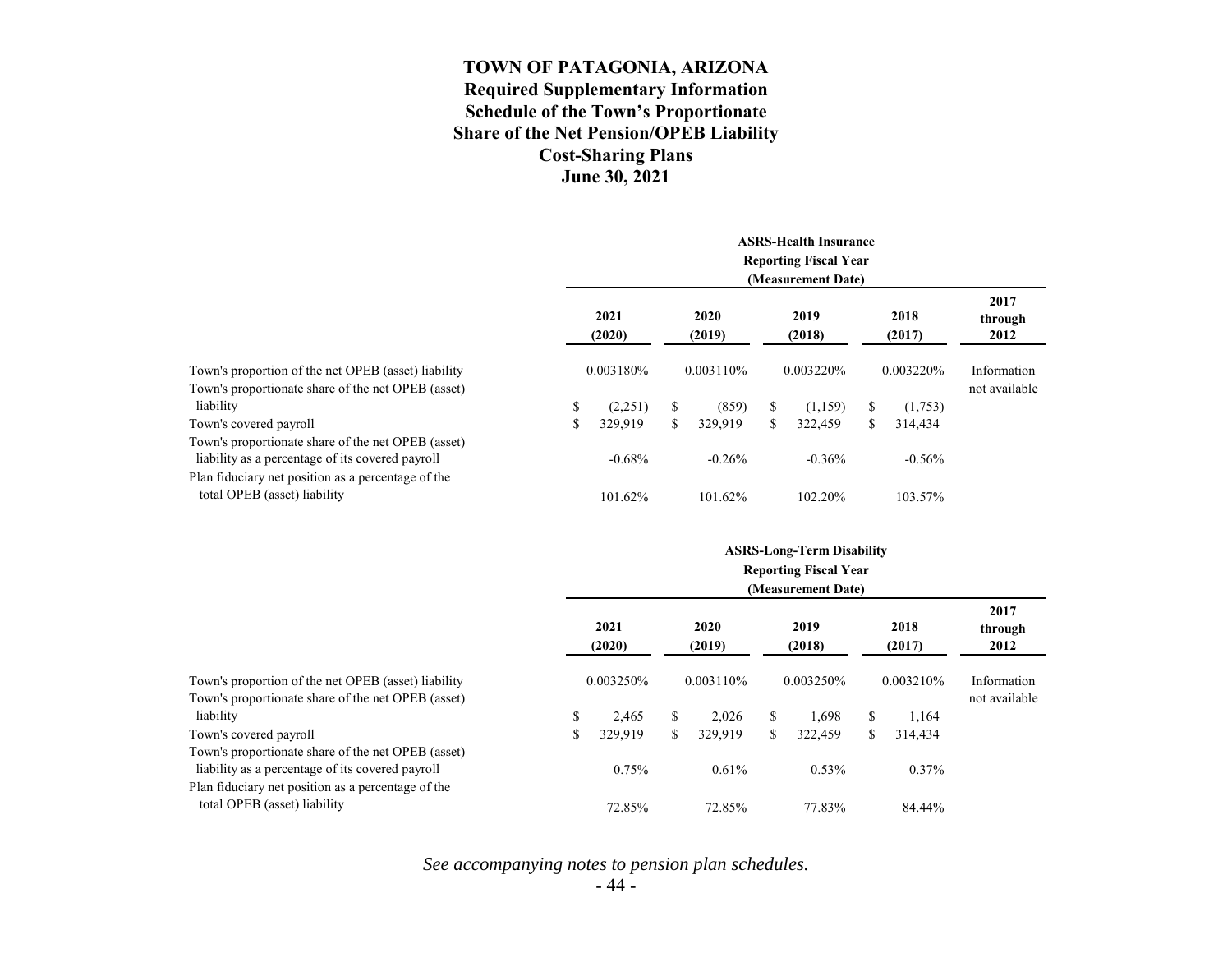### **TOWN OF PATAGONIA, ARIZONA Required Supplementary Information Schedule of Changes in the Town's Net Pension/OPEB Liability (Asset) and Related Ratios Agent Plans June 30, 2021**

**PSPRS - Pension**

|                                                                                                      | <b>Reporting Fiscal Year</b><br>(Measurement Date) |                |             |                |    |                |              |                |    |                |    |                |    |                          |                         |
|------------------------------------------------------------------------------------------------------|----------------------------------------------------|----------------|-------------|----------------|----|----------------|--------------|----------------|----|----------------|----|----------------|----|--------------------------|-------------------------|
|                                                                                                      |                                                    | 2021<br>(2020) |             | 2020<br>(2019) |    | 2019<br>(2018) |              | 2018<br>(2017) |    | 2017<br>(2016) |    | 2016<br>(2015) |    | 2015<br>(2014)           | 2014<br>through<br>2012 |
| Total pension liability                                                                              |                                                    |                |             |                |    |                |              |                |    |                |    |                |    |                          | Information             |
| Service cost                                                                                         | $\mathbb{S}$                                       | 47,351         | S           | 38,292         | \$ | 32,532         | $\mathbb{S}$ | 39,367         | \$ | 32,762         | \$ | 23,998         | S  | 12,222                   | not                     |
| Interest on the total pension liability                                                              |                                                    | 107,362        |             | 100,615        |    | 95,629         |              | 90,538         |    | 99,645         |    | 89,395         |    | 65,583                   | available               |
| Changes of benefit terms<br>Differences between expected and<br>actual experience in the measurement |                                                    |                |             |                |    |                |              | 13,959         |    | (137,660)      |    |                |    | 51,744                   |                         |
| of the pension liability                                                                             |                                                    | (21, 843)      |             | 40,679         |    | (7, 974)       |              | (14,364)       |    | (43,689)       |    | 83,333         |    | 5,598                    |                         |
| Changes of assumptions or other inputs<br>Benefit payments, including refunds                        |                                                    | (145, 682)     |             | 162,365        |    |                |              | 32,454         |    | 53,993         |    |                |    | 232,088                  |                         |
| of employee contributions                                                                            |                                                    | (74, 789)      |             | (73, 323)      |    | (76, 341)      |              | (70, 533)      |    | (70, 533)      |    | (70, 533)      |    | (69,041)                 |                         |
| Net change in total pension liability                                                                |                                                    | (87, 601)      |             | 268,628        |    | 43,846         |              | 91,421         |    | (65, 482)      |    | 126,193        |    | 298,194                  |                         |
| Total pension liability - beginning                                                                  |                                                    | 1,626,657      |             | 1,358,029      |    | 1,314,183      |              | 1,222,762      |    | 1,288,244      |    | 1,162,051      |    | 863,857                  |                         |
| Total pension liability - ending (a)                                                                 | \$.                                                | 1,539,056      | $\mathbf S$ | 1,626,657      |    | \$1,358,029    |              | \$1,314,183    |    | \$1,222,762    |    | \$1,288,244    |    | $\overline{S}$ 1,162,051 |                         |
| Plan fiduciary net position                                                                          |                                                    |                |             |                |    |                |              |                |    |                |    |                |    |                          |                         |
| Contributions - employer                                                                             | $\mathbb{S}$                                       | 74,771         | S           | 74,968         | S. | 53,612         | S            | 74,886         | S  | 71,823         | S  | 53,850         | S  | 22,396                   |                         |
| Contributions - employee                                                                             |                                                    | 14,338         |             | 15,504         |    | 11,403         |              | 16,191         |    | 15,649         |    | 13,518         |    | 10,293                   |                         |
| Net investment income                                                                                |                                                    | 9,955          |             |                |    | 46,962         |              | 72,386         |    | 3,452          |    | 20,805         |    | 70,331                   |                         |
| Benefit payments, including refunds                                                                  |                                                    |                |             |                |    |                |              |                |    |                |    |                |    |                          |                         |
| of employee contributions                                                                            |                                                    | (74, 789)      |             | 38,829         |    | (76, 341)      |              | (70, 533)      |    | (70, 533)      |    | (70, 533)      |    | (69,041)                 |                         |
| Hall/Parker Settlement                                                                               |                                                    |                |             | (73, 323)      |    | (13, 449)      |              |                |    |                |    |                |    |                          |                         |
| Administrative expense                                                                               |                                                    | (812)          |             | (1,675)        |    | (1, 415)       |              | (1,040)        |    | (898)          |    | (889)          |    |                          |                         |
| Other changes                                                                                        |                                                    | (2,578)        |             |                |    | 9              |              | 9              |    | 5              |    | (523)          |    | (23, 125)                |                         |
| Net change in plan fiduciary net position                                                            |                                                    | 20,885         |             | 54,303         |    | 20,781         |              | 91,899         |    | 19,498         |    | 16,228         |    | 10,854                   |                         |
| Plan fiduciary net position - beginning                                                              |                                                    | 769,952        |             | 715,649        |    | 694,868        |              | 602,969        |    | 583,471        |    | 567,243        |    | 556,389                  |                         |
| Plan fiduciary net position - ending (b)                                                             |                                                    | 790,837        | \$          | 769,952        | \$ | 715,649        | s            | 694,868        | \$ | 602,969        | \$ | 583,471        | \$ | 567,243                  |                         |
| Town's net pension liability                                                                         |                                                    |                |             |                |    |                |              |                |    |                |    |                |    |                          |                         |
| $(asset) - ending (a) - (b)$                                                                         | -S                                                 | 748,219        | S           | 856,705        | S  | 642,380        | S            | 619,315        | S  | 619,793        | \$ | 704,773        | S  | 594,808                  |                         |
| Plan fiduciary net position as a<br>percentage of the total pension<br>liability                     |                                                    | 51.38%         |             | 47.33%         |    | 52.70%         |              | 52.87%         |    | 49.31%         |    | 45.29%         |    | 48.81%                   |                         |
|                                                                                                      |                                                    |                |             |                |    |                |              |                |    |                |    |                |    |                          |                         |
| Covered payroll                                                                                      | \$                                                 | 164,325        | S           | 171,550        | S. | 129,248        | S            | 140,949        | \$ | 134,324        | \$ | 122,331        | S  | 101,139                  |                         |
| Town's net pension (asset) liability as a<br>percentage of covered payroll                           |                                                    | 455.33%        |             | 499.39%        |    | 497.01%        |              | 439.39%        |    | 461.42%        |    | 576.12%        |    | 588.11%                  |                         |

*See accompanying notes to pension plan schedules.*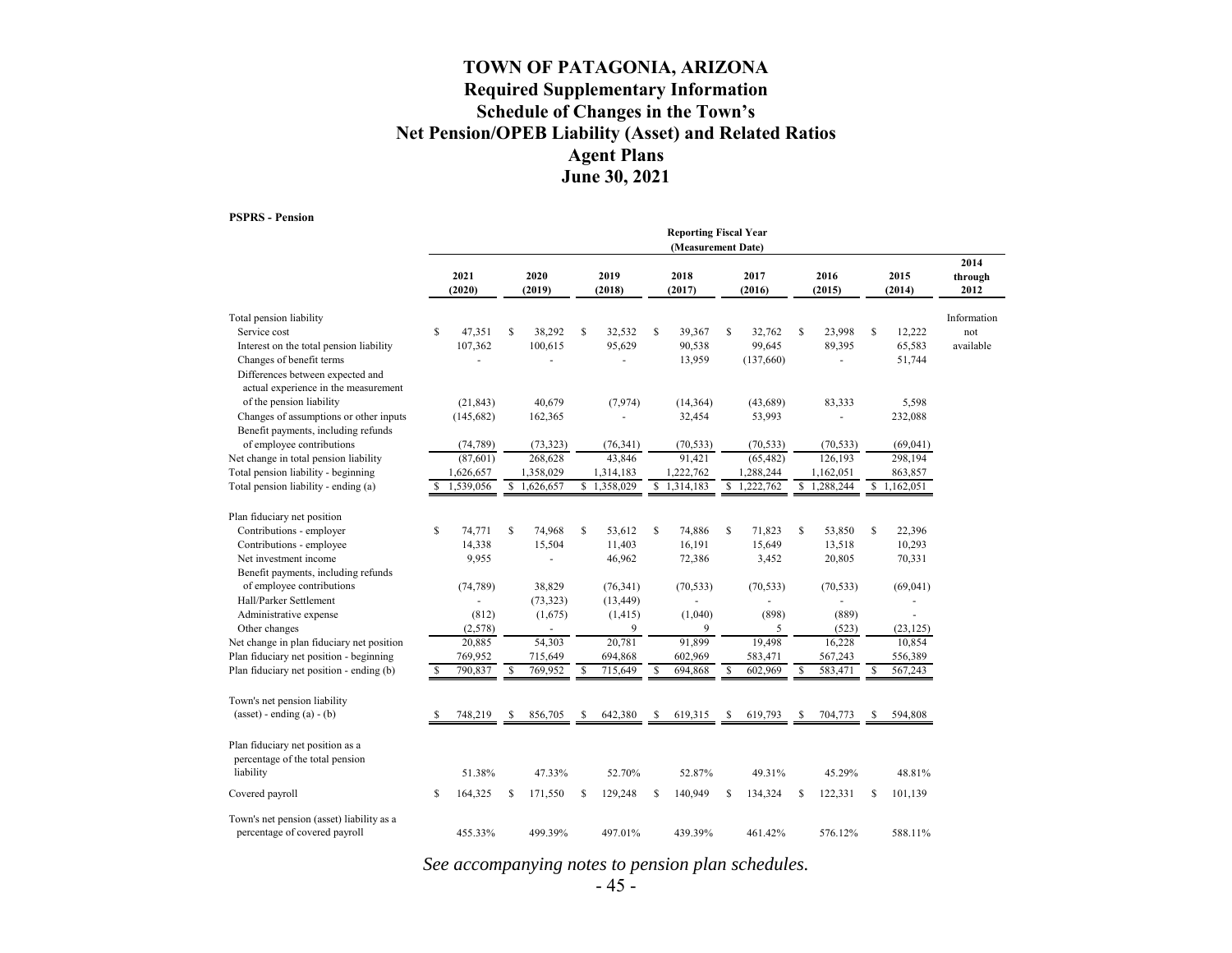### **TOWN OF PATAGONIA, ARIZONA Required Supplementary Information Schedule of Changes in the Town's Net Pension/OPEB Liability (Asset) and Related Ratios Agent Plans June 30, 2021**

#### **PSPRS - Health Insurance Premium Benefit**

|                                           | <b>Reporting Fiscal Year</b><br>(Measurement Date) |          |    |                |                           |                |                          |                          |                         |  |  |
|-------------------------------------------|----------------------------------------------------|----------|----|----------------|---------------------------|----------------|--------------------------|--------------------------|-------------------------|--|--|
|                                           | 2021<br>(2020)                                     |          |    | 2020<br>(2019) |                           | 2019<br>(2018) |                          | 2018<br>(2017)           | 2017<br>through<br>2012 |  |  |
| Total OPEB liability                      |                                                    |          |    |                |                           |                |                          |                          |                         |  |  |
| Service cost                              | \$                                                 | 1,311    | \$ | 801            | \$                        | 737            | \$                       | 958                      | Information             |  |  |
| Interest on the total OPEB liability      |                                                    | 2,783    |    | 2,755          |                           | (189)          |                          | 337                      | not                     |  |  |
| Changes of benefit terms                  |                                                    |          |    |                |                           |                |                          | $\overline{\phantom{a}}$ | available               |  |  |
| Differences between expected and          |                                                    |          |    |                |                           |                |                          |                          |                         |  |  |
| actual experience in the measurement      |                                                    |          |    |                |                           |                |                          |                          |                         |  |  |
| of the pension liability                  |                                                    |          |    | (798)          |                           | 47,903         |                          | (169)                    |                         |  |  |
| Changes of assumptions or other inputs    |                                                    | 905      |    | 237            |                           |                |                          | (529)                    |                         |  |  |
| Benefit payments, including refunds       |                                                    |          |    |                |                           |                |                          |                          |                         |  |  |
| of employee contributions                 |                                                    | (3, 120) |    | (3,120)        |                           | (15,080)       |                          |                          |                         |  |  |
| Net change in total OPEB liability        |                                                    | 1,879    |    | (125)          |                           | 33,371         |                          | 597                      |                         |  |  |
| Total OPEB liability - beginning          |                                                    | 37,863   |    | 37,988         |                           | 4,617          |                          | 4,020                    |                         |  |  |
| Total OPEB liability - ending (a)         | \$                                                 | 39,742   | \$ | 37,863         | $\overline{\mathcal{S}}$  | 37,988         | $\overline{\mathcal{S}}$ | 4,617                    |                         |  |  |
|                                           |                                                    |          |    |                |                           |                |                          |                          |                         |  |  |
| Plan fiduciary net position               |                                                    |          |    |                |                           |                |                          |                          |                         |  |  |
| Contributions - employer                  | \$                                                 | 2,199    | \$ |                | $\boldsymbol{\mathsf{S}}$ |                | \$                       |                          |                         |  |  |
| Net investment income                     |                                                    | 207      |    | 995            |                           | 1,965          |                          | 3,474                    |                         |  |  |
| Benefit payments, including refunds       |                                                    |          |    |                |                           |                |                          |                          |                         |  |  |
| of employee contributions                 |                                                    | (3, 120) |    | (3, 120)       |                           | (15,080)       |                          |                          |                         |  |  |
| Administrative expense                    |                                                    | (17)     |    | (17)           |                           | (30)           |                          | (31)                     |                         |  |  |
| Other changes                             |                                                    |          |    | -              |                           |                |                          |                          |                         |  |  |
| Net change in plan fiduciary net position |                                                    | (731)    |    | (2,142)        |                           | (13, 145)      |                          | 3,443                    |                         |  |  |
| Plan fiduciary net position - beginning   |                                                    | 17,644   |    | 19,786         |                           | 32,931         |                          | 29,488                   |                         |  |  |
| Plan fiduciary net position - ending (b)  | \$                                                 | 16,913   | \$ | 17,644         | \$                        | 19,786         | \$                       | 32,931                   |                         |  |  |
|                                           |                                                    |          |    |                |                           |                |                          |                          |                         |  |  |
| Town's net OPEB (asset)                   |                                                    |          |    |                |                           |                |                          |                          |                         |  |  |
| liability - ending $(a) - (b)$            | \$                                                 | 22,829   | \$ | 20,219         | \$                        | 18,202         | \$                       | (28,314)                 |                         |  |  |
|                                           |                                                    |          |    |                |                           |                |                          |                          |                         |  |  |
|                                           |                                                    |          |    |                |                           |                |                          |                          |                         |  |  |
| Plan fiduciary net position as a          |                                                    |          |    |                |                           |                |                          |                          |                         |  |  |
| percentage of the total OPEB liability    |                                                    | 42.56%   |    | 46.60%         |                           | 52.08%         |                          | 713.26%                  |                         |  |  |
|                                           |                                                    |          |    |                |                           |                |                          |                          |                         |  |  |
| Covered payroll                           | \$                                                 | 164,325  | \$ | 171,550        | \$                        | 129,248        | \$                       | 140,949                  |                         |  |  |
|                                           |                                                    |          |    |                |                           |                |                          |                          |                         |  |  |
| Town's net OPEB (asset) liability as a    |                                                    |          |    |                |                           |                |                          |                          |                         |  |  |
| percentage of covered payroll             |                                                    | 13.89%   |    | 11.79%         |                           | 14.08%         |                          | $-20.09%$                |                         |  |  |

*See accompanying notes to pension plan schedules.*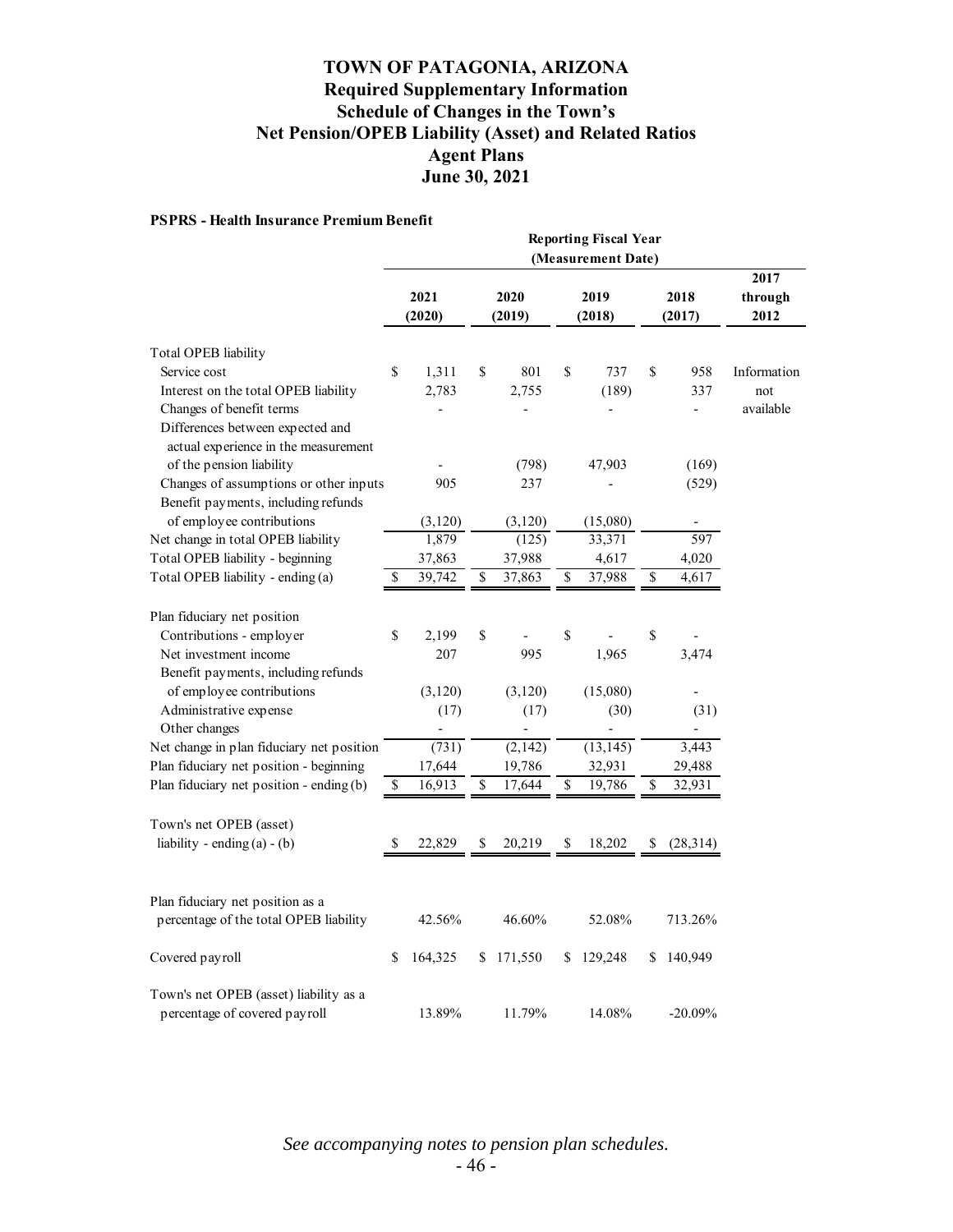### **TOWN OF PATAGONIA, ARIZONA Required Supplementary Information Schedule of Town Pension/OPEB Contributions June 30, 2021**

|                                                                              |              |              |                          |                          | <b>ASRS-Pension</b><br><b>Reporting Fiscal Year</b> |              |                          |             |                              |
|------------------------------------------------------------------------------|--------------|--------------|--------------------------|--------------------------|-----------------------------------------------------|--------------|--------------------------|-------------|------------------------------|
|                                                                              | 2021         | 2020         | 2019                     | 2018                     | 2017                                                | 2016         | 2015                     | 2014        | 2013<br>through<br>2012      |
| Statutorily required contribution<br>Town's contributions in relation to the | 46,692<br>\$ | 40.016<br>S. | 36,753<br>S.             | S.<br>35,148             | 33,896<br>S                                         | 32,814<br>S. | 28,359<br>S.             | 30,806<br>S | Information<br>not available |
| statutorily required contribution                                            | (46,692)     | (40,016)     | (36,753)                 | (35, 148)                | (33,896)                                            | (32, 814)    | (28, 359)                | (30, 806)   |                              |
| Town's contribution deficiency (excess)                                      |              |              | $\overline{\phantom{0}}$ | $\overline{\phantom{0}}$ |                                                     |              | $\overline{\phantom{0}}$ |             |                              |
| Town's covered payroll                                                       | \$387,806    | \$ 350,061   | \$329,919                | \$322,459                | \$314,434                                           | \$302,433    | \$260,413                | \$287,907   |                              |
| Town's contributions as a percentage of<br>covered payroll                   | 12.04%       | 11.45%       | 11.14%                   | 10.90%                   | 10.78%                                              | 10.85%       | 10.89%                   | 10.70%      |                              |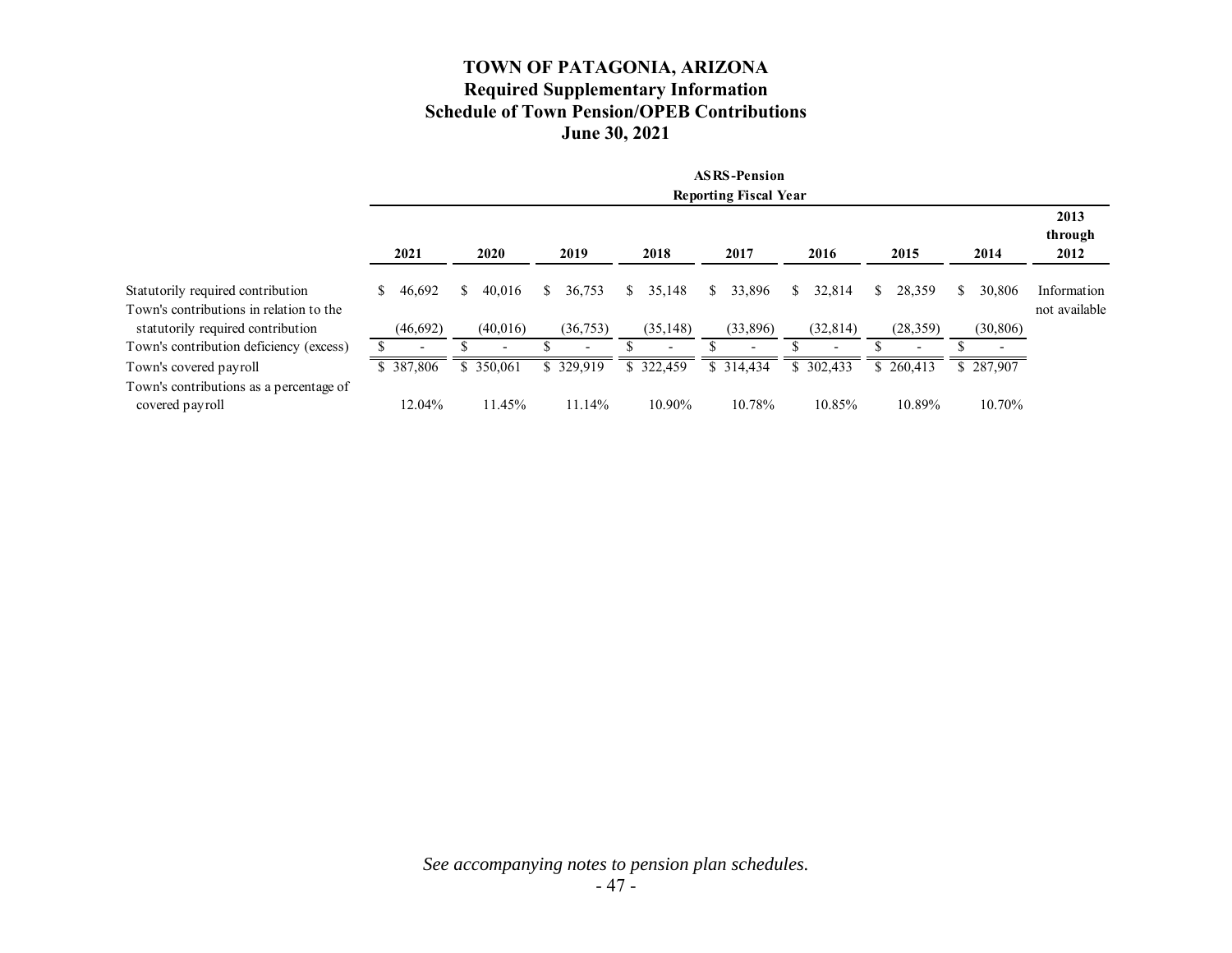### **TOWN OF PATAGONIA, ARIZONA Required Supplementary Information Schedule of Town Pension/OPEB Contributions June 30, 2021**

|                                                                              | <b>ASRS-Health Insurance Premium</b> |                          |      |            |    |           |    |                              |    |           |                              |
|------------------------------------------------------------------------------|--------------------------------------|--------------------------|------|------------|----|-----------|----|------------------------------|----|-----------|------------------------------|
|                                                                              | <b>Reporting Fiscal Year</b>         |                          |      |            |    |           |    |                              |    |           |                              |
|                                                                              | 2021                                 |                          | 2020 |            |    | 2019      |    | 2018                         |    | 2017      | 2016<br>through<br>2012      |
| Statutorily required contribution<br>Town's contributions in relation to the | \$                                   | $\overline{\phantom{a}}$ | \$   | 1,665      | S. | 1,474     | \$ | 1,380                        | \$ | 1,733     | Information<br>not available |
| statutorily required contribution                                            |                                      |                          |      | (1,665)    |    | (1, 474)  |    | (1,380)                      |    | (1,733)   |                              |
| Town's contribution deficiency (excess)                                      |                                      |                          |      |            |    |           |    | $\qquad \qquad \blacksquare$ | S  |           |                              |
| Town's covered payroll                                                       |                                      | \$387,806                |      | \$ 350,061 |    | \$329,919 |    | \$ 322,459                   |    | \$314.434 |                              |
| Town's contributions as a percentage of<br>covered payroll                   |                                      | $0.00\%$                 |      | 0.49%      |    | $0.44\%$  |    | $0.44\%$                     |    | $0.55\%$  |                              |

|                                                                              |    |                          |     |                          |     | <b>ASRS-Long-Term Disability</b><br><b>Reporting Fiscal Year</b> |     |                          |                          |                              |
|------------------------------------------------------------------------------|----|--------------------------|-----|--------------------------|-----|------------------------------------------------------------------|-----|--------------------------|--------------------------|------------------------------|
|                                                                              |    |                          |     |                          |     |                                                                  |     |                          |                          |                              |
|                                                                              |    | 2021                     |     | 2020                     |     | 2019                                                             |     | 2018                     | 2017                     | 2016<br>through<br>2012      |
| Statutorily required contribution<br>Town's contributions in relation to the | \$ | 698                      | \$. | 596                      | \$. | 517                                                              | \$. | 515                      | \$<br>437                | Information<br>not available |
| statutorily required contribution                                            |    | (698)                    |     | (596)                    |     | (517)                                                            |     | (515)                    | (437)                    |                              |
| Town's contribution deficiency (excess)                                      |    | $\overline{\phantom{0}}$ |     | $\overline{\phantom{0}}$ |     |                                                                  |     | $\overline{\phantom{0}}$ | $\overline{\phantom{0}}$ |                              |
| Town's covered payroll                                                       |    | \$387,806                |     | \$ 350,061               |     | \$329,919                                                        |     | \$322,459                | \$314.434                |                              |
| Town's contributions as a percentage of<br>covered payroll                   |    | 0.18%                    |     | 0.49%                    |     | $0.44\%$                                                         |     | $0.44\%$                 | $0.14\%$                 |                              |

*See accompanying notes to pension plan schedules.*  - 48 -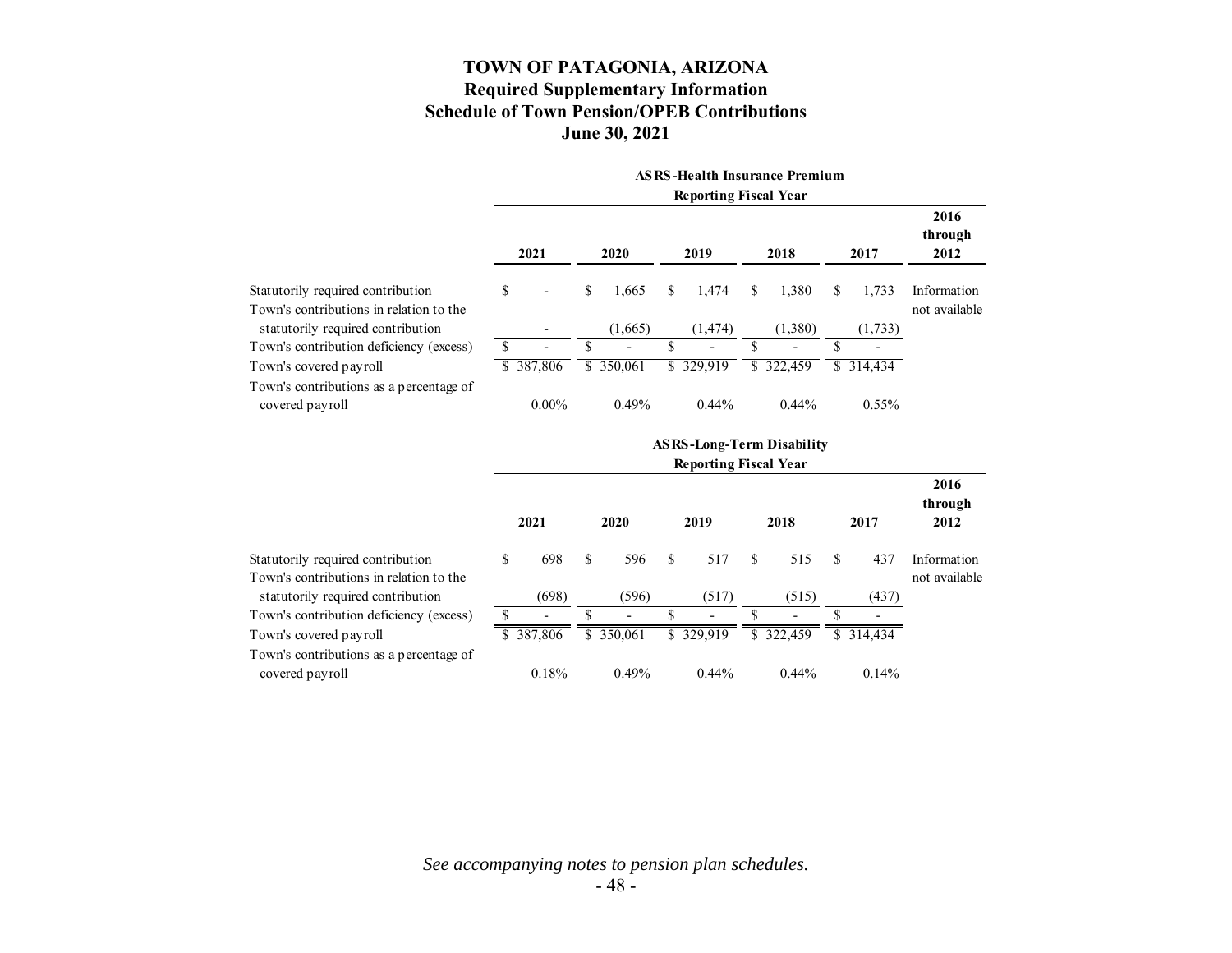### **TOWN OF PATAGONIA, ARIZONA Required Supplementary Information Schedule of Town Pension/OPEB Contributions June 30, 2021**

|                                                                                |    |                              |    |                          |    |                          |    |                          |    | <b>PSPRS-Pension</b>     |    |                          |    |                          |     |                          |                         |
|--------------------------------------------------------------------------------|----|------------------------------|----|--------------------------|----|--------------------------|----|--------------------------|----|--------------------------|----|--------------------------|----|--------------------------|-----|--------------------------|-------------------------|
|                                                                                |    | <b>Reporting Fiscal Year</b> |    |                          |    |                          |    |                          |    |                          |    |                          |    |                          |     |                          |                         |
|                                                                                |    | 2021                         |    | 2020                     |    | 2019                     |    | 2018                     |    | 2017                     |    | 2016                     |    | 2015                     |     | 2014                     | 2013<br>through<br>2012 |
| Actuarially determined contribution                                            | S. | 53,106                       | S. | 74,222                   | \$ | 74,968                   | S. | 53,612                   | S. | 74,886                   | S. | 71,823                   | S. | 53,850                   | \$. | 22,396                   | Information             |
| Town's contributions in relation to the<br>actuarially determined contribution |    | (53,106)                     |    | (74, 222)                |    | (74, 968)                |    | (53, 612)                |    | (74, 886)                |    | (71, 823)                |    | (53,850)                 |     | (22,396)                 | not available           |
| Town's contribution deficiency (excess)                                        |    |                              |    | $\overline{\phantom{0}}$ |    | $\overline{\phantom{a}}$ |    | $\overline{\phantom{a}}$ |    | $\overline{\phantom{0}}$ |    | $\overline{\phantom{a}}$ |    | $\overline{\phantom{a}}$ |     | $\overline{\phantom{a}}$ |                         |
| Town's covered-employee payroll                                                |    | \$123,560                    |    | \$158,459                |    | \$171,550                |    | \$129,248                |    | \$140,949                |    | \$134,324                |    | \$122,331                |     | \$101,139                |                         |
| Town's contributions as a percentage of<br>covered payroll                     |    | 42.98%                       |    | 46.84%                   |    | 43.70%                   |    | 41.48%                   |    | 53.13%                   |    | 53.47%                   |    | 44.02%                   |     | 22.14%                   |                         |

|                                                                                | <b>Reporting Fiscal Year</b> |                          |    |                          |    |           |    |                          |   |                          |                              |
|--------------------------------------------------------------------------------|------------------------------|--------------------------|----|--------------------------|----|-----------|----|--------------------------|---|--------------------------|------------------------------|
|                                                                                |                              | 2021                     |    | 2020                     |    | 2019      |    | 2018                     |   | 2017                     | 2016<br>through<br>2012      |
| Actuarially determined contribution<br>Town's contributions in relation to the | \$                           | $\overline{\phantom{a}}$ | \$ | $\overline{\phantom{a}}$ | \$ |           | \$ | $\overline{\phantom{a}}$ | S | $\overline{\phantom{a}}$ | Information<br>not available |
| actuarially determined contribution                                            |                              | ٠                        |    |                          |    |           |    | $\overline{\phantom{0}}$ |   |                          |                              |
| Town's contribution deficiency (excess)                                        |                              |                          |    |                          |    |           |    |                          |   |                          |                              |
| Town's covered payroll                                                         |                              | \$123,560                |    | \$158,459                |    | \$148,181 | \$ | 129,248                  |   | \$140,949                |                              |
| Town's contributions as a percentage of<br>covered payroll                     |                              | $0.00\%$                 |    | $0.00\%$                 |    | $0.00\%$  |    | $0.00\%$                 |   | $0.00\%$                 |                              |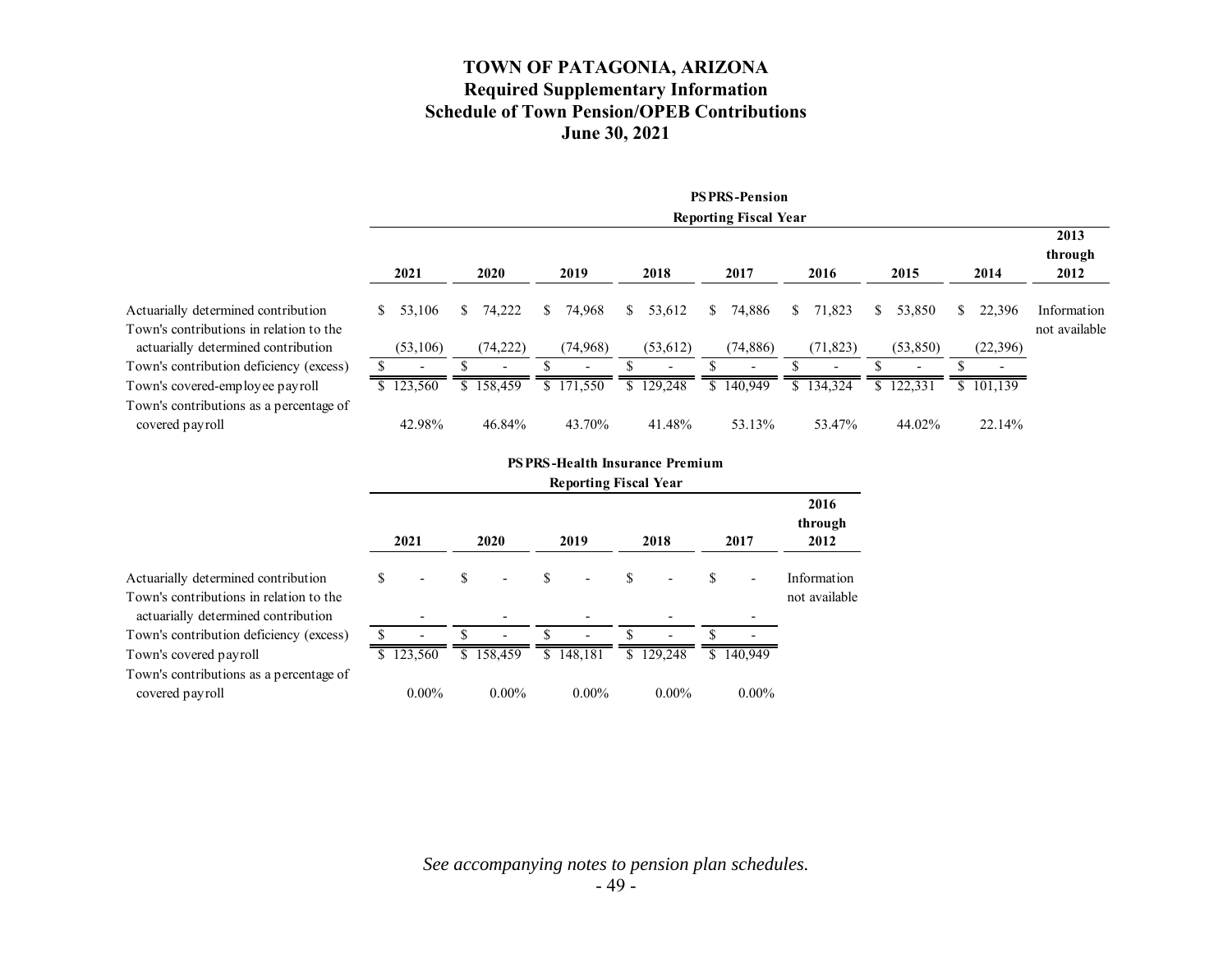### **TOWN OF PATAGONIA, ARIZONA Required Supplementary Information Notes to Pension/OPEB Plan Schedules June 30, 2021**

### *NOTE 1 – ACTUARIALLY DETERMINED CONTRIBUTION RATES*

Actuarial determined contribution rates for PSPRS are calculated as of June 30 two years prior to the end of the fiscal year in which contributions are made. The actuarial methods and assumptions used to establish the contribution requirements are as follows:

| Actuarial cost method                                                  | Entry age normal                                                                                                                                                                                                                                                                                                                                                                  |
|------------------------------------------------------------------------|-----------------------------------------------------------------------------------------------------------------------------------------------------------------------------------------------------------------------------------------------------------------------------------------------------------------------------------------------------------------------------------|
| Amortization method                                                    | Level percent-of-pay, closed                                                                                                                                                                                                                                                                                                                                                      |
| Remaining amortization<br>period as of the 2019<br>actuarial valuation | 17 years                                                                                                                                                                                                                                                                                                                                                                          |
| Asset valuation method                                                 | 7-year smoothed market value; 80%/120% market corridor                                                                                                                                                                                                                                                                                                                            |
| Actuarial assumptions:                                                 |                                                                                                                                                                                                                                                                                                                                                                                   |
| Investment rate of return                                              | In the 2017 actuarial valuation, the investment rate of return was<br>decreased from 7.5% to 7.4%. In 2016 actuarial valuation, the<br>investment rate of return was decreased from 7.85% to 7.5%. In the 2013<br>actuarial valuation, the investment rate of return was decreased from                                                                                           |
| Projected salary increases                                             | In the 2017 actuarial valuation, projected salary increases were<br>decreased from $4.0\%$ - $8.0\%$ to $3.5\%$ - $7.5\%$ for PSPRS. In 2014 actuarial<br>valuation, projected salary increases were decreased from 4.5% - 8.5%<br>to 4.0% - 8.0% for PSPRS. In 2013 actuarial valuation, projected salary<br>increases were decreased from 5.0% - 9.0% to 4.5% - 8.5% for PSPRS. |
| Wage growth                                                            | In the 2017 actuarial valuation, wage growth was decreased from 4% to<br>3.5% for PSPRS. In the 2014 actuarial valuation, wage growth was<br>decreased from 4.5% to 4.0% for PSPRS. In the 2013 actuarial valuation,<br>wage growth was decreased from 5.0% to 4.5% for PSPRS.                                                                                                    |
| Retirement age                                                         | Experience-based table of rates that is specific to the type of eligibility<br>condition. Last updated for the 2012 valuation pursuant to an<br>experience study of the period July 1, 2006 - June 30, 2011.                                                                                                                                                                      |
| Mortality                                                              | In the 2017 actuarial valuation, changed to RP-2014 tables, with 75% of<br>MP-2016 fully generational projection scales. RP-2000 mortality table<br>(adjusted by 105% for both males and females).                                                                                                                                                                                |

### *NOTE 2 – FACTORS THAT AFFECT TRENDS*

Arizona courts have ruled that provisions of a 2011 law that changed the mechanism for funding permanent pension benefit increases and increased employee pension contribution rates were unconstitutional or a breach of contract because those provisions apply to individuals who were members as of the law's effective date. As a result, the PSPRS changed benefit terms to reflect the prior mechanism for funding permanent benefit increases for those members and revised actuarial assumptions to explicitly value future permanent benefit increases. PSPRS also reduced those members' employee contribution rates. These changes are reflected in the plans' pension liabilities for fiscal year 2015 (measurement date 2014) for members who were retired as of the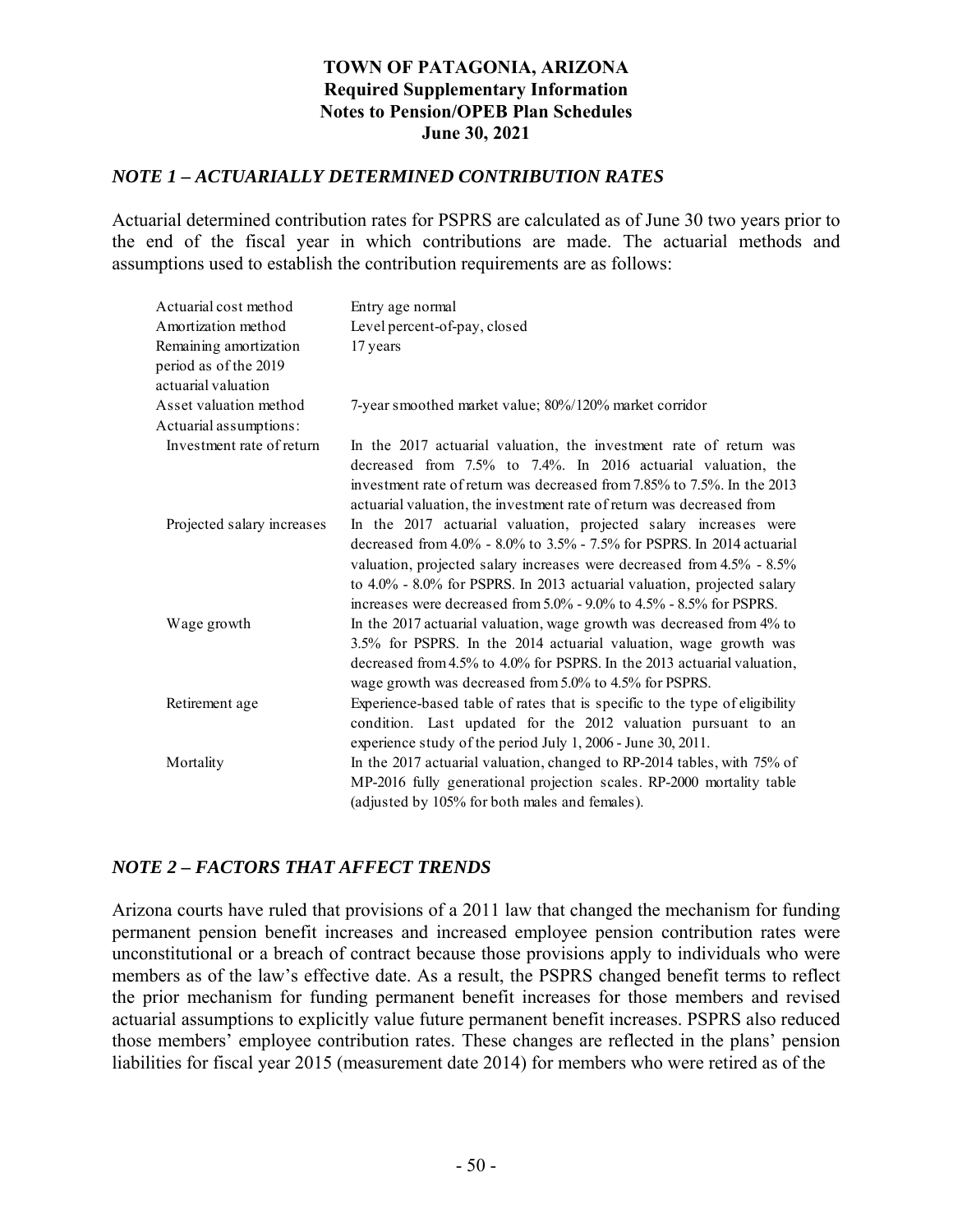### **TOWN OF PATAGONIA, ARIZONA Required Supplementary Information Notes to Pension/OPEB Plan Schedules June 30, 2021**

### *NOTE 2 – FACTORS THAT AFFECT TRENDS – Continued*

law's effective date and fiscal year 2020 (measurement date 2017) for members who retired or will retire after the law's effective date.

These changes increased the PSPRS-required pension contributions beginning in fiscal year 2019 for members who were retired as of the law's effective date. These changes increased the PSPRS required contributions beginning in fiscal year 2019 for members who retired or will retire after the law's effective date. Also, the Town refunded excess employee contributions to PSPRS members. PSPRS allowed the Town to reduce its actual employer contributions for the refund amounts. As a result, the Town's pension contributions were less than the actuarially or statutorily determined contributions for 2018 and 2019.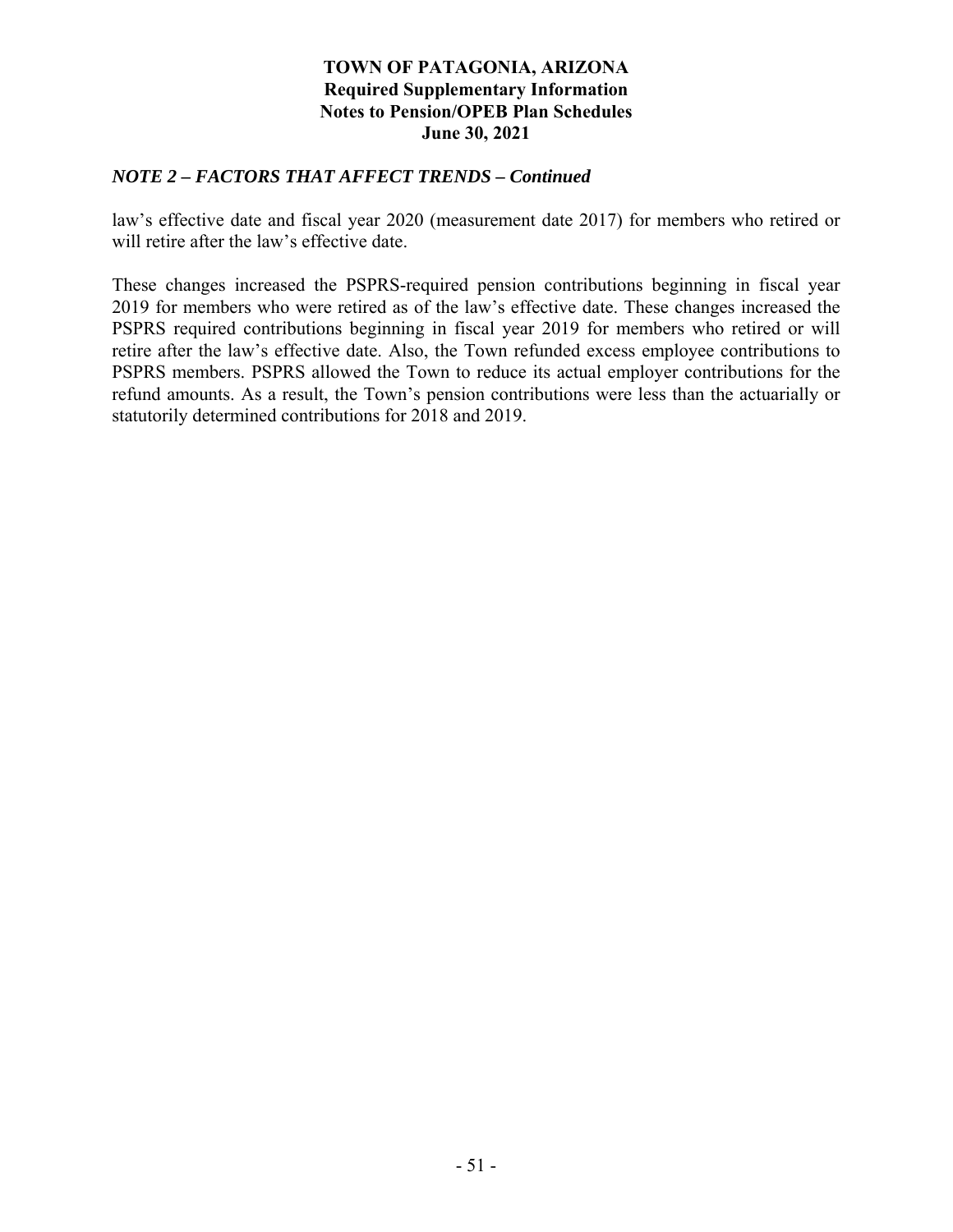

1535 W. Harvard Avenue, Suite 101 · Gilbert, Arizona 85233 Tel: (480) 635-3200 · Fax: (480) 635-3201

### **INDEPENDENT AUDITORS' REPORT ON INTERNAL CONTROL OVER FINANCIAL REPORTING AND ON COMPLIANCE AND OTHER MATTERS BASED ON AN AUDIT OF FINANCIAL STATEMENTS PERFORMED IN ACCORDANCE WITH**  *GOVERNMENT AUDITING STANDARDS*

To the Town Council Town of Patagonia, Arizona

We have audited, in accordance with the auditing standards generally accepted in the United States of America and the standards applicable to financial audits contained in *Government Auditing Standards* issued by the Comptroller General of the United States, the financial statements of the governmental activities, the business-type activities, and each major fund of the Town of Patagonia, Arizona, as of and for the year ended June 30, 2021, and the related notes to the financial statements, which collectively comprise the Town of Patagonia, Arizona's, basic financial statements, and have issued our report thereon dated October 29, 2021.

### **Internal Control Over Financial Reporting**

In planning and performing our audit of the financial statements, we considered the Town of Patagonia, Arizona's internal control over financial reporting (internal control) to determine the audit procedures that are appropriate in the circumstances for the purpose of expressing our opinions on the financial statements, but not for the purpose of expressing an opinion on the effectiveness of the Town of Patagonia, Arizona's internal control. Accordingly, we do not express an opinion on the effectiveness of the Town of Patagonia, Arizona's internal control.

A *deficiency in internal control* exists when the design or operation of a control does not allow management or employees, in the normal course of performing their assigned functions, to prevent, or detect and correct, misstatements on a timely basis. A *material weakness* is a deficiency, or a combination of deficiencies, in internal control such that there is a reasonable possibility that a material misstatement of the entity's financial statements will not be prevented, or detected and corrected on a timely basis. A *significant deficiency* is a deficiency, or a combination of deficiencies, in internal control that is less severe than a material weakness, yet important enough to merit attention by those charged with governance.

Our consideration of internal control was for the limited purpose described in the first paragraph of this section and was not designed to identify all deficiencies in internal control that might be material weaknesses or significant deficiencies and therefore, material weaknesses or significant deficiencies may exist that were not identified. Given these limitations, during our audit we did not identify any deficiencies in internal control that we consider to be material weaknesses. We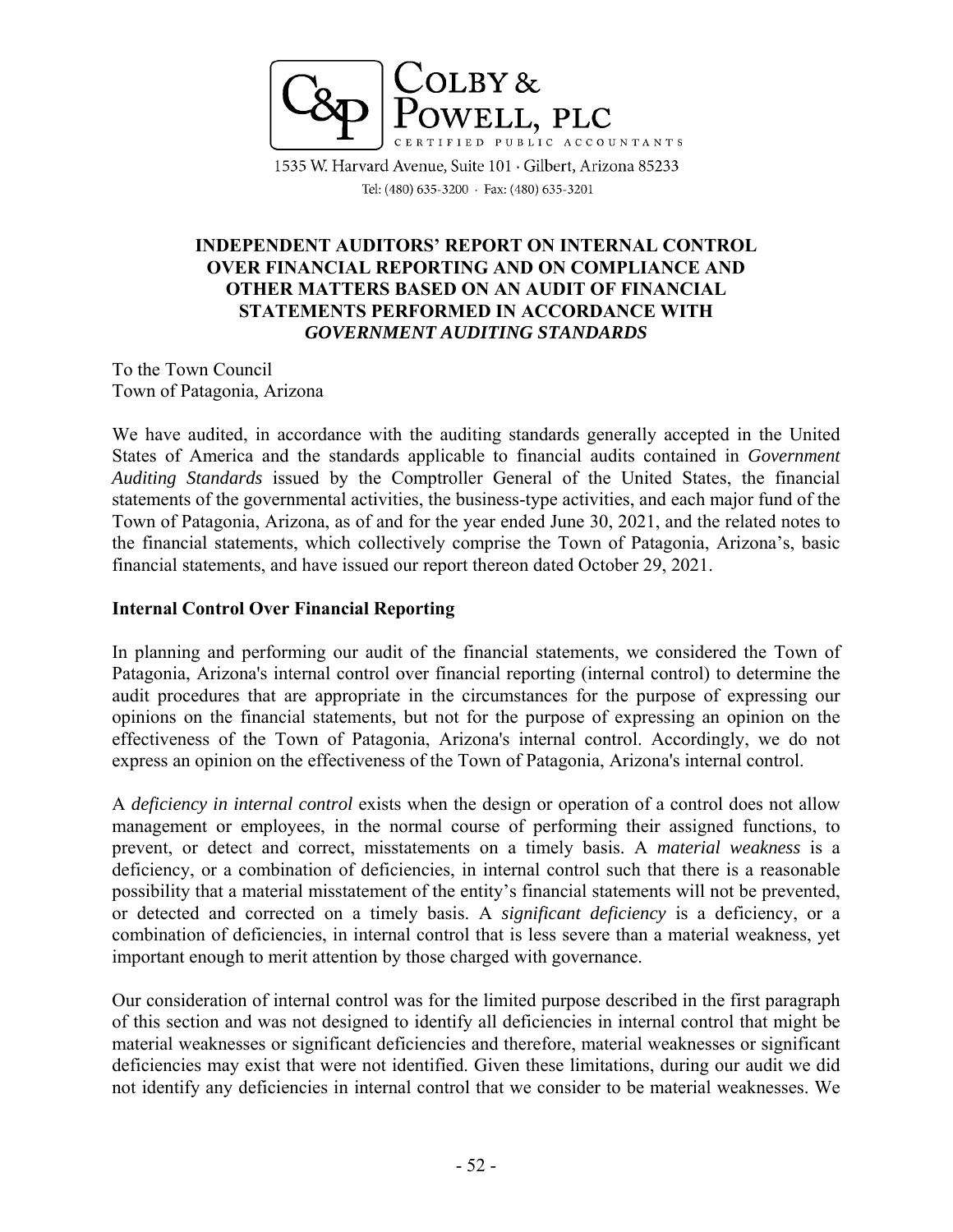did identify a deficiency in internal control, described in the accompanying schedule of findings and responses that we consider to be a significant deficiency. 2020-01

#### **Compliance and Other Matters**

As part of obtaining reasonable assurance about whether the Town of Patagonia, Arizona's financial statements are free from material misstatement, we performed tests of its compliance with certain provisions of laws, regulations, contracts, and grant agreements, noncompliance with which could have a direct and material effect on the determination of financial statement amounts. However, providing an opinion on compliance with those provisions was not an objective of our audit, and accordingly, we do not express such an opinion. The results of our tests disclosed no instances of noncompliance or other matters that is required to be reported under *Government Auditing Standards*.

### **Town of Patagonia, Arizona's Response to Findings**

The Town of Patagonia, Arizona's responses to the findings identified in our audit are described in the accompanying schedule of findings and questioned costs. The Town of Patagonia, Arizona's responses were not subjected to the auditing procedures applied in the audit of the financial statements and, accordingly, we express no opinion on them.

### **Purpose of this Report**

The purpose of this report is solely to describe the scope of our testing of internal control and compliance and the results of that testing, and not to provide an opinion on the effectiveness of the entity's internal control or on compliance. This report is an integral part of an audit performed in accordance with *Government Auditing Standards* in considering the entity's internal control and compliance. Accordingly, this communication is not suitable for any other

purpose.<br>Colby + Powell

October 29, 2021